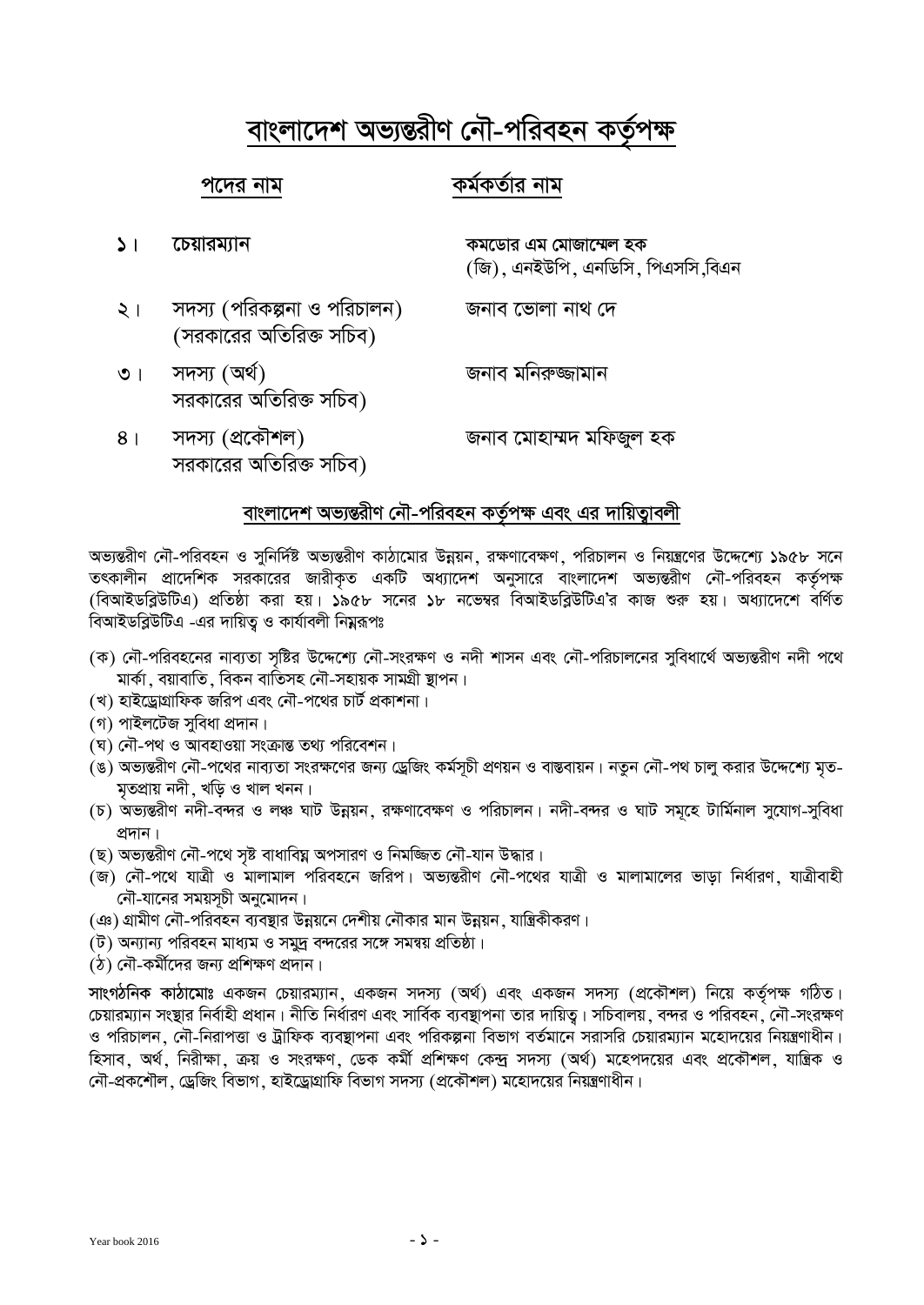# সচিবালয় বিভাগ

সচিবালয় বিভাগ বাঅনৌপ-কর্তৃপক্ষের প্রশাসনিক বিভাগ। কর্তৃপক্ষের নানাবিধ নীতি নির্ধারণমূলক কার্যাবলী এবং সংশ্লিষ্ট সকলের সাথে সমন্বয় সাধনপূর্বক কর্তৃপক্ষকে সার্বক্ষনিক সহায়তা প্রদান করার দায়িত্ব সচিবালয়ের উপর ন্যন্ত। এ বিভাগ কর্তৃপক্ষের মুখপাত্র হিসেবে দায়িত্ব পালন করে এবং সরকার ও অন্যান্য সহযোগী প্রতিষ্ঠানের সাথে যোগাযোগ রক্ষা করে থাকে। কর্তৃপক্ষের অন্যান্য বিভাগসমূহ যাতে সাবলীলভাবে এবং দক্ষতার সাথে নিজ নিজ কার্য সম্পাদন করতে পারে সে উদ্দেশ্যে সচিবালয় সহযোগিতা প্রদান করে থাকে। সচিবালয়ে মূলকার্যাবলী হচ্ছে-কর্মী ব্যবস্থাপনা ়প্রশাসনিক সাধারন ়সেবা জনসংযোগ, আইন, ভূমি, সমন্বয় কর্তৃপক্ষীয় বিষয়াদি। ১ জন সচিব, ১ জন অতিরিক্ত পরিচালক, ১ জন যুগ্ম পরিচালক, এবং ৫ জন উপ-পরিচালক/সম পদমর্যাদার কর্মকর্তাগণের নিয়ন্ত্রণাধীন ৪টি শাখা মাধ্যমে সচিবালয়ের যাবতীয় কার্যক্রম সম্পাদিত হয়ে থাকে।

#### <u>সংস্থাপন শাখা ঃ-</u>

কর্তৃপক্ষের সচিবালয়ের একটি গুরুত্বপূর্ণ শাখা হচ্ছে সংষ্থাপন শাখা। এ শাখায় ১ জন অতিরিক্ত পরিচালক, ১ জন যুগা পরিচালক, ১ উপ পরিচলক, ২ জন সহকারী পরিচালক, ২ জন সহকারী সমন্বয় কর্মকর্তা, ১ জন এ্যাসাইনমেন্ট অফিসার, ৪ জন সহকারী ় ১ জন ষাঁট-মুদ্রাক্ষরিক ় ৭ জন টাইপিষ্ট/কম্পিউটার অপারেটর ় ১ জন রেকর্ড কিপার ় ১ জন দপ্তরী ও ৪ জন এমএলএসএসসহ মোট ২৫ জন কর্মকর্তা কর্মচারী নিয়োজিত আছেন। সংস্থাপন শাখা হতেই কর্তৃপক্ষের সকল কর্মকর্তা কৰ্মচারীর বেতন ভাতা নিৰ্ধারন, বেতন বৈষম্য দূরীকরন, বার্ষিক বেতন বৃদ্ধি, টাইমক্ষেল, সিলেকশন গ্রেড ক্ষেল, অবসর, গ্যাচুইটি , বিভিন্ন অভিযোগের প্রাথমিক তদম্ড়, কর্মকর্তাদের সার্ভিস বুক সংরক্ষন , সকল কর্মকর্তা কর্মচারীর ব্যক্তিগত নথি ও বাৰ্ষিক গোপনীয় প্ৰতিবেদন সংরক্ষন, পলিশী তদন্ত সম্পাদন, চাকরী নিয়মিত করন, বৈদেশিক ভ্ৰমন সংক্রান্ত কাজ, সকল কৰ্মকৰ্তা কৰ্মচারীদের সম্পদের হিসাব সংগ্ৰহ ও সংরক্ষনসহ সংষ্টাপনিক যাবতীয় কাৰ্যাদি কয়েকটি শাখার মাধ্যমে সম্পন্ন হয়ে থাকে। সংষ্থাপন শাখার অধীন তিনটি অনু শাখা হলো (ক) সাধারন শাখা (খ) সংগঠন ও ব্যবন্থাপনা (গ) বিভাগীয় মামলা সেল।

(ক) সাধারন শাখার মাধ্যমে সকল কর্মকর্তা কর্মচারীর বেতন ভাতা নির্ধারন, বেতন বৈষম্য দূরীকরন, বার্ষিক বেতন বৃদ্ধি, টাইমস্কেল, সিলেকশন গ্রেড স্কেল, অবসর, গ্র্যাচুইটি, কর্মকর্তাদের সার্ভিস বুক সংরক্ষন, সকল কর্মকর্তা কর্মচারীর ব্যক্তিগত নথি ও বার্ষিক গোপনীয় প্রতিবেদন সংরক্ষন, পুলিশী তদন্ত সম্পাদন, চাকুরী নিয়মিত করন, বৈদেশিক ভ্রমন সংক্রান্ত কাজ, সকল কর্মকর্তা কর্মচারীদের সম্পদের হিসাব সংগ্রহ ও সংরক্ষনসহ অন্যান্য কার্যাবলী সম্পাদিত হয়ে থাকে।

(খ) সংগঠন ও ব্যবস্থাপনা অনুশাখার মাধ্যমে নিয়োগ, বদলী, পদায়ন, পদোন্নতি, সাংগঠনিক কাঠামো পুনঃবিন্যাস, কৰ্মকৰ্তা কৰ্মচারীদের জ্যেষ্ঠতা নিৰ্ধারন, সংষ্থাপনিক বিধি বিধান প্ৰনয়ন, কৰ্মকৰ্তা কৰ্মচারীর চাকুরী বিত্তান্ত তথা ডাটা বেজ প্রনয়ন এবং সংগঠন ও ব্যবস্থাপনা সংক্রান্ত অন্যান্য কার্যাবলী সম্পাদিত হয়ে থাকে।

(গ) বিভাগীয় মামলা সেলের মাধ্যমে বিভিন্ন অভিযোগের প্রাথমিক তদন্ত, বিভাগীয় মামলা, শঙ্খলা ও আপীল সংক্রান্ত কার্যাবলী সম্পন্ন করে থাকে।

#### **১. প্ৰশাসন শাখা** ঃ

প্রশাসন শাখা প্রশাসনিক কার্যক্রম পরিচালনা করে। এই শাখা প্রশাসনিক দায়িত্বের পাশাপাশি সাধরণ সেবা প্রদানের দায়িতুও পালন করে। সংক্ষেপে প্রশাসন শাখার দায়িত্ব নিম্নরূপ ঃ

(ক) প্ৰশাসনিক কাৰ্যক্ৰম।

(খ) সাধারণ সেবামূলক কার্যক্রম। যেমন: যানবাহন সরবরাহ , দপ্তরের স্থান বরাদ্দ , ভবনের পরিচ্ছন্নতা ও নিরাপত্তা বিধানের ব্যবস্থা করা ,ঢটেলিফোনিক সুবিধাদি প্রদান ইত্যাদি।

(গ) আইন/বিধির খসড়া ও প্রণয়ন ও আইন/বিধি সংশোধন করা।

(ঘ) অভ্যন্তরীণ ও বৈদেশিক প্রশিক্ষণ সংক্রান্ত কার্যাদি সম্পন্ন করা সহ অন্যান্য কাজ।

#### **২. সমন্বয় শাখা** ঃ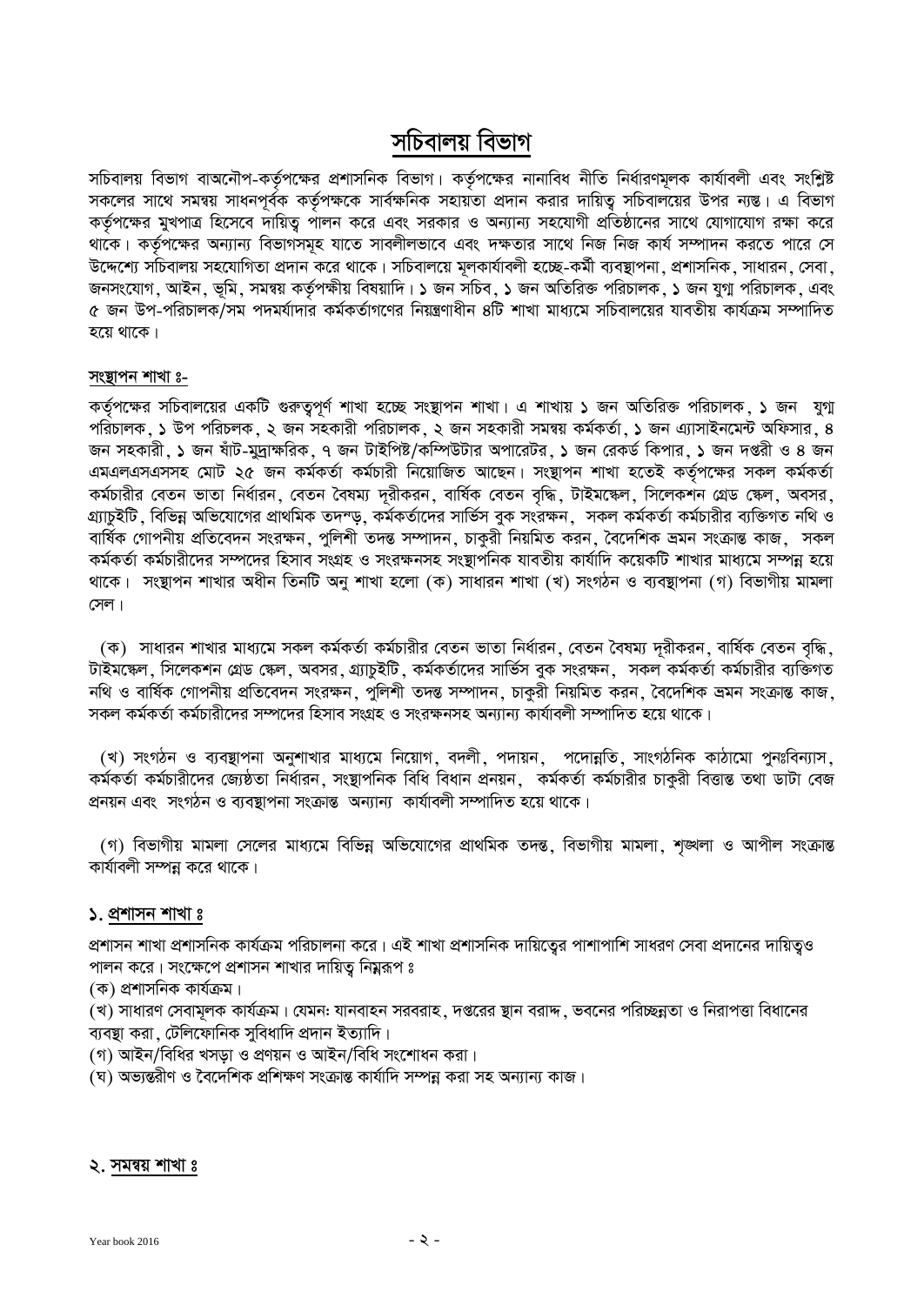কর্তৃপক্ষের সচিবালয় বিভাগের সমন্বয় শাখা মন্ত্রণালয় এবং অত্র সয়ন্থার সাথে সংশ্লিষ্ট বিভিন্ন বিষয়ের সম্মে সমন্বয় সাধন করে থাকে। অত্র শাখা মন্ত্রণালয়ের বিভিন্ন সিদ্ধান্ত বাস্তবায়ন, সমন্বয় ও বাস্তবায়ন অগ্রগতি অনুসরণ কল্পে কর্তৃপক্ষের সংশ্লিষ্ট বিভাগের সাথে যোগাযোগের মাধ্যমে সমন্বয় সাধন পূর্বক কর্তৃপক্ষকে সহযোগিতা প্রদান করে থাকে।

- $\,$ ১) কর্তৃপক্ষের বিভাগীয় প্রধানদের মাসিক সমন্বয় সভার আযোজন করা এবং সভায় গহীত সিদ্ধান্ত সমূহের বাস্তবায়ন/ অৰ্থগতি প্ৰতিবেদন সংশ্লিষ্ট বিভাগ থেকে সংগ্ৰহ পৰ্বক পৰৰ্তী সভায় উপস্থাপন করা।
- ২) কর্তৃপক্ষ সভায় গৃহীত সিদ্ধান্ত সমূহের বাস্তবায়ন/অগ্রগতি প্রতিবেদন সংগ্রহ পূর্বক কর্তৃপক্ষ বরাবরে উপস্থাপন করা।
- ৩) মন্ত্রণালয়ে অনুষ্ঠিত মাসিক সমন্বয় সভার সিদ্ধান্ত অনুযায়ী বাস্তবায়ন/অগ্রগতির প্রতিবেদন প্রস্তুত করতঃ পরবর্তী মাসিক সমন্বয় সভা অনুষ্ঠানের পূর্বেই মন্ত্রণালয়ে প্রেরণ।
- 8) কর্তৃপক্ষের বিভিন্ন উন্নয়ন কর্মকান্ড, জনবল, বিভাগীয় মামলা, নিরীক্ষা আপত্তিসহ বিভিন্ন বিষয়ে মাসিক ও বার্ষিক প্রতিবেদন প্রষ্তুত পূর্বক মন্ত্রণালয়ে প্রেরণ।
- $\alpha$ ) প্রতিমাসে কর্তৃপক্ষের অনিষ্পন্ন বিষয়গুলোর তালিকা ও তথ্য মন্ত্রণালয়ে প্রেরণ করা।
- ৬) মন্ত্রণালয়ে অনুষ্ঠিত অনিষ্পন্ন বিষয় সংক্রান্ত সভার সিদ্ধান্ত অনুযায়ী বিষয়গুলো বাস্ডবায়নের জন্য কর্তৃপক্ষের সংশ্লিষ্ট বিভাগের সাথে যোগাযোগ করে নিষ্পত্তির জন্য অনুরোধ করা।
- ৭) কর্তৃপক্ষের নিকট মন্ত্রণালয়ের কোন বিষয় অনিষ্পন্ন থাকলে সংশ্লিষ্ট বিভাগের যোগাযোগ করে নিষ্পত্তির জন্য অনুরোধ করা।
- b ) মাঠ পর্যায়ের কর্মকর্তাগনকে সমন্বয় সভা করার জন্য উদ্ধুদ্ধ করা এবং উক্ত সভার কার্যবিবরণী কর্তৃপক্ষসহ সংশ্লিষ্ট বিভাগকে বাস্তবায়নের জন্য অনুরোধ করা।
- ৯) এছাড়া , এ শাখা হতে প্রতিবছর কর্তৃপক্ষের কর্মপরিকল্পনার পুস্তিকা প্রকাশ করা।
- **১**০) কর্তৃপক্ষের বার্ষিক কর্মপরিকল্পনা বছরের শুরুতে মন্ত্রণালয়ে প্রেরণ করা ।

# **৩.** জনসংযোগ শাখা ঃ

জনসংযোগ শাখা জনসংযোগ সম্পর্কিত কার্যাদি সম্পাদন করে। এই শাখা জনসংযোগের পাশাপাশি <u>শ</u>ম ও কল্যাণ শাখার কার্যাদিও পরিচালনা করে। জনসংযোগ শাখার দায়িত্বাবলীর মধ্যে উল্লেখযোগ্য হলোঃ

- $(\bar{\bm{\tau}})$  কর্তৃপক্ষের পক্ষে জনসংযোগ করা যেমনঃ- সংবাদপত্র, রেডিও, টেলিভিশন, বিভিন্ন প্রাইভেট টেলিভিশন চ্যানেল এবং জনগনের নিকট কর্তৃপক্ষ সম্পর্কীয় তথ্য সরবরাহ করা। কর্তৃপক্ষের অনুষ্ঠানাদি আয়োজন করা ইত্যাদি।
- (খ) জাতীয় সংসদের বিআইডব্লিউটিএ সম্পর্কিত সকল কার্যাদি সম্পাদন করা ।
- (গ) জাতীয় সংসদের নৌ-পরিবহন মন্ত্রণালয় সম্পর্কিত সংসদীয় স্থায়ী কমিটির বিআইডব্লিউটিএ সংক্রান্ত কার্যাদি সম্পাদন করা।
- (ঘ) জাতীয় সংসদের অনুমিত হিসাব সম্পর্কিত সংসদীয় কমিটির বিআইডব্লিউটিএ সংক্রান্ত কার্যাদি সম্পাদন করা।
- (ঙ) মাননীয় প্রধানমন্ত্রীর প্রতিশ্রুতি সমূহ বাস্তবায়ন অগ্রগতির মাসিক প্রতিবেদন মন্ত্রণালয়ে প্রেরন করা।
- (চ) কর্মচারীদের ইউনিয়ন এবং শ্রমিক-কর্মচারীদের বিভিন্ন কল্যাণ বিষয়ক কার্যাদি সম্পাদন করা ।
- (ছ) কর্তৃপক্ষের গ্রন্থগার সংরক্ষণ ও পরিচালনা করা।
- (জ) কর্তৃপক্ষের প্রকাশনা এবং দ্বি-মাসিক মুখপত্র নৌ-পথ বার্তা নিয়মিত প্রকাশ করা।

# $8$ । নৌ-দুৰ্যোগ তহবিল ট্ৰাস্টঃ

বাংলাদেশ অভ্যন্তরীণ নৌ-পথ চলাচলকারী দূর্ঘটনা কবলিত যাত্রীবাহী লঞ্চের মৃত/ক্ষতিগ্রন্থ সাধারণ যাত্রী , ক্রু , কর্মচারী ও নিরাপত্তার কাজে নিয়োজিত আইন শৃঙ্খলা বাহিনীর সদস্য ও দূর্ঘটনায় বিপর্যন্থ অসচ্ছল মালিককে এ তহবিল থেকে এককালীন আৰ্থিক সহায়তা প্ৰদানের লক্ষে নৌ- দুৰ্যোগ তহবিল গঠন করা হয়েছে। নৌ-পরিবহন মন্ত্রণালয়, বাংলাদেশ অভ্যন্তরীণ নৌ-পরিবহন কর্তৃপক্ষ, সমুদ্র পরিবহন অধিদপ্তর, বাংলাদেশ অভ্যন্তরীণ নৌ-চলাচল(যাত্রী পরিবহন) সংস্থা, লঞ্চ মালিক সমিতি(বাংলাদেশ) এবং নৌ-যান শ্রমিক ফেডারেশনের সমন্বয়ে নৌ-দুর্যোগ ট্রাস্টি বোর্ড গঠন করা হয়। প্রথম দিকে তহবিলের সংকটের কারণে একক মৃত যাত্রীদের পরিবারকে ১৫ ,০০০/- এবং একই পরিবারভূক্ত একাধিক মৃত যাত্রীদের পরিবারকে ২০.০০০/- টাকা আর্তিক সহায়তা প্রদান করা হয়েছে। দ্বিতীয় দফায় যা বৃদ্ধি করে যথাক্রমে ২০,০০০/- এবং ৩০,০০০/- টাকা ও তৃত্বীয় দফায় যা বৃদ্ধি করে যথাক্রমে ৩০,০০০/- এবং ৪৫,০০০/- টাকা করা হয়েছে। বর্তমানে এ ধারা অব্যাহত রয়েছে।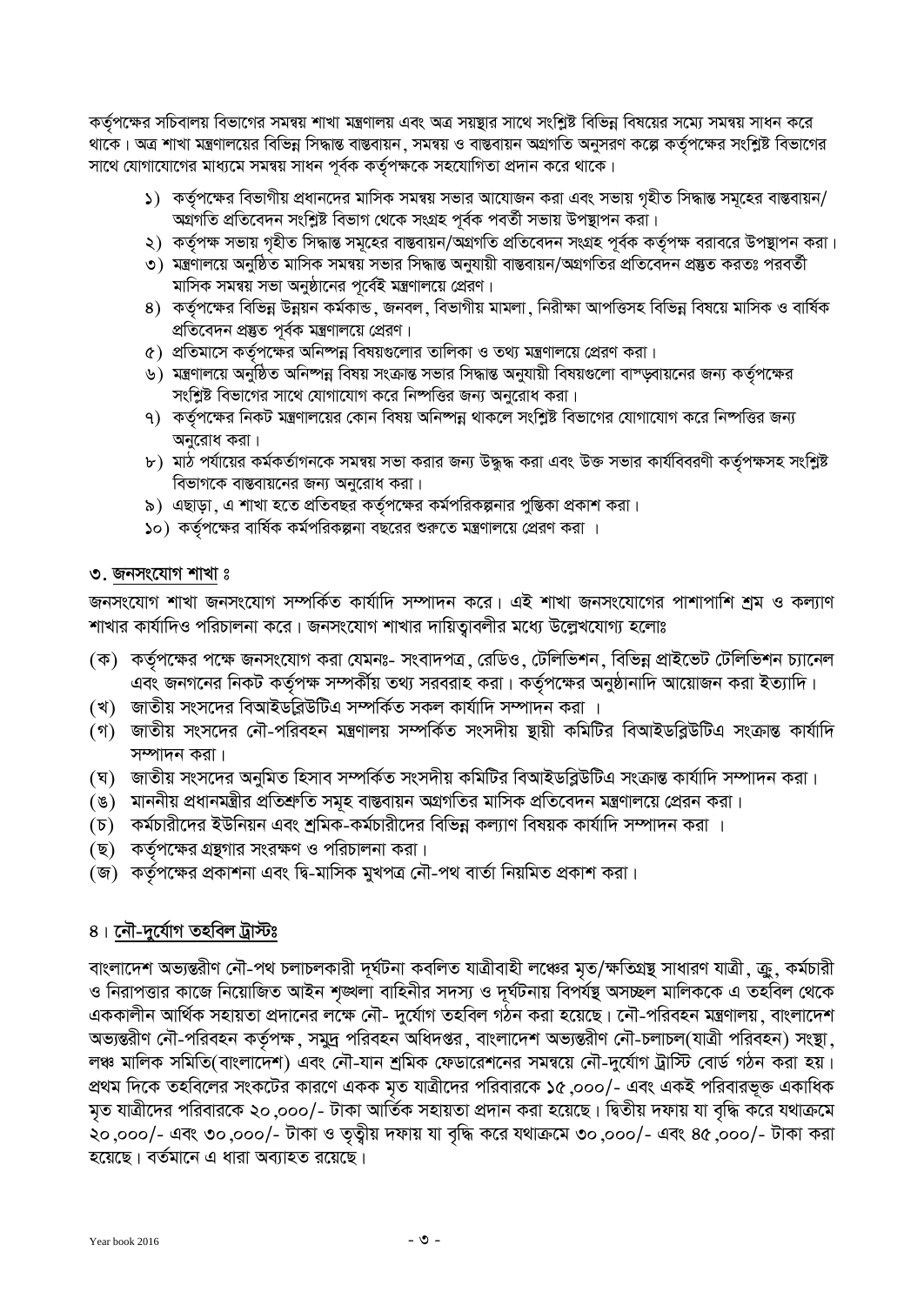### ৫. আইন শাখা

আইন শাখা সচিবালয়ের অন্যতম গুরুত্বপূর্ন শাখা। একজন উপ-পরিচালকসহ ৬ জন জনবল ও একজন আইন উপদেষ্টা নিয়ে আইনশাখা গঠিত। এছাড়া দেশের বিভিন্ন আদালতের মামলা পরিচালনার জন্য ১১(এগার) জন প্যানেল আইনজীবী নিয়োজিত রয়েছেন। এই শাখার মাধ্যমে নিম্নবর্নিত কার্যাবলী সম্পাদিত হয়ে থাকে ঃ-

- ক) কর্তৃপক্ষের পক্ষে/বিপক্ষে দায়েরকৃত মামলা পরিচালনা করার জন্য আইনজীবী নিয়োগ করা।
- খ) কর্তৃপক্ষের বিভিন্ন বিভাগের নথি-পত্রে আইনগত পরামর্শ প্রদান করা।
- গ) আইন উপদেষ্টা ও প্যানেল আইনজীবী নিয়োগ এবং নিয়োগের মেয়াদকাল বৃদ্ধি সংক্রান্ত কার্যক্রম গ্রহণ করা।
- ঘ) আইনজীবীগন কর্তৃক পেশকৃত মামলা পরিচালনার বিল পরীক্ষা-নিরীক্ষা পূর্বক পরিশোধের লক্ষ্যে উপস্থাপন করা।
- ঙ) মামলার তালিকা কম্পিউটারে সংরক্ষণ করা ও মামলা পরিচালনার অগ্রগতির তথ্য রেজিষ্টারে লিপিবদ্ধ করা।
- $\sigma$ ) মামলা মনিটরিং কমিটির সভা আয়োজন করা।
- ছ) কর্তৃপক্ষসহ বিভিন্ন বিভাগের উর্দ্ধতন কর্মকর্তাগন এবং আইন উপদেষ্টা ও প্যানেল আইনজীবীগণের মধ্যে সমন্বয় রক্ষা করা ; মন্ত্রণালয়ে মামলার প্রতিবেদন প্রেরণসহ আইন শাখা সংশ্লিষ্ট অন্যান্য কার্যাবলী সম্পাদন।
- জ) কর্তৃপক্ষে প্রাপ্ত বিভিন্ন অভিযোগ তদন্ড় ও অভিযোগ নিষ্পত্তি করা।
- ঝ) কর্তৃপক্ষ কর্তৃক সময়ে সময়ে অর্পিত অন্যান্য কার্যাবলী সম্পাদন করা।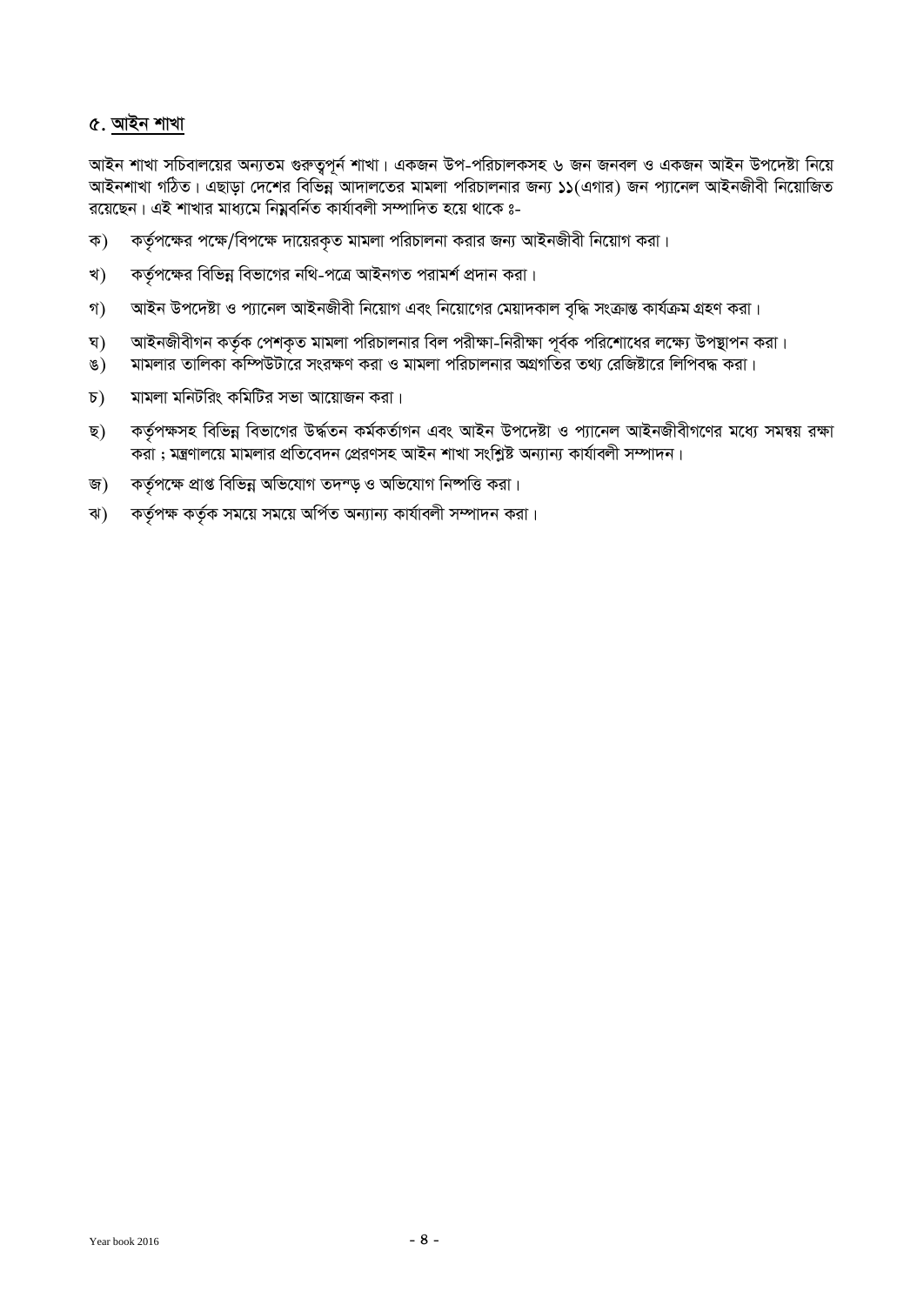#### ল্যান্ড এন্ড এস্টে বিভাগ

বাঅনৌপ-কর্তৃপক্ষের ভূমি ব্যবস্থাপনা বিভাগটি সরাসরি বাঅনৌপ-কর্তৃপক্ষের সচিবের নিয়ন্ত্রণে এবং ভূমি -<br>ব্যবস্থাপনা বিভাগটি একজন উপ-পরিচালক (ভূমি) পরিচালনা করেন। সকল জায়গাজমি সংক্রান্ত সম্পত্তি সু-ব্যবস্থাপন, নিয়ন্ত্রণ ও পরিচালনার নিমিত্তে দপ্তরাদেশ নং-১১৬৩/২০০১ তারিখ ০১/১২/২০০১ ইং এর মাধ্যমে ১০ ্দিশ) জন কৰ্মকৰ্তা ও কৰ্মচারীর সমন্বয়ে ভূমি ব্যবস্থাপনা সেল গঠিত হয়। উক্ত সেলে অনুমোদিত কৰ্মকৰ্তা ও কৰ্মচাবীৰ বৰ্ণনা নি্কপঃ

| $\mathsf{S}$ । উপ-পরিচালক (ভূমি) | $=$ ১ জন।          |
|----------------------------------|--------------------|
| ২। সহকারী প্রকৌশলী               | $=$ ১ জন।          |
| ৩। উপ-সহকারী প্রকৌশলী            | $=$ ১ জন।          |
| ৪। কারিগরী সহকারী                | $=$ ২ জন।          |
| ৫। কম্পিউটার অপারেটর             | $=$ ১ জন।          |
| ৬। নিম্নমান সহকারী               | $=$ ১ জন।          |
| ৭। ট্রেসার                       | $=$ ২ জন।          |
| ৮। এম, এল, এস, এস                | $=$ ১ জন।          |
|                                  | মোট $=$ ১০ (দশ) জন |
|                                  |                    |

#### **evA‡bŠc-KZ©"c‡¶i f~-m¤úwËt**

বাঅনৌপ-কর্তৃপক্ষের অধীনে ৪ (চার) শ্রেনীর ভূ-সম্পত্তি রয়েছে

- ক) ক্রয়কৃত।
- খ) অধিগ্ৰহণকৃত।
- গ) অন্যান্য সংস্থা হতে প্ৰাপ্ত।
- ঘ) অন্যান্য সংষ্টু হতে লাইসেন্স গ্ৰহণকৃত।

## ব্যবহারের ভিত্তিতে ভূমির শ্রেনী বিন্যাসঃ

- ক) বাঅনৌপ-কৰ্তৃপক্ষ এর নিজম্ব প্রয়োজনে ব্যবহৃত ভূমি।
- খ) বাঅনৌপ-কর্তৃপক্ষের ভবিষ্যতে ব্যবহারের প্রয়োজনীয় ভূমি।
- গ) বাঅনৌপ-কৰ্তৃপক্ষ কিংবা অন্য কোন সরকারী/বেসরকারী খাতে নৌ-সহায়ক সুবিধাদি নির্মাণ বা বাঅনৌপ-কর্তৃপক্ষের কর্ম কান্ডের সহায়ক সার্ভিসেস এর জন্য প্রয়োজনীয় ভূমি।

#### **ভূমি রক্ষণা-বেক্ষণঃ**

বাঅনৌপ-কর্তৃপক্ষের অধীণে বিভিন্ন জেলায় ৯ (নয়) টি ডিভিশন অফিস বিদ্যমান। সংশ্লিষ্ট ডিভিশন অফিস গুলোর অধীনে যেই সমস্ত জায়গা-জমি রয়েছে সেইগুলো নির্বাহী প্রকৌশলীর দপ্তর হতে বক্ষণা-বেক্ষণ হয়ে থাকে। সর্বপরি ভূমি সংক্রান্ত বিষয়ে যাবতীয় কার্যবলী ভূমি ব্যবস্থাপনা সেল হতে মনিটরিং করা হয়ে থাকে।

### দাপ্তরিক যো<u>গাযোগঃ</u>

বিভিন্ন জেলা প্রশাসন /অন্যান্য দপ্তরের সাথে জমি-জমা বিষয়াদির পত্রালাপসহ গুরুতুপূর্ণ অনেক কাজই ভূমিসেল হতে হয়ে থাকে।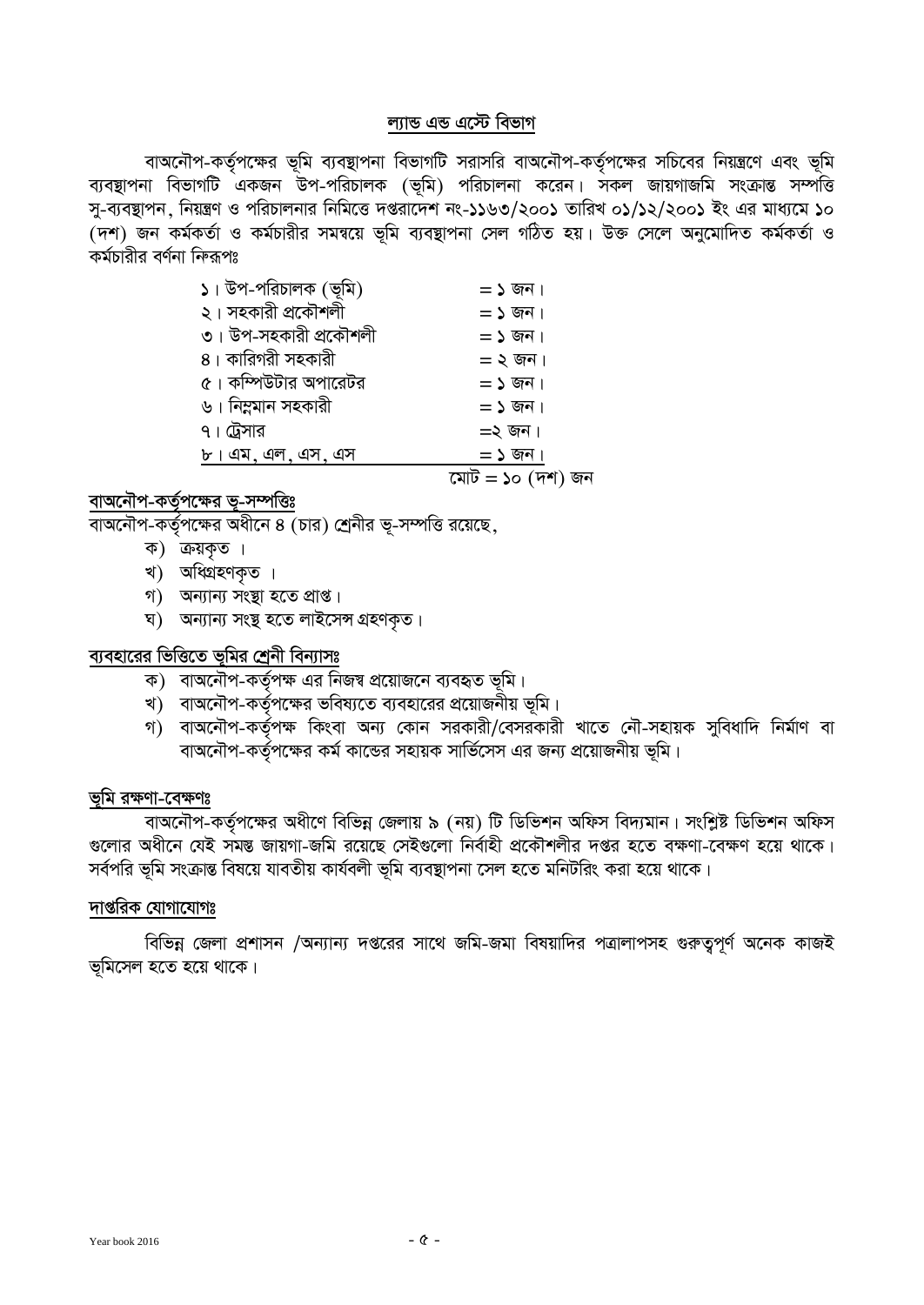### কর্তৃপক্ষের ভূ-সম্পত্তির দলিলাদি সংরক্ষণঃ

ক) যে সমন্ত ভূমির মালিকানা, রেকর্ড সংক্রান্ত বিষয়ে মামলা/মোকাদ্দমা/অবৈধ দখলে আছে, উহার বিষয়ে সংশ্লিষ্ট ডিভিশন কৰ্তৃক ভূমি ব্যবস্থাপনা সেলকে অবহিত করবে এবং ভূমি সেল কৰ্তৃক উক্ত বিষয়ে মনিটরিং ও সময়ে সময়ে কর্তৃপক্ষের নিকট সুপারিশ পেশ করে থাকে।

খ) জরিপ অধিদপ্তর কর্তৃক জরিপ কাজ পরিচালনাকালীন সময়ে সংশ্লিষ্ট প্রকৌশল বিভাগ সকল জমির মালিকানা/ডকুমেন্ট পত্র সংগ্রহ করে ভূমি ব্যবস্থাপনা সেলে প্রেরণ করবে ,সে মোতাবেক মূল দলিল ও কাগজ-পত্র ভূমি ব্যবস্থাপনা সেল সংরক্ষণ করে থাকে।

### ফোরশোর জরিপঃ

বিভিন্ন নদীর ফোরশোর জরিপ কাজ কারিগরী জনবল দ্বারা সম্পন্ন হয়ে থাকে। ইতিমধ্যে গাবখান-ভারানী খাল তালতলা-গৌরগঞ্জ খাল এবং কর্ণপাড়া-কোন্ডা খালের যৌথ জরিপ কাজ সম্পাদন করে সীমানা পিলার স্থাপনের কাজ সম্পন্ন হয়েছে।

# লাইসেন্স/ভাড়া প্ৰ<u>দান পদ্ধতি</u>ঃ

জমির দখলিম্বত্ত্ব বজায় রাখা ও কর্তৃপক্ষের রাজম্ব উন্নয়নের লক্ষ্যে কর্তৃপক্ষের সিদ্ধান্ত অনুযায়ী কিছু কিছু জমি বাৎসরিক নবায়ন ভিত্তিতে লাইসেন্স প্রদানের কাজ করা হয়ে থাকে।

### লাইসেন্স/ভাড়া বাতিল পদ্ধতিঃ

কৰ্তৃপক্ষ লাইসেন্স অহীতাকে শৰ্তসাপেক্ষে লাইসেন্স/ভাড়া প্ৰদান করে থাকে, লাইসেন্স/ভাড়া গ্ৰহীতা উক্ত শর্তের ব্যতিক্রম ঘটালে লাইসেন্স/ভাড়া বাতিল বলে গন্য হবে।

#### অবমুক্তিঃ

যে সমস্ত ভূমি কর্তৃপক্ষের কোন প্রয়োজনে আসবেনা, উক্ত ভূমি অবমুক্তির জন্য প্রস্তাব সংশ্লিষ্ট ডিভিশন অফিস হতে ভূমিসেলে প্রেরণ করবে। ভূমি ব্যবস্থাপনা সেল অবমুক্তির জন্য কর্তৃপক্ষকে অবহিত করবে এবং কর্তৃপক্ষের সিদ্ধান্ত অনুযায়ী ভূমি ব্যবস্থাপনা সেল অবমুক্তির ব্যাপারে বিধি অনুযায়ী ব্যবস্থা গ্রহণ করবে।

#### অবৈধ দখলদারদের উচ্ছেদঃ

কর্তৃপক্ষের ভূমি যারা অবৈধ ভাবে দখল করে আছে এই বিষয়ে সংশ্লিষ্ট ডিভিশন ভূমি ব্যবস্থাপনা সেলকে অবহিত করবে। ভূমি ব্যবস্থাপনা সেল অবৈধ দখলদারদের উচ্ছেদের ব্যাপারে কর্তৃপক্ষের নিকট সুপারিশ পেশ করবে।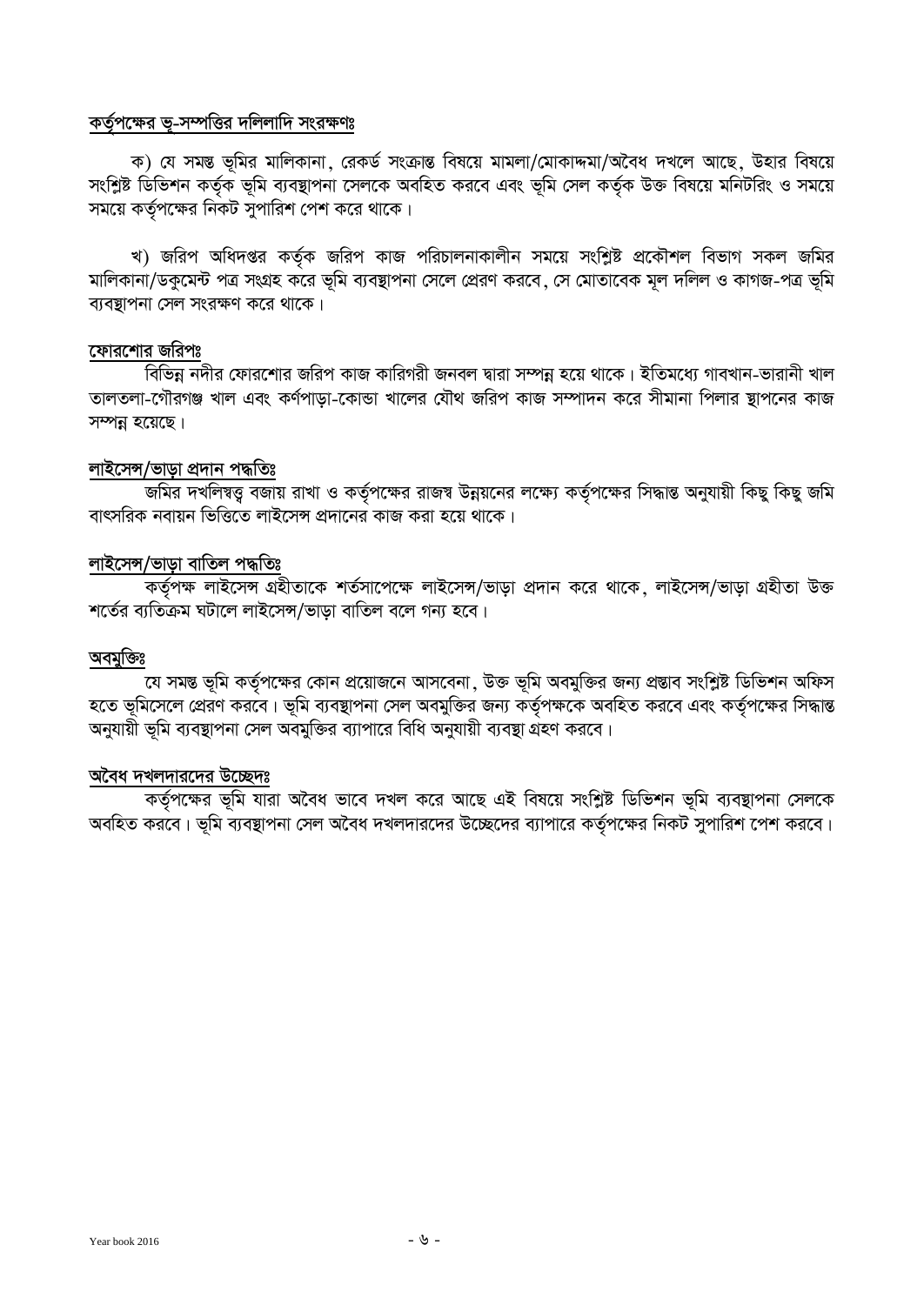# পরিকল্পনা বিভাগ

অভ্যন্তরীণ নৌ-পরিবহন (আইডব্লিউটি) উপ-খাতের উন্নয়নকল্পে গৃহীত ও গৃহীতব্য যাবতীয় কর্মকান্ডের সাথে পরিকল্পনা বিভাগ নিবিড়ভাবে সম্পৃক্ত। কর্তৃপক্ষের উন্নয়ন কার্যক্রমের সফল বাস্তবায়নের লক্ষ্যে এ বিভাগ কর্তৃক প্রণীত কর্তৃপক্ষের সামগ্রিক উন্নয়ন পরিকল্পনার ভিত্তিতে সংশ্লিষ্ট প্রকল্প দলিল প্রণয়ন , বৈদেশিক সাহায্য প্রাপ্তির লক্ষ্যে যাবতীয় উদ্যোগ গ্রহণ, ম্বল্প, মধ্য এবং দীর্ঘমেয়াদী পরিকল্পনার অংশ হিসেবে যথাক্রমে বার্ষিক উন্নয়ন কর্মসূচি (এডিপি), মধ্যমেয়াদী বাজেট কাঠামো (এমটিবিএফ) এবং পঞ্চবার্ষিক ও প্রেক্ষিত পরিকল্পনা প্রণয়ন, বাস্তবায়নাধীন প্রকল্পের অগ্রগতি প্রতিবেদন প্রণয়ন, মনিটরিং, মূল্যায়ন প্রভৃতি কার্যাদি পরিকল্পনা বিভাগ*্সম্প*ন্ন করে থাকে।

### ২। পরিকল্পনা বিভাগের প্রধান প্রধান দায়িত্ব ও কার্যাবলী ঃ

কর্তৃপক্ষের উন্নয়ন কার্যক্রমের সুষ্ঠু বাস্তবায়নে পরিকল্পনা বিভাগ কর্তৃক সম্পাদিত প্রধান প্রধান দায়িত্ব ও কার্যাবলী নিম্নে উল্লেখ করা হ'ল ঃ

- (ক) উন্নয়ন পরিকল্পনা অর্থাৎ, দীর্ঘমেয়াদী (প্রেক্ষিত), মধ্যমেয়াদী (পঞ্চবার্ষিকী) ও বার্ষিক উন্নয়ন কৰ্মসূচি প্ৰণয়ন;
- (খ) উন্নয়ন পরিকল্পনা অনুযায়ী উন্নয়ন প্রকল্প ছক/ প্রস্তাব (ডিপিপি), কারিগরি সহায়তা প্রকল্প ছক/প্রস্তাব (টিপিপি), জরিপ/ সম্ভাব্যতা সমীক্ষা প্রকল্প ছক/ প্রস্ড়াব, বৈদেশিক সাহায্য সংগ্রহের জন্য প্রাথমিক .<br>উন্নয়ন প্ৰকল্প ছক/প্ৰস্তাব (পিডিপিপি) ইত্যাদি প্ৰণয়ন:
- (গ) বাস্তবায়নাধীন প্রকল্পসমূহের মাসিক, ত্রৈমাসিক, ষান্মাষিক এবং বার্ষিক অগ্রগতি /মূল্যায়ন প্রতিবেদন তৈরীকরণ:
- (ঘ) উন্নয়ন প্রকল্প বাস্তবায়নের যাবতীয় পরিকল্পনা প্রণয়ন;
- (ঙ) উন্নয়ন প্রকল্পসমূহ বাস্তবায়নের লক্ষ্যে বৈদেশিক সাহায্য সংগ্রহ এবং মন্ত্রণালয়/উন্নয়ন সহযোগী দেশ/সংস্থর সাথে সমন্বয় রক্ষা করা; ইত্যাদি।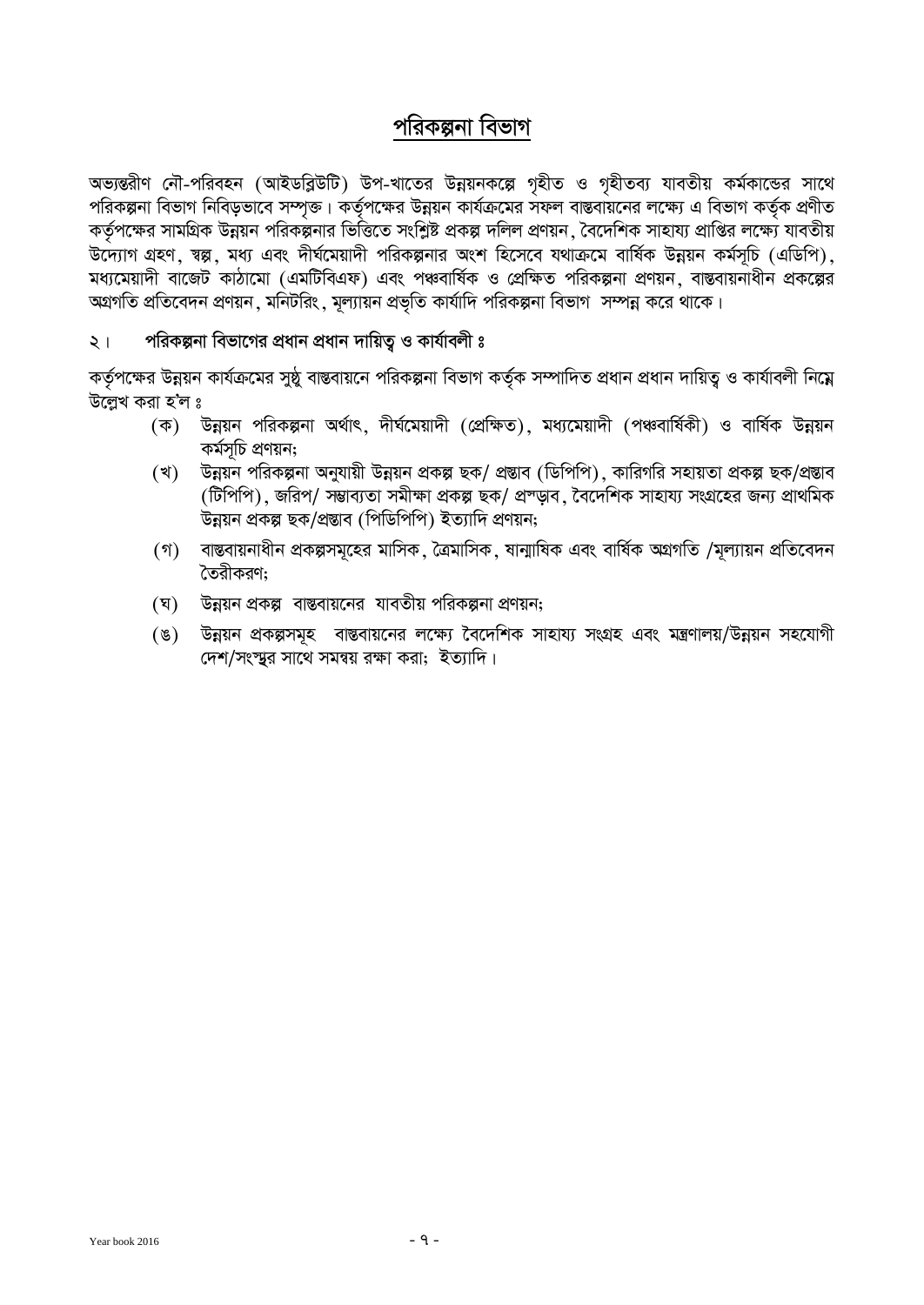# <u>হাইড্ৰোগ্ৰাফি বিভাগ</u>

# ভূমিকা ঃ

অভ্যন্তরীণ নৌ-পথের নাব্যতা উন্নয়ণ এবং অর্থনৈতিক বিভিন্ন খাতের উন্নয়ণমূলক প্রকল্প পরিকল্পণার জন্য হাইড্ৰোগ্ৰাফিক জরিপ ও সম্মিলিত উপাত্ত সংগ্ৰহ করা প্ৰয়োজন। হাইড্ৰোগ্ৰাফিক জরিপ কাৰ্যাবলীর ব্যবস্থাপনা/সংরক্ষন (Maintenance) এবং নৌ-পথের হাইড্রোগ্রাফিক চার্ট প্রকাশ করা কর্তপক্ষের উপর অর্পিত অন্যতম দায়িত। নৌ-পথের নৌ-সংরক্ষন তথা খনন (Dredging), ব্যান্ডিলিং (Bandalling) এবং নৌ-সহায়ক যন্ত্রপাতি যথা বয়া, বিকন এর অবষ্থান নির্ণয়ের জন্য হাইড্রোগ্রাফিক জরিপ পর্বাবশ্যক (Pre-requisite)। বাংলাদেশের অভ্যন্তরে প্রবাহিত নদী হতে কি পরিমান পানি প্রবাহিত হচ্ছে সে বিষয়ে জনার জন্য হাইড্রোগ্রাফিক জরিপ উপত্তের (Data) প্রয়োজন। নদীর সর্বশেষ গতিপথ ও তলদেশের অবষ্যা হাইড্রোগ্রাফিক জরিপের মাধ্যমে জানা সম্ভব হয়, যা নির্বিঘ্লে নৌ-চলাচলে সহায়ক ভূমিকা রাখে।

# বিভাগীয় কাৰ্যাবলী **ঃ**

<mark>১৯৫৮ সালে বাংলাদেশ অভ্যন্ত</mark>রীণ নৌ-পরিবহন কর্তৃপক্ষ প্রতিষ্ঠান পর নৌ-সংরক্ষন অধ্যাদেশ অনুসারে হাইড্রোগ্রাফিক জরিপ এবং নৌ-পথের চার্ট প্রকাশের দায়িত্ব সম্পাদন করতে হাইড্রোগ্রাফি বিভাগকে যে সব কার্যাবলী সম্পাদন করতে হয় সেগুলো সংক্ষেপে নীচে উল্লেখ করা হল ঃ

- ১. নৌ-পথে নিরাপদে চলাচলের স্বার্থে বয়া, বাতি ও বিকন স্থাপনের লক্ষ্যে অভ্যন্তরীণ ও উপকূলীয় নৌ-পথের হাইড্ৰোগ্ৰাফিক জরিপ এবং চার্ট প্রণয়ন।
- ২. প্রয়োজনীয় নাব্যতা সংরক্ষনের জন্য ব্যান্ডেলিং, পূর্ব জরিপ, খনন পূর্ব ও খননোত্তর জরিপ।
- ৩. অভ্যন্তরীণ নৌ-পথ ও উপকূলীয় এলাকায় ৫৪ টি গেজ স্টেশন হতে গেজ উপাত্ত সংগ্রহ ও সংরক্ষন।
- ৪. গেজ উপাত্ত সংগ্ৰহ ও বিশ্লেষণ করে বাৎসরিক জোয়ার-ভাটা পঞ্জিকা (Annual Tide Table) প্রকাশ।
- ৫. পরিচ্ছন্ন চার্ট প্রণয়ন, প্রকাশ ও যথাযথ সংরক্ষন এবং চাহিদামাফিক ব্যবহারকারীদের সরবরাহ করা।
- ৬. ৩টি রেফারেন্স বিকন স্টেশন এর মাধ্যমে ভূ-উপগ্রহ হতে বিশ্বব্যাপী অবস্থান নির্ণয়ক সংকেত (Global Positioning Signal) সম্প্রচারের শুদ্ধতা নিয়ন্ত্রন (Monitoring) করে Differential Global Positioning  $S$ vstem বা সংক্ষেপে DGPS এর পুনঃ সম্প্রচার।
- ৭. দিয়লিখিত যন্ত্রপাতি মেরামত, সংরক্ষণ, সংগ্রহ এবং স্থাপনে কারিগরী সহায়তা প্রদান ঃ
	- ডিজিপিএস স্টেশনে ব্যবহৃত সকল যন্ত্রপাতি, যথা ঃ Transmitter, Receiver, Diesel Generator ইত্যাদি
	- হাইড্ৰোগ্ৰাফিক জরিপ কাজে ব্যবহৃত সকল যন্ত্রপাতি যথা ঃ  $Echo-Sounder, Water Level$
	- Recorder, Total Station, Leveling Instrument ইত্যাদি।
	- কৰ্তৃপক্ষে ব্যবহৃত সকল বেতার যোগাযোগ যন্ত্রপাতি যথা ঃ  $\operatorname{HF}, \text{SSB}, \text{VHF}$  ইত্যাদি এবং শীতাতপ নিয়ন্ত্রণ যন্ত্রাদি ও রেফ্রিজারেটর।
- ৮. আৰ্ত্ৰজাতিক সমুদ্ৰ আইন, সমুদ্ৰসীমা চিহ্নিতকরণ, গভীর সমুদ্ৰে নৌ-বন্দর স্থাপন, আন্তর্জাতিক নদীর সীমানা নির্ধারন ইত্যাদি বিষয়ে পররাষ্ট্র মন্ত্রণালয়, নৌ-পরিবহন মন্ত্রণালয় ও ভূমি মন্ত্রণালয়-কে প্রয়োজনীয় উপাত্ত সরবরাহ ও কারিগরী সহায়তা প্রদান।
- ৯. আন্তর্জাতিক সহযোগীতার আওতায় Mean Sea Level পর্যবেক্ষনের লক্ষ্যে Permanent Services for Mean Sea Level (PSMSL) Bidston Laboratory. UK and TOFA Sea Level Centre, UH. USA এর সঙ্গে Water Level Data বিনিময় এবং আঞ্চলিক সহযোগীতার আওতায় ভারত মহাসাগর ও সংলগ্ন দেশসমূহের পক্ষে Cell for Monitoring and Analysis of Sea Level (CMAS) হিসাবে কাজ করা।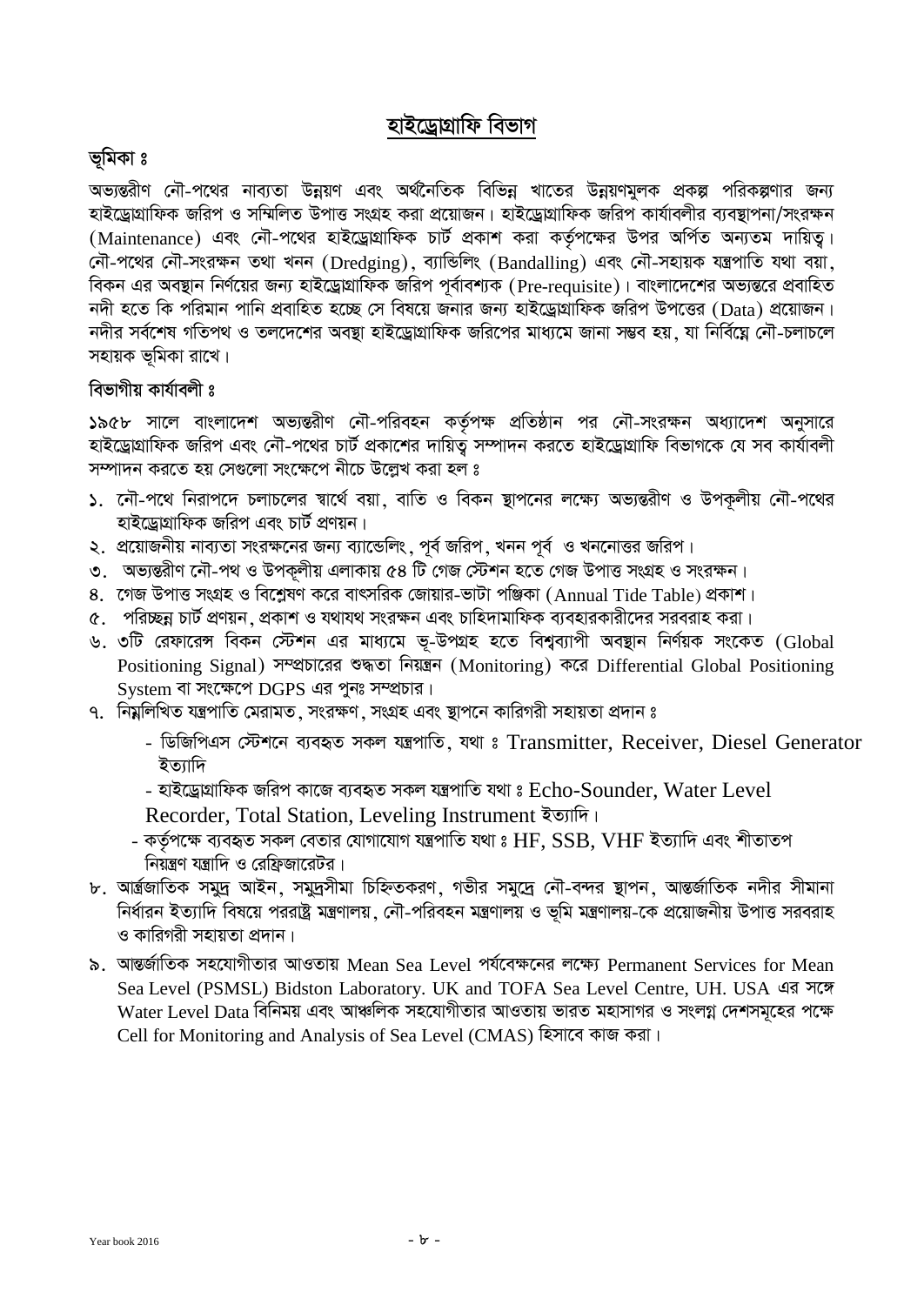### হাইড্রোগ্রাফি বিভাগের শাখাসমহ ঃ

বিভাগীয় কাৰ্যাবলী সম্পাদন করার জন্য কাঠামোগতভাবে ৫টি কারিগরী শাখাসহ ৭টি শাখা নিয়ে হাইড্রোগ্রাফি বিভাগ গঠিত এবং এ বিভাগের কর্মকর্তা/কর্মচারীগণ অভ্যন্তরীণ ও উপকলীয় নৌ-পথ সংক্রান্ত কাজে প্রশিক্ষন প্রাপ্ত এবং অধিকতব যোগ্য ।

# এ বিভাগের শাখাগুলো হলো ঃ

- (১) জরিপ শাখা
- (২) জোয়ার-ভাটা ও গবেষণা শাখা
- (৩)যন্ত্ৰায়ণ শাখা
- $(8)$  ডিজিপিএস শাখা
- $(6)$ কাৰ্টেগ্ৰাফি শাখা
- (৬)পরিকল্পনা ও সমন্বয় শাখা
- $(9)$  প্রশাসন শাখা

# (ক) জরিপ শাখা ঃ

নদী-মাতৃক বাংলাদেশের অভ্যন্তরীণ ও উপকূলীয় নৌ-পথসমূহ সচল রাখার লক্ষ্যে নিয়মিত হাইড্রোগ্রাফিক জরিপসহ কর্তৃপক্ষের বিভিন্ন বিভাগ এর চাহিদা অনুযায়ী হাইড্রোগ্রাফিক জরিপ এবং প্রি পোষ্ট ড্রেজিং জরিপ কাজ সম্পাদন করে থাকে। এ শাখা পৃথিবীর যে কোন উন্নত দেশের মত IHO Standard চার্ট তৈরী করে। ব্যান্ডিলিং জরিপসহ নৌ-পথে নির্বিঘ্নে নৌ-চলাচল অব্যাহত রাখার লক্ষ্যে নৌ-সহায়ক যন্ত্রপাতি স্থাপনের জন্য হাইড্রোগ্রাফিক জরিপ সম্পাদন করে থাকে এবং বাংলাদেশ ও ভারতের মধ্যে গুরুতুপূর্ণ নৌ-ট্রানজিট রুট চালু রাখার লক্ষ্যে হাইড্রোগ্রাফিক জরিপও এ শাখা কর্তৃক সম্পাদিত হয়ে থাকে। বাংলাদেশের অভ্যন্তরীণ প্রধান প্রধান নদী বন্দরের সীমানা চিহ্নিতকরণ ও তীরভূমির সীমানা নির্ধারন কাজেও এ শাখা গুরুত্বপূর্ণ ভূমিকা পালন করে থাকে। এ ছাড়াও ২টি সমুদ্র বন্দরসহ সরকারী-বেসরকারী প্রতিষ্ঠান/এজেন্সীর চাহিদা মোতাবেক চুক্তিভিত্তিক হাইড্রোগ্রাফিক জরিপ কাজ সম্পাদন করে থাকে। বর্তমানে এ শাখা পররাষ্ট্র মন্ত্রণালয়ের UNCLOS-82 শাখাকে সমুদ্র সীমা চিহ্নিতকরণ কারিগরী সহায়তা দিয়ে যাচ্ছে। UNCLOS-82 প্রকল্পের অধীনে উপকূলীয় এলাকায় স্থাপিত ৯টি গেজসহ দেশের অভ্যন্তরে বিভিন্ন এলাকায় অবষ্থিত মোট ৫৪টি গেজ স্টেশন হতে গেজ উপাত্ত সংগ্ৰহ সহ উহা পরিচালনা ও রক্ষনাবেক্ষন করে থাকে।

### (খ) জোয়ার-ভাটা শাখা ঃ

অত্র শাখা বাঅনৌপ-কর্তৃপক্ষের ৪৫টি এবং মংলা বন্দর কর্তৃপক্ষের ২টি গেজ স্টেশনসহ মোট ৪৭ টি গেজ স্টেশন থেকে সংগৃহীত গেজ উপাত্তসমূহ কম্পিউটারে সংরক্ষন করতঃ বিশেষ সফটওয়্যার ব্যবহারের মাধ্যমে Harmonic Analvsis পদ্ধতিতে উপাত্ত প্রক্রিয়াকরণ ও বিশ্লেষণ করে জোয়ার-ভাটার বাৎসরিক অগ্রীম পর্বাভাস সম্বলিত বাংলাদেশ টাইড টেবিল বই প্রকাশ করে থাকে। এ শাখা ১৭টি গুরুতুপূর্ণ গেজ স্টেশনের উপাত্ত সম্বলিত বাৎসরিক টাইড টেবিল প্রকাশ করে যা একটি জাতীয় গুরুতুপূর্ণ এবং প্রয়োজনীয় নৌ-সহায়ক বই হিসাবে বিবেচিত। টাইড টেবিল ব্যবহার করে নাবিকেরা জাহাজ চলাচলের এহনযোগ্য ড্রাফটের পূর্বাভাস পেয়ে থাকেন এবং জোয়ার-ভাটার সুযোগ নিয়ে বন্দরে প্রবেশ ও ত্যাগের সময় নির্ধারন করেন। টাইড টেবিলে দৈনিক  ${\rm High}$  water এবং  ${\rm Low}$  water  $\,$  এর সময় এবং Hourly Water Level এর পূর্বাভাস দেয় থাকে।

সমুদ্র সীমানা চিহ্নিতকরণের জন্য বর্তমানে  $\rm UNCLOS$ -82 প্রকল্প বাস্তবায়ন কাজে জোয়ার-ভাটার উপাত্ত সংগ্রহের লক্ষ্যে ৯টি Acoustic Tide Gauge ব্যবহার করে বাংলাদেশের ৯টি উপকূলীয় ছান হতে উপাত্ত সংগ্রহ করে GEOMATIX নামক Tidal Analysis & Prediction সফটওয়্যারের মাধ্যমে সংগৃহীত উপাত্ত প্রক্রিয়াকরণ করে  $UNCLOS-82$  বাস্তবায়নের কাজে পররাষ্ট্র মন্ত্রণালয়কে সহায়তা প্রদান করে আসছে।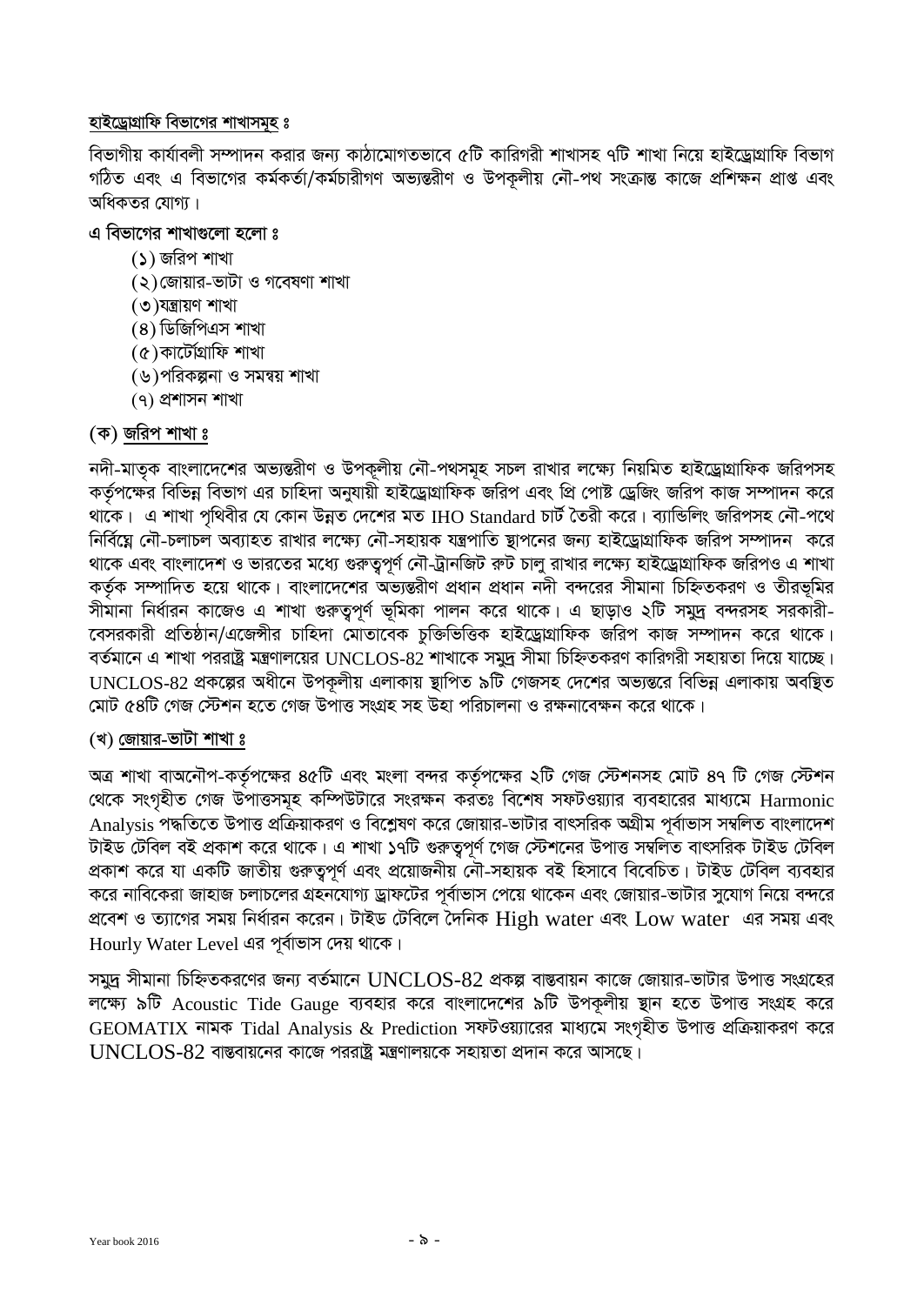# (গ) কার্টোগ্রাফি শাখা ঃ

অত্র শাখা জরিপ দল কর্তৃক মাঠ পর্যায়ে সম্পাদিত হাইড্রোগ্রাফিক চার্টে ট্রপোগ্রাফি, বয়া, বাতি, বিকন লাইট, আগালাইট, পন্টুন, ফেরীঘাট ইত্যাদি আনুষঙ্গিক বিভিন্ন তথ্যাদি সন্নিবেশকপূর্বক পরিচ্ছিন্ন হাইড্রোগ্রাফিক চার্ট তৈরী এবং প্রকাশ করে থাকে। কর্তৃপক্ষ তথা মন্ত্রণালয়ের প্রয়োজনে এবং বিভিন্ন সরকারী/বেসরকারী অফিসের চাহিদা মোতাবেক উক্ত চার্ট সরবরাহ/বিক্রি করে। অত্র শাখা Draft Restrictions Map. Classification of Waterways Map, Horizontal and Vertical Clearance Map, Roughness of Waterways Map, Navigational Chart of Bay of Bengal মাইলেজ টেবিল, বাংলাদেশ টাইড টেবিল অন্যান্য প্ৰকাশনা সংরক্ষন করে এবং চাহিদা মোতাবেক কর্তপক্ষের অন্যান্য বিভাগে সরবরাহ ও বিভিন্ন সরকারী/বেসরকারী প্রতিষ্ঠানের নিকট বিক্রি করে থাকে। তাছাডা এ শাখা অটোমেটিক চাটিং সিষ্টেমে ম্যাপ/চার্ট তৈরী ও প্রিন্টিং এর কাজ করে।

### (ঘ) যন্ত্ৰায়ণ শাখা ঃ

হাইড্রোগ্রাফিক জরিপ কাজে ব্যবহৃত অত্যাধুনিক ইলেকট্রিকাল/ইলেকট্রনিক যন্ত্রপাতি- ইকো-সাউন্ডার, কারেন্ট মিটার, মাইক্রোফিক্স, অটো ওয়াটার লেভেল রেকর্ডার, প্রেসার গেজ, টোটাল স্টেশন, থিওডোলাইট, লেভেলিং ইন্দ্রুমেন্ট ইত্যাদি জাহাজে বা মাঠ পর্যায়ে ষ্টাপন, মেরমাত ও সংরক্ষন কাজ যন্ত্রায়ন শাখার মাধ্যমে সম্পন্ন করা হয়। কর্তপক্ষের বিভিন্ন জাহাজ, ওয়ার্কবোট, ড্রেজার এবং কর্তৃপক্ষের প্রধান দপ্তর, বিভিন্ন শাখা দপ্তর ও অভ্যন্তরীণ নৌ-বন্দর সমূহের সঙ্গে পারম্পরিক বেতার যোগাযোগের জন্য HF. এসএসবি সেট ও VHF বেতার যন্ত্র ছাপন, মেরামত, রক্ষনাবেক্ষন ও সংরক্ষন কাজ এ শাখার মাধ্যমে সম্পন্ন করা হয়ে থাকে। এ ছাড়া কর্তৃপক্ষে ব্যবহৃত বিভিন্ন ধরনের ইলেকট্রিক্যাল ও ইলেকট্রনিক্স যন্ত্রপাতি (টেলিফোন এক্সচেঞ্জ, ইন্টারকম এক্সচেঞ্জ, ফটোকপিয়ার, পাবলিক এড্রেস সিষ্টেম ইত্যাদি) সংগ্রহ, মেরামত ও রক্ষনাবেক্ষনে যন্ত্রায়ণ শাখা হতে কারিগরী সহায়তা প্রদান করা হয়ে থাকে।

### (ঙ) ডিজিপিএস শাখা ঃ

Differential Global Positioning System (DGPS) হল বিশ্বের সর্বাধুনিক ও কত্রিম উপগ্রহ ভিত্তিক অতি উচ্চ কারিগরী প্রযুক্তি সম্পন্ন অবস্থান নির্ণয়ক পদ্ধতি। ১টি কন্ট্রোল স্টেশন (ঢাকা), ১টি রিমোট মনিটরিং স্টেশন (নারায়ণগঞ্জ) এবং ৩টি বিকন স্টেশন (ময়মনসিংহ, যশোর ও চট্টগ্রাম) এর সমন্বয়ে বিআইডব্লিউটিএ কর্তৃক পরিচালিত বাংলাদেশে (Differential Global Positioning System (DGPS) গঠিত। ৩টি বিকন স্টেশন হতে প্রতিদিন ২৪ ঘন্টা ভৌগলিক অবস্থান নির্ণয়ক সংকেত ট্রান্সমিট করে যাচ্ছে যা বাঅনৌপ-কর্তৃপক্ষসহ এ দেশের অন্যান্য ব্যবহারকারী প্রতিষ্ঠান ডিজিপিএস রিসিভার এর মাধ্যমে গ্রহন করে ত্রি-মাত্রিক ভৌগোলিক অবষ্টান নির্ণয় করতঃ হাইড্রোগ্রাফিক জরিপ, নিরাপদ নৌ-চলাচল এবং এতদসংক্রান্ত উন্নয়ণমূলক কার্যাদি সম্পাদন করে। ডিজিপিএস ব্যবহার করে নির্ভূল জরিপ কাজের মাধ্যমে অভ্যন্তরীণ/উপকূলীয় নৌ-পথের নাব্যতা উন্নয়ণ, নৌ-পথের হাইড্রোগ্রাফিক চার্ট প্রকাশ . নৌ-পথ সংরক্ষনের জন্য ব্যান্ডেলিং এবং নৌ-সহায়ক যন্ত্রপাতি যথাঃ বয়া ও বিকন এর অবষ্টান নির্ণয় করা হয়ে থাকে।

### (চ) পরিকল্পনা ও সমন্বয় শাখা ঃ

এ শাখা হাইড্রোগ্রাফি বিভাগের বিভিন্ন উন্নয়ণ/বিনিয়োগ বা কারিগরী সহায়তা প্রকল্প ছক প্রণয়ন ও বাস্তবায়ন, প্রকল্প সম্পৰ্কিত মাসিক প্ৰকল্প সিট , এডিপি , আইএমইডি রিপোৰ্ট ও পিআইবি প্ৰতিবেদন প্ৰষ্তুতকরণ এবং এতদসংক্ৰান্ত বিষয়ে কর্তপক্ষে বা বাহিরে সংশ্লিষ্ট দপ্তর/মন্ত্রণালয়ের সাথে যোগাযোগ রক্ষা করে থাকে।

#### $(5)$  প্রশাসন শাখা ঃ

এ শাখা হাইড্রোগ্রাফি বিভাগের সকল প্রকার প্রশাসনিক বিষয়াদি সম্পাদন ছাড়াও আন্তঃবিভাগীয় পত্র যোগাযোগসহ সংশ্রিষ্ট অন্যান্য কার্যাদি সম্পন্ন করে থাকে।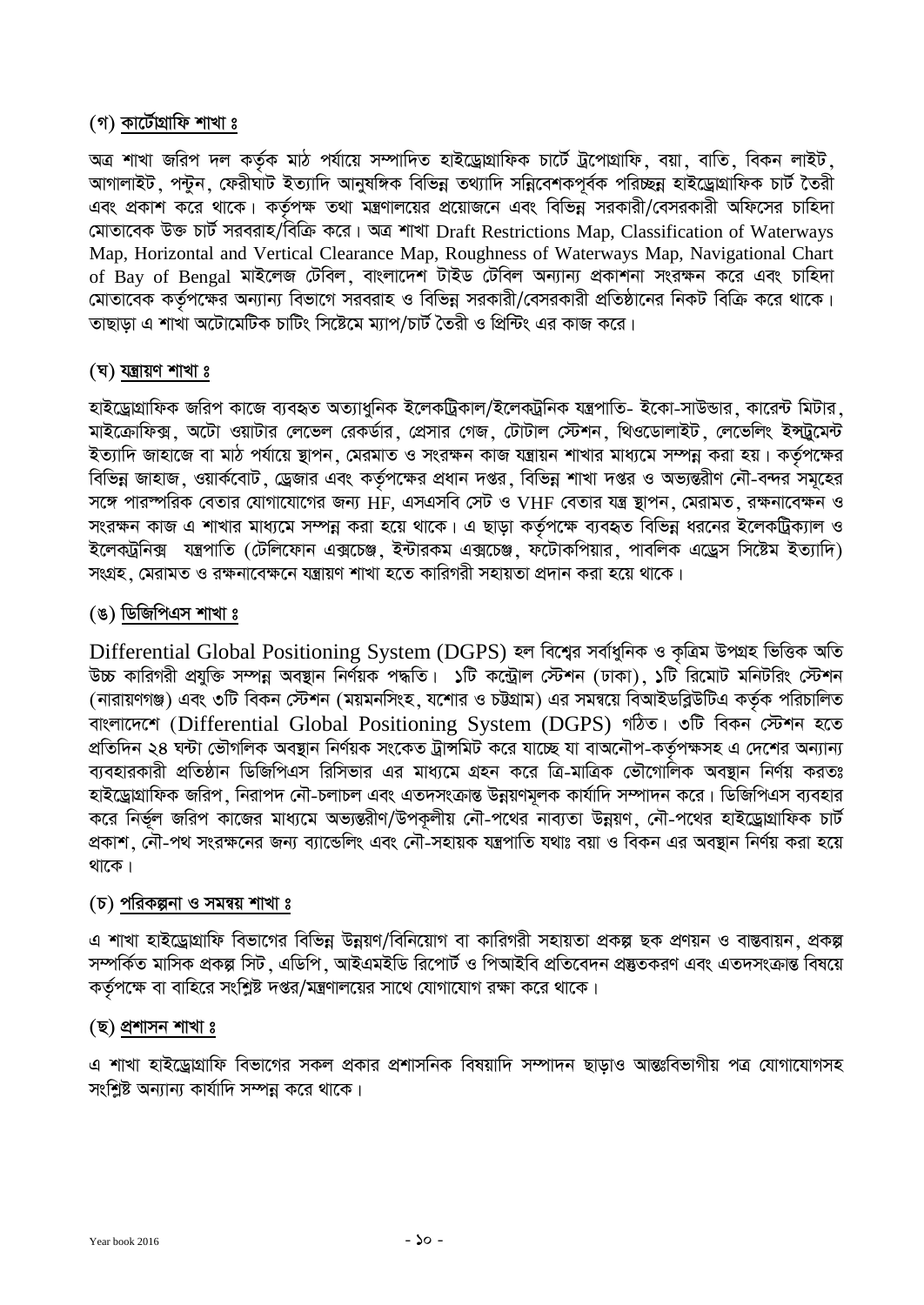# বন্দর ও পরিবহন বিভাগ

বন্দর ও পরিবহন বিভাগ বাঅনৌপ-কর্তৃপক্ষের একটি গুরুত্বপূর্ন অপারেশনাল বিভাগ। এ বিভাগ ১৯৬৪ সালে প্রতিষ্ঠিত হয়। একজন পরিচালকের নিয়ন্ত্রণে চট্রগাম দপ্তর, ১১ টি পুরাতন এবং ১১টি নতুন বন্দরসহ মোট ২২টি নদী বন্দর ও **১**টি দপ্তরে সর্বমোট ৫৭৭ জন জনবল দ্বারা যাবতীয় কার্যাবলী পরিচালিত হচ্ছে। গেজেট নোটিফিকেশনের মাধ্যমে ঘোষনাকৃত ১১টি নতুন নদী বন্দর হলো ঃ মাওয়া, চরজানাজাত, আশুগঞ্জ-ভৈরব বাজার, মিরকাদিম (মুন্সিগঞ্জ), নওয়াপাড়া, ভোলা, বরগুনা, টঙ্গী, মেঘনা, ছাতক ও কক্সবাজার (কন্তুরাঘাট) নদী বন্দর। ইতোমধ্যে নওয়াপাড়া , মিরকাদিম , মাওয়া ও চরজানাজাত নদী বন্দর-এ অপারেশনাল কার্যক্রম চালু হয়েছে । নবঘোষিত অন্যান্য বন্দরের যৌথ জরিপ ও ফোরশোরের কাজ চলমান আছে।

এই বিভাগের প্রধান দায়িত্ব ও কার্যাবলী হলো বিভিন্ন নৌ-পথে যাতায়াতকারী যাত্রী সাধারনের জন্য যে সমস্ত সুযোগ সুবিধা দেয়া হয়েছে তার যথাযথ ব্যবহারের ব্যবস্থা করন এবং কর্তৃপক্ষ কর্তৃক প্রদত্ত সুযোগ-সুবিধা হতে রাজস্ব আদায় করা। সারাদেশে মোট ৮২৭টি লঞ্চ ঘাট রয়েছে। তন্মধ্যে কর্তৃপক্ষ কর্তৃক উন্নয়নকৃত লঞ্চ ঘাটের সংখ্যা ৩৬৫টি।

# **১**৯০৮ সালের পোর্ট এ্যাক্ট, ১৯৬৬ সালের পোর্ট রুলস এর সাথে সংগতি রেখে বন্দর ও পরিবহন বিভাগ নিম্নলিখিত কাৰ্যাবলী সম্পাদন করে থাকে ঃ

- (ক) অভ্যন্তরীণ নৌ-বন্দর সমূহের পরিচালন ও নিয়ন্ত্রন;
- (খ) টাৰ্মিনাল/ঘাট/পয়েন্ট/উপকূলীয় টাৰ্মিনাল জেটি, খাল ইত্যাদি নিয়ন্ত্ৰন ও ইজারা প্ৰদান;
- (গ) বিভিন্ন নদী বন্দরের ফোরশোর ভূমিতে স্থাপনা/জেটি লাইসেন্স প্রদান ও নবায়ন;
- (ঘ) বিভিন্ন নদী বন্দর সীমানার/সীমানার বাইরে নদী খনন/বালি উত্তোলনের অনুমতি/অনাপত্তি প্রদান;
- (ঙ) নদী বন্দর, ল্যান্ডিং ষ্টেশন, লঞ্চ ঘাট, ফেরী ঘাট, টার্মিনাল ও উপকূলীয় টার্মিনাল উন্নয়ন।

বিগত ১৫-০৫-২০০৮ ইং তারিখ হতে নৌ-নিরাপত্তা ও ট্রাফিক ব্যবস্থাপনা বিভাগের কার্যক্রম শুরুর আগে বন্দর ও পরিবহন বিভাগের মাধ্যমে উক্ত বিভাগের সমুদয় কার্যক্রম পরিচালিত হত।

#### ৰন্দর ও পরিবহন বিভাগ নিম্নবর্ণিত পদ্ধতিতে রাজ**ম্ব আয় করে থাকে** ঃ

- (ক) কর্তৃপক্ষের কর্মচারী দ্বারা সরাসরি শুল্ক আদায়;
- (খ) কর্তৃপক্ষের প্রদত্ত সুবিধাদি ব্যবহারকারী বিভিন্ন পার্টির নিকট বিল দাখিলের মাধ্যমে এবং
- (গ) উন্মুক্ত টেন্ডারের মাধ্যমে ইজারাদার নিয়োগ করে।

### বন্দর ও পরিবহন বিভাগ নিম্নবর্ণিত খাতে নিজম্ব কর্মচারীর মাধ্যমে সরাসরি রাজম্ব আয় করে থাকে ঃ

- (ক) ঢাকা, নারায়ণগঞ্জ, বরিশাল, চাঁদপুর, খুলনা ও পটুয়াখালী নদী বন্দরের টার্মিনাল চার্জ (টার্মিনালে প্রবেশ ফি);
- $(3)$  আরিচা নদী বন্দরাধীন পাটুরিয়া ফেরী টার্মিনাল চার্জ;
- (গ) ঢাকা, নারায়ণগঞ্জ, বরিশাল, খুলনা ও বাঘাবাড়ী নদী বন্দরের রোড চার্জ/পার্কিং চার্জ;
- (ঘ) ঢাকা, নারায়ণগঞ্জ, বরিশাল, চাঁদপুর, খুলনা, পটয়াখালী ও বাঘাবাডী নদী বন্দরে নৌ-যানের বার্দিং চার্জ;
- $\tilde{p}$ ে) টোকা, নারায়ণগঞ্জ, বরিশাল, খুলনা, চাঁদপুর ও বাঘাবাড়ী নদী বন্দরে নৌ-যানে পরিবাহিত মালামালের ল্যান্ডিং এন্ড শিপিং চাৰ্জ;
- (চ) ঢাকা নদী বন্দরের অধীন গৌরগঞ্জ, কুন্ডের বাজার, কর্ণপাড়া ও কুন্ডা এবং খুলনা নদী বন্দরের অধীন তেঁতুলিয়া ও জলিরপাড় খালের টোল আদায়;
- (ছ) ঢাকা, নারায়ণগঞ্জ ও বরিশাল নদী বন্দরের খোলা জায়গা ভাড়া।

### দি**ম**বর্ণিত খাতে বন্দর ও পরিবহন বিভাগ কর্তৃপক্ষের প্রদত্ত সুবিধাদি ব্যবহারকারী বিভিন্ন পার্টির নিকট বিল দালিলের মাধ্যমে <u>রাজ</u>ম্ব আয় করে থাকে ঃ

- (ক) বিভিন্ন সরকারী/বেসরকারী প্রতিষ্ঠান/ব্যক্তির নিকট জেটি ও ফোরশোর লাইসেন্স ফি;
- (খ) পদ্মা, যমুনা ও মেঘনা পেট্রোলিয়ামসহ বিভিন্ন তৈল কোম্পানীর নিকট থ্র-পুট চার্জ;
- (গ) দোডাউন ও দোকানের জায়গা ভাড়া।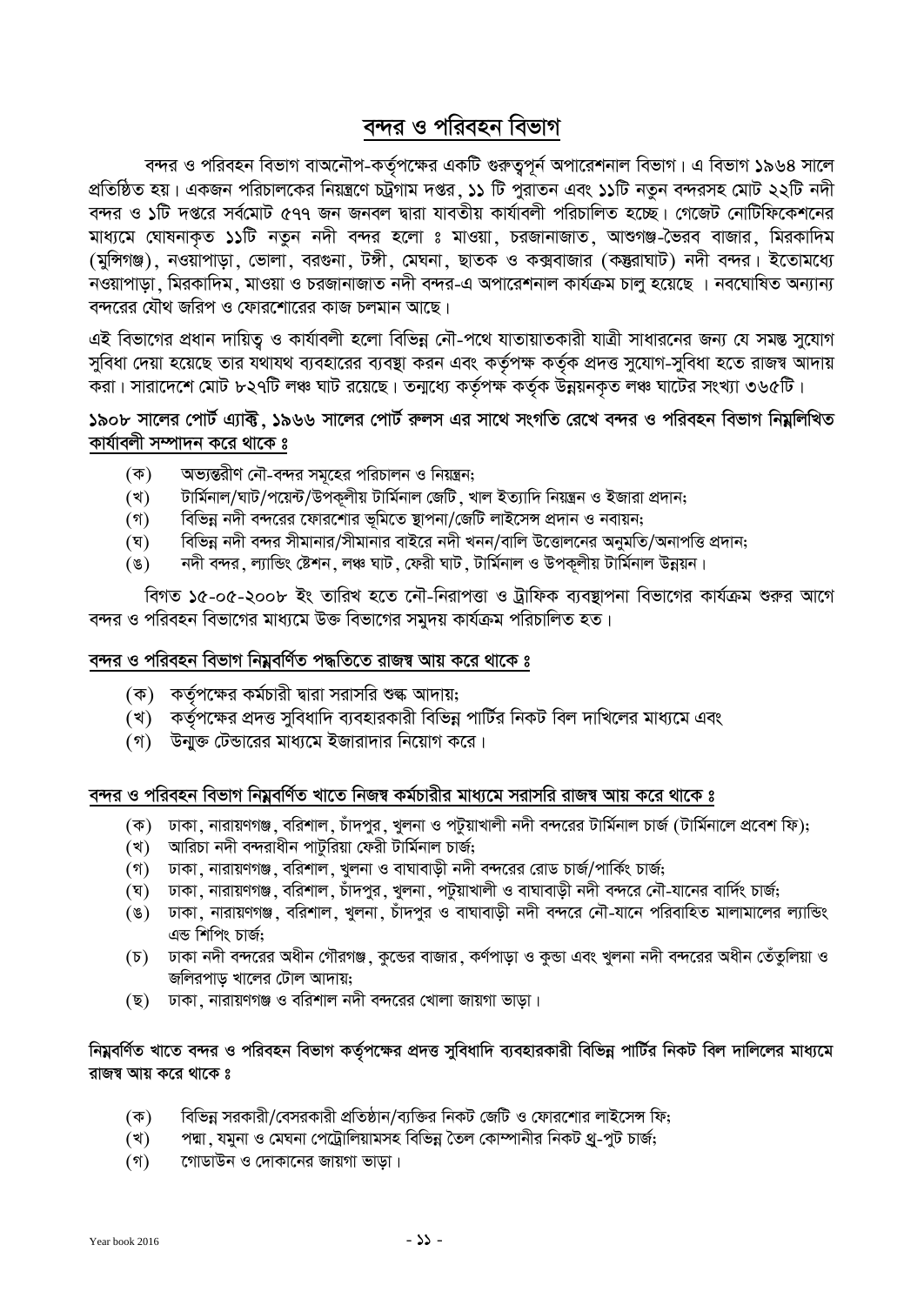# কন্দর ও পরিবহন বিভাগ নিম্নবর্ণিত খাতে উন্মুক্ত টেন্ডারের মাধ্যমে ইজারাদার নিয়োগ করে রাজ<mark>স্ব আয় করে থাকে ঃ</mark>

বন্দর ও পরিবহন বিভাগ কর্তৃক বিভিন্ন নদী বন্দরের অধীন বন্দরের অন্তর্গত ও বহির্ভূত লঞ্চ ঘাট , ফেরী ঘাট , জেটি ঘাট, লেবার হ্যান্ডলিং পয়েন্ট, কালেকশন রাইট পয়েন্টসমূহ এবং মংলা-ঘষিয়াখালী ও গাবখান খাল দিয়ে চলাচলকারী নৌ-যানের টোল ইজারাদার নিয়োগের মাধ্যমে আদায় করা হয়ে থাকে।

| ক্ৰঃ নং         | নদী বন্দরের নাম        | গেজেট বিজ্ঞপ্তি নং                  | তারিখ         |
|-----------------|------------------------|-------------------------------------|---------------|
| $\mathcal{L}$ . | নারায়নগঞ্জ নদী বন্দর  | HTD-462, HTD-463, HTD-464           | ০৯-০৯-১৯৬০ইং  |
|                 |                        | এস,আর,ও নং-৩০২ আইন-২০০৪             |               |
|                 |                        | মোতাবেক সীমানা পূর্ণ ঃ নির্ধারণ করা |               |
|                 |                        | হয়েছে।                             |               |
| ২.              | ঢাকা নদী বন্দর         | HTD-462, HTD-463, HTD-464           | ০৯-০৯-১৯৬০ইং  |
|                 |                        | এস,আর,ও নং-৩০২ আইন-২০০৪             |               |
|                 |                        | মোতাবেক সীমানা পূর্ণ ঃ নির্ধারণ করা |               |
|                 |                        | হয়েছে।                             |               |
| ৩.              | চাঁদপুর নদী বন্দর      | HTD-462, HTD-463, HTD-464           | ০৯-০৯-১৯৬০ইং  |
| 8.              | খুলনা নদী বন্দর        | HTD-462, HTD-463, HTD-464           | ০৯-০৯-১৯৬০ইং  |
| ৫.              | বরিশাল নদী বন্দর       | HTD-462, HTD-463, HTD-464           | ০৯-০৯-১৯৬০ইং  |
| ৬.              | টংগী নদী বন্দর         | HTD-462, HTD-463, HTD-464           | ০৯-০৯-১৯৬০ইং  |
|                 |                        | এস,আর,ও নং-৩০২ আইন-২০০৪             | ২০-১০-২০০৪ইং  |
|                 |                        | মোতাবেক সীমানা পূর্ণ ঃ নির্ধারণ করা |               |
|                 |                        | হয়েছে।                             |               |
| ٩.              | পটুয়াখালী নদী বন্দর   | এস, আর ও নং-৩৮৮ এল/৭৫               | ২২-১১-১৯৭৫ইং  |
| ৮.              | আরিচা নদী বন্দর        | এস, আর ও নং-২৪৭ এল/৮৩               | ০৫-০৭-১৯৮৩ইং  |
| ৯.              | বাঘাবাড়ী নদী বন্দর    | এস, আর ও নং-৩৭৩                     | ১৭-১১-১৯৮১ইং  |
|                 |                        | এল/৮১/ডবি- উডি/১৫-১৬/৮১-২২১         |               |
| $\mathcal{L}$ . | আশুগঞ্জ-ভৈবর বাজার     | এস, আর ও নং-২৯২ আইন/২০০৪            | ১৩-১০-২০০৪ইং  |
|                 | নদী বন্দর              |                                     |               |
| 33.             | মাওয়া নদী বন্দর       | এস, আর ও নং-১১৬                     | ০৫-০৫-২০০৪ইং  |
| ১২.             | চরজানাজাত নদী          | এস, আর ও নং-৩০৪ আইন/২০০৪            | ২৫-১০-২০০৪ইং  |
|                 | বন্দর                  |                                     |               |
| ১৩.             | ভোলা নদী বন্দর         | এস, আর ও নং-১০৭ আইন/২০০৪            | ২৬-০৪-২০০৪ইং  |
| 58.             | বরগুনা নদী বন্দর       | এস, আর ও নং-২৯৩ আইন/২০০৪            | ১৩-১০-২০০৪ইং  |
| ১৫.             | নওয়াপাড়া নদী বন্দর   | এস, আর ও নং-১১৭ আইন/২০০৪            | ০৫-০৫-২০০৪ইং  |
| ১৬.             | দৌলতদিয়া নদী বন্দর    | এস, আর ও নং-২৪৭ এল/৮৩               | ০৫-০৭-১৯৮৩ ইং |
| 9.5             | নগরবাড়ী নদী বন্দর     | এস, আর ও নং-২৪৭ এল/৮৩               | ০৫-০৭-১৯৮৩ ইং |
| ১৮.             | মীরকাদিম(মুন্সিগঞ্জ)   | এস, আর ও নং-১১৫ আইন/২০০৪            | ০৫-০৫-২০০৪ ইং |
|                 | নদী বন্দর              |                                     |               |
| ১৯.             | নরসিংদী নদী বন্দর      | এস, আর ও নং-২৭৩ আইন/৮৯              | ৩০-০৭-১৯৮৯ ইং |
| ২০.             | ছাতক নদী বন্দর         | এস, আর ও নং-১৯২ আইন/২০০৬            | ০৩-০৮-২০০৬ ইং |
| ২১.             | মেঘনা নদী বন্দর        | এস, আর ও নং-১৯৩ আইন/২০০৬            | ০৩-০৮-২০০৬ ইং |
| ২২.             | কক্সবাজার              | এস. আর ও নং-৩০ আইন/২০১০             | ০৬-০২-২০১০ ইং |
|                 | (কন্তুরাঘাট) নদী বন্দর |                                     |               |

# পেজেট বিজ্ঞপ্তি দ্বারা জারীকৃত নদীবন্দর সমূহ ঃ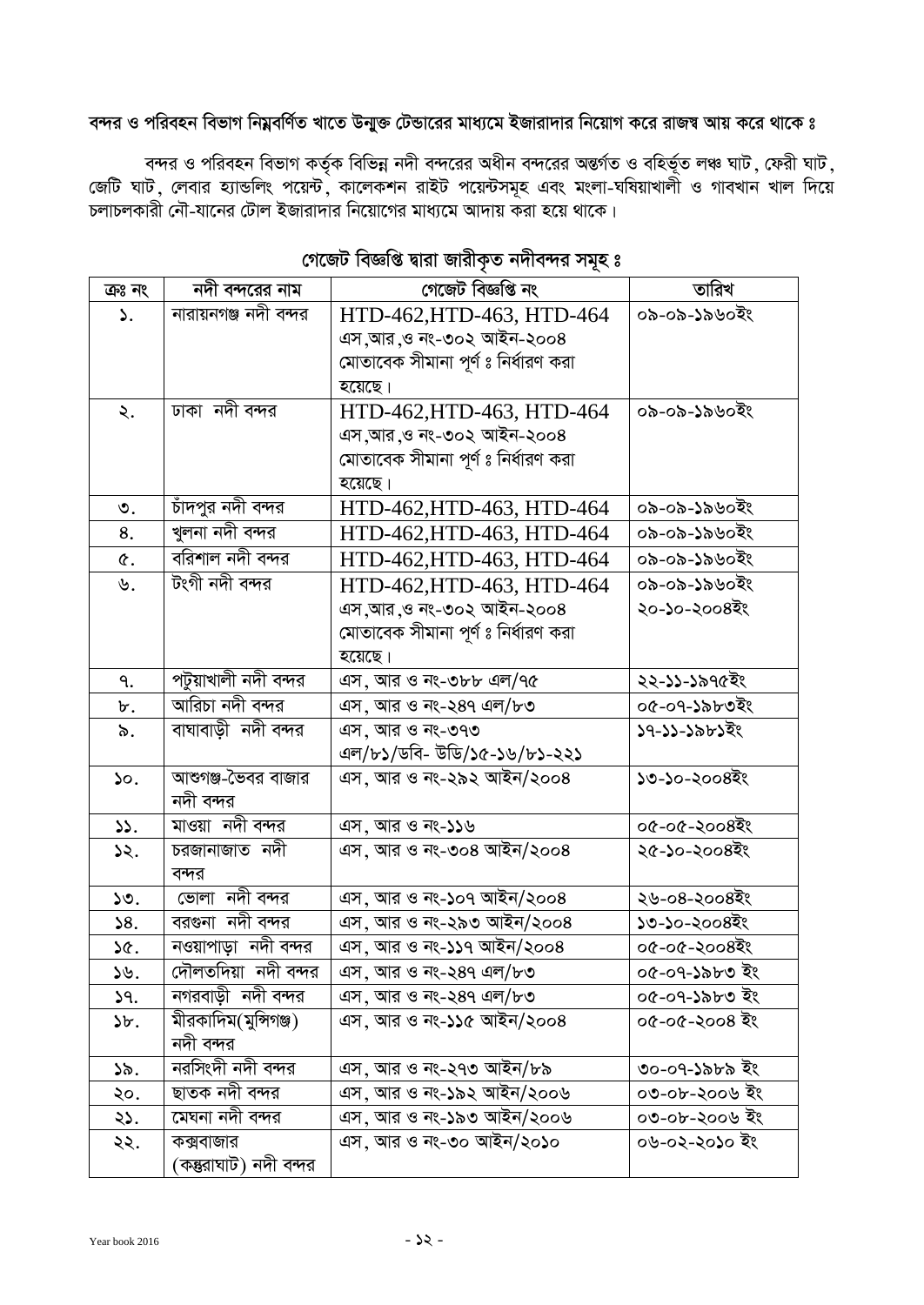# <u>কর্তৃপক্ষের পন্টুন ও জেটি দ্বারা উন্নয়নকৃত লঞ্চঘাট/ল্যান্ডিং স্টেশন সমূহের তালিকা</u>

| ক্ৰমিক নং       | লঞ্চঘাট/ল্যান্ডিং স্টেশনের নাম      | উপজেলা/থানা    | জেলা                 |
|-----------------|-------------------------------------|----------------|----------------------|
| ۵.              | বগা লঞ্চঘাট                         | বাউফল          | পটুয়াখালী           |
| ২.              | $\overline{a}$ কতলা লঞ্চঘাট, বরিশাল | বরিশাল সদর     | বরিশাল               |
| ৩.              | দোতলা লঞ্চঘাট , বরিশাল              | বরিশাল সদর     | বরিশাল               |
| 8.              | সিএসডি ঘাট                          | বরিশাল সদর     | বরিশাল               |
| ৫.              | ঝালকাঠি লঞ্চঘাট                     | ঝালকাঠি সদর    | ঝালকাঠি              |
| ৬.              | পটুয়াখালী নদী বন্দর                | পটুয়াখালী সদর | পটুয়াখালী           |
| ٩.              | হুলার হাট লঞ্চঘাট                   | পিরোজপুর সদর   | পিরোজপুর             |
| $\mathfrak b$ . | বরিশাল নৌ-কারখানা ঘাট               | বরিশাল সদর     | বরিশাল               |
| ৯.              | ভোলা লঞ্চঘাট                        | ভোলা সদর       | ভোলা                 |
| ১০.             | দৌলত খান লঞ্চঘাট                    | দৌলতখান        | ভোলা                 |
| 33.             | নিয়ামতি                            | বাকেরগঞ্জ      | $\overline{d}$ রিশাল |
| ১২.             | বেতাগী                              | বেতাগী         | বরগুনা               |
| ১৩.             | আমুয়া                              | বামনা          | বরগুনা               |
| 58.             | ধুলিয়া                             | বাউফল          | পটুয়াখালী           |
| ১৫.             | <u>সুবিদখালী</u>                    | মিৰ্জাগঞ্জ     | পটুয়াখালী           |
| ১৬.             | কাউখালী                             | কাউখালী        | পিরোজপুর             |
| 9.5             | খেপুপাড়া                           | কলাপাড়া       | পটুয়াখালী           |
| $\delta b$ .    | চৌধুরীর হাট                         | উজিরপুর        | বরিশাল               |
| ১৯.             | কৌড়িখাড়া                          | নেছারাবাদ      | পিরোজপুর             |
| ২০.             | ন্বরূপকাঠী                          | ন্বরূপকাঠী     | পিরোজপুর             |
| ২১.             | কাকচিড়া                            | বরগুনা সদর     | বরগুনা               |
| ২২.             | হ্লারহাট                            | পিরোজপুর সদর   | পিরোজপুর             |
| ২৩.             | চরখালী                              | ভান্ডারিয়া    | পিরোজপুর             |
| ২৪.             | চৌমহনা রাজাপুর                      | উজিরপুর        | বরিশাল               |
| ২৫.             | নলছিটি                              | নলছিটি         | ঝালকাঠি              |
| ২৬.             | বদনীখালি                            | বেতাগী         | বরগুনা               |
| ২৭.             | গলাচিপা                             | গলাচিপা        | পটুয়াখালী           |
| ২৮.             | বানরীপাড়া                          | বানরীপাড়া     | বরিশাল               |
| ২৯.             | বাদামতলা                            | কাউখালি        | পিরোজপুর             |
| ৩০.             | ডিসি ঘাট, বরিশাল                    | বরিশাল সদর     | বরিশাল               |
| ৩১.             | পাঙ্গাসিয়া                         | কাউখালি        | পিরোজপুর             |
| ৩২.             | ইন্দুরকানি                          | ইন্দুরকানি     | পিরোজপুর             |
| ৩৩.             | ইলিশা                               | ভোলা সদর       | ভোলা                 |
| ৩৪.             | উত্তর ধরান্দি                       | পটুয়াখালী সদর | পটুয়াখালী           |
| ৩৫.             | অনুরাগ/তেঁতুলবাড়ীয়া               | নলছিটি         | ঝালকাঠি              |
| ৩৬.             | ইন্দেরহাট                           | নেছারাবাদ      | পিরোজপুর             |
| ৩৭.             | বাকেরগঞ্জ                           | বাকেরগঞ্জ      | বরিশাল               |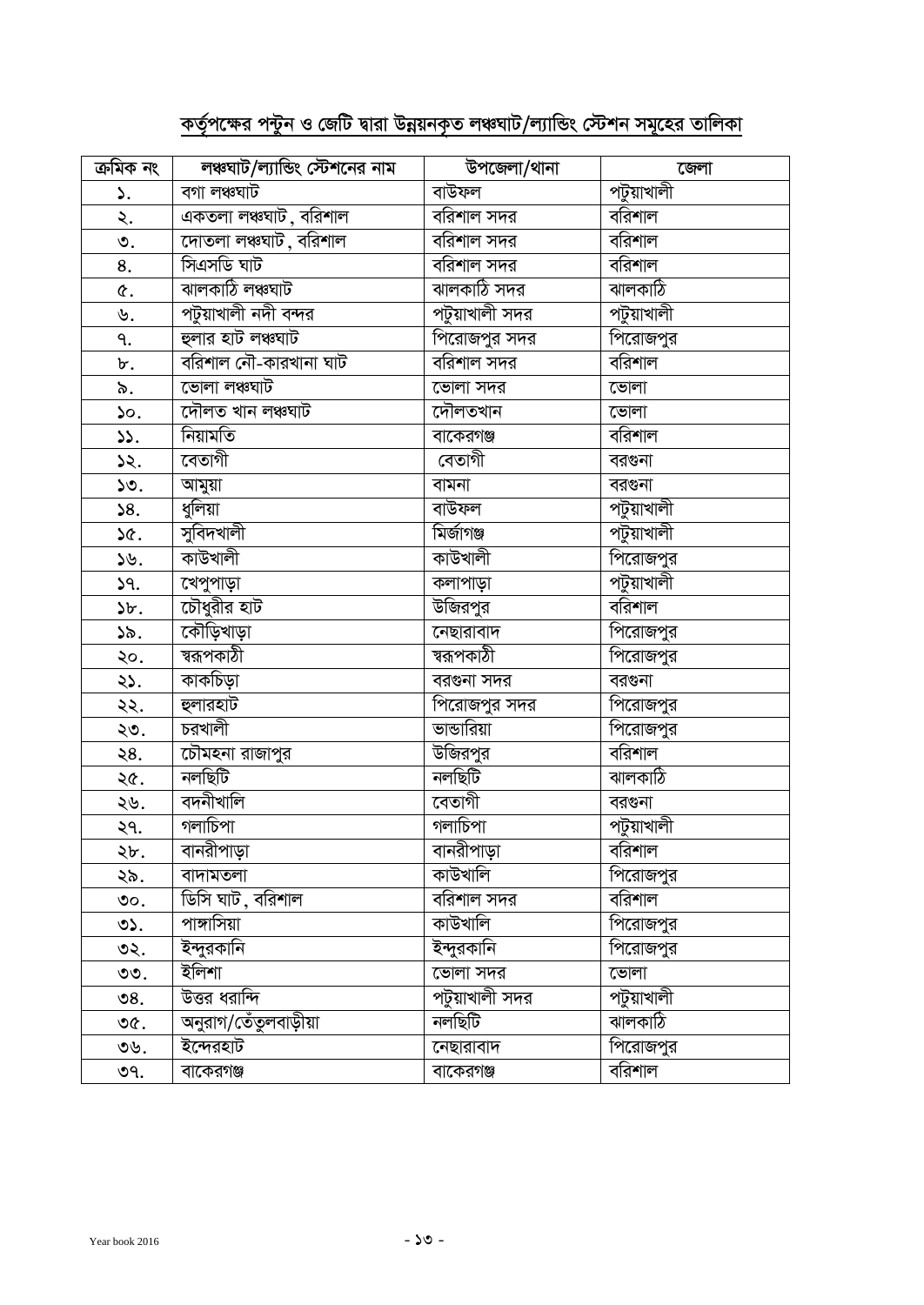| ক্ৰমিক নং       | লঞ্চঘাট/ল্যান্ডিং স্টেশনের নাম | উপজেলা/থানা     | জেলা       |
|-----------------|--------------------------------|-----------------|------------|
| $\mathfrak{v}.$ | হারতা                          | উজির পুর        | বরিশাল     |
| ৩৯.             | আঃ রহমান কলেজ ঘাট              | চনছারাবাদ       | পিরোজপুর   |
| 80.             | সাতলা                          | উজিরপুর         | বরিশাল     |
| $8$ .           | আওড়াবুনিয়া                   | রাজাপুর         | ঝালকাঠি    |
| 8२.             | কাঠালিয়া                      | কাঠালিয়া       | ঝালকাঠি    |
| $8o$ .          | খোলপেটুয়া                     | বামনা           | বরগুনা     |
| 88.             | বামনা                          | বামনা           | বরগুনা     |
| 8¢.             | রামনা                          | বামনা           | বরগুনা     |
| $8\mathcal{Y}.$ | উজিরপুর                        | <u>উজিরপুর</u>  | বরিশাল     |
| 89.             | ধামুরা                         | উজিরপু <u>র</u> | বরিশাল     |
| 8b.             | শেখেরহাট                       | ঝালকাঠি সদর     | ঝালকাঠি    |
| $8\delta$ .     | সাহেবেরহাট                     | বরিশাল সদর      | বরিশাল     |
| ¢о.             | হাবিবপুর                       | <u>উজিরপুর</u>  | বরিশাল     |
| ৫১.             | চলাভাঙ্গা                      | বরগুনা সদর      | বরগুনা     |
| ৫২.             | কলাগাছিয়া                     | গলাচিপা         | পটুয়াখালী |
| ৫৩.             | ঘোষেরহাট                       | চরফ্যাশন        | ভোলা       |
| ৫8.             | শিকারপুর                       | উজিরপুর         | বরিশাল     |
| <b>৫৫.</b>      | বরগুনা                         | বরগুনা সদর      | বরগুনা     |
| ৫৬.             | ভবানীপুর (ঝালকাঠি)             | নলছিটি          | ঝালকাঠি    |
| ৫৭.             | বাদুতলা                        | রাজাপুর         | ঝালকাঠি    |
| ¢b.             | চল্লিশ কাউনিয়া                | রাজাপুর         | ঝালকাঠি    |
| ৫৯.             | কাউনিয়া                       | বেতাগী          | বরগুনা     |
| ৬০.             | পাথরঘাটা                       | পাথরঘাটা        | বরগুনা     |
| ৬১.             | কালোমেঘা                       | পাথরঘাটা        | বরগুনা     |
| ৬২.             | পটুয়াখালী নিউমাৰ্কেট          | পটুয়াখালী সদর  | পটুয়াখালী |
| ৬৩.             | তালতলী                         | আমতলী           | বরগুনা     |
| ৬৪.             | মোকামিয়া                      | বেতাগী          | বরগুনা     |
| ৬৫.             | নলী                            | বরগুনা          | পটুয়াখালী |
| ৬৬.             | হলতা বাজার                     | বাকেরগঞ্জ       | বরিশাল     |
| ৬৭.             | মহিপুর                         | কলাপাড়া        | পটুয়াখালী |
| ৬৮.             | ঢাপরকাঠি                       | বাকেরগঞ্জ       | বরিশাল     |
| ৬৯.             | সুন্দ্রাকালীপুর                | মিজগিঞ্জ        | পটুয়াখালী |
| ٩o.             | মির্জাগঞ্জ বাজার               | মিৰ্জাগঞ্জ      | পটুয়াখালী |
| 95.             | ইয়ারউদ্দিন খলিফার মাজার       | মিৰ্জাগঞ্জ      | পটুয়াখালী |
| ৭২.             | আয়লা                          | বরগুনা সদর      | বরগুনা     |
| ৭৩.             | কাকড়াবুনিয়া                  | মিৰ্জাগঞ্জ      | পটুয়াখালী |
| ٩8.             | আমতলী                          | বরগুনা সদর      | বরগুনা     |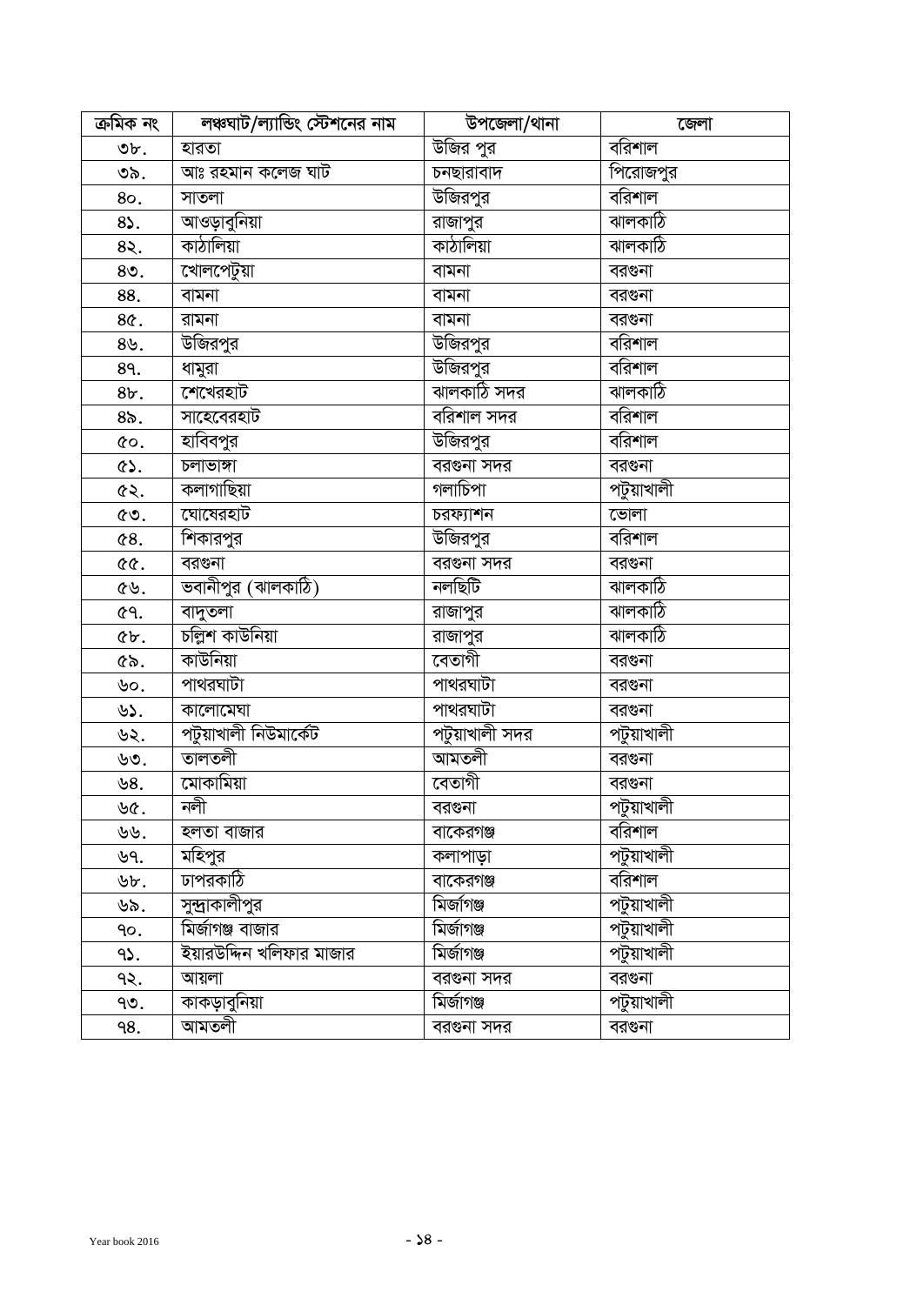| ক্ৰমিক নং    | লঞ্চঘাট/ল্যান্ডিং স্টেশনের নাম | উপজেলা/থানা        | জেলা       |
|--------------|--------------------------------|--------------------|------------|
| ዓ৫.          | পঁচাকোড়ালিয়া                 | বরগুনা             | বরগুনা     |
| ৭৬.          | কালিকাবাড়ী                    | বরগুনা             | বরগুনা     |
| ٩٩.          | শিয়ালগুনি                     | বাকেরগঞ্জ          | বরিশাল     |
| 9৮.          | ঝিলনা                          | বাউফল              | পটুয়াখালী |
| ৭৯.          | দক্ষিণ কবাই                    | বাকেরগঞ্জ          | বরিশাল     |
| bo.          | আমখোলা                         | গলাচিপা            | পটুয়াখালী |
| $b$ .        | বালিয়াতলী                     | খেপুপাড়া          | পটুয়াখালী |
| ৮২.          | উত্তর কবাই                     | বাকেরগঞ্জ          | বরিশাল     |
| ৮৩.          | কালিশুরী                       | বাউফল              | পটুয়াখালী |
| b8.          | নুরাইনপুর                      | বাউফল              | পটুয়াখালী |
| ৮৫.          | কালাইয়া                       | বাউফল              | পটুয়াখালী |
| ৮৬.          | হাজিরহাট                       | দশমিনা             | পটুয়াখালী |
| ৮৭.          | বাঁশবাড়ীয়া                   | দশমিনা             | পটুয়াখালী |
| $b b$ .      | উলানিয়া                       | গলাচিপা            | পটুয়াখালী |
| ৮৯.          | পানপট্ৰি                       | গলাচিপা            | পটুয়াখালী |
| ৯০.          | চরমোন্তাজ                      | গলাচিপা            | পটুয়াখালী |
| ৯১.          | রহিমগঞ্জ                       | বাবুগঞ্জ           | বরিশাল     |
| ৯২.          | ন্ডিদুরিয়া, ভো <u>লা</u>      | ভোলা               | ভোলা       |
| ৯৩.          | বরিশাল, স্পেয়ার               | উজিরপুর            | বরিশাল     |
| ৯ $8.$       | চরকাজল                         | গলাচিপা            | পটুয়াখালী |
| ৯৫.          | শেরেবাংলা লঙ্করপুর             | বানরীপা <u>ড়া</u> | বরিশাল     |
| ৯৬.          | উত্তর কৌড়িখাড়া               | নেছারাবাদ          | পিরোজপুর   |
| ৯৭.          | যুগিরকান্দা                    | উজিরপুর            | বরিশাল     |
| $\delta b$ . | শৰীনা                          | নেছারাবাদ          | পিরোজপুর   |
| ৯৯.          | রাজবাড়ী                       | নেছারাবাদ          | পিরোজপুর   |
| 500.         | বৈঠাকাটা                       | নাজিরপু <u>র</u>   | পিরোজপুর   |
| 505.         | পয়সারহাট                      | আগৈলঝড়া           | বরিশাল     |
| ১০২.         | রাঙ্গাবালী                     | গলাচিপা            | পটুয়াখালী |
| ১০৩.         | বাহেরচর                        | বাবুগঞ্জ           | বরিশাল     |
| 508.         | কালীবাজার (বানারীপাড়া)        | বানারিপাড়া        | বরিশাল     |
| ১০৫.         | বাবুগঞ্জ                       | বাবুগঞ্জ           | বরিশাল     |
| ১০৬.         | মিরেরহাট লঞ্চঘাট               | বানারীপাড়া        | বরিশাল     |
| 509.         | চৌমহনা বাজার                   | বানারীপাড়া        | বরিশাল     |
| ১০৮.         | বগী                            | আমতলী              | বরগুনা     |
| ১০৯.         | ভবনীপুর (উজিরপুর)              | উজিরপুর            | বরিশাল     |
| 550.         | হদুয়া                         | নলছিটি             | ঝালকাঠি    |
| 333.         | পুরাকাটা                       | বরগুনা সদর         | বরগুনা     |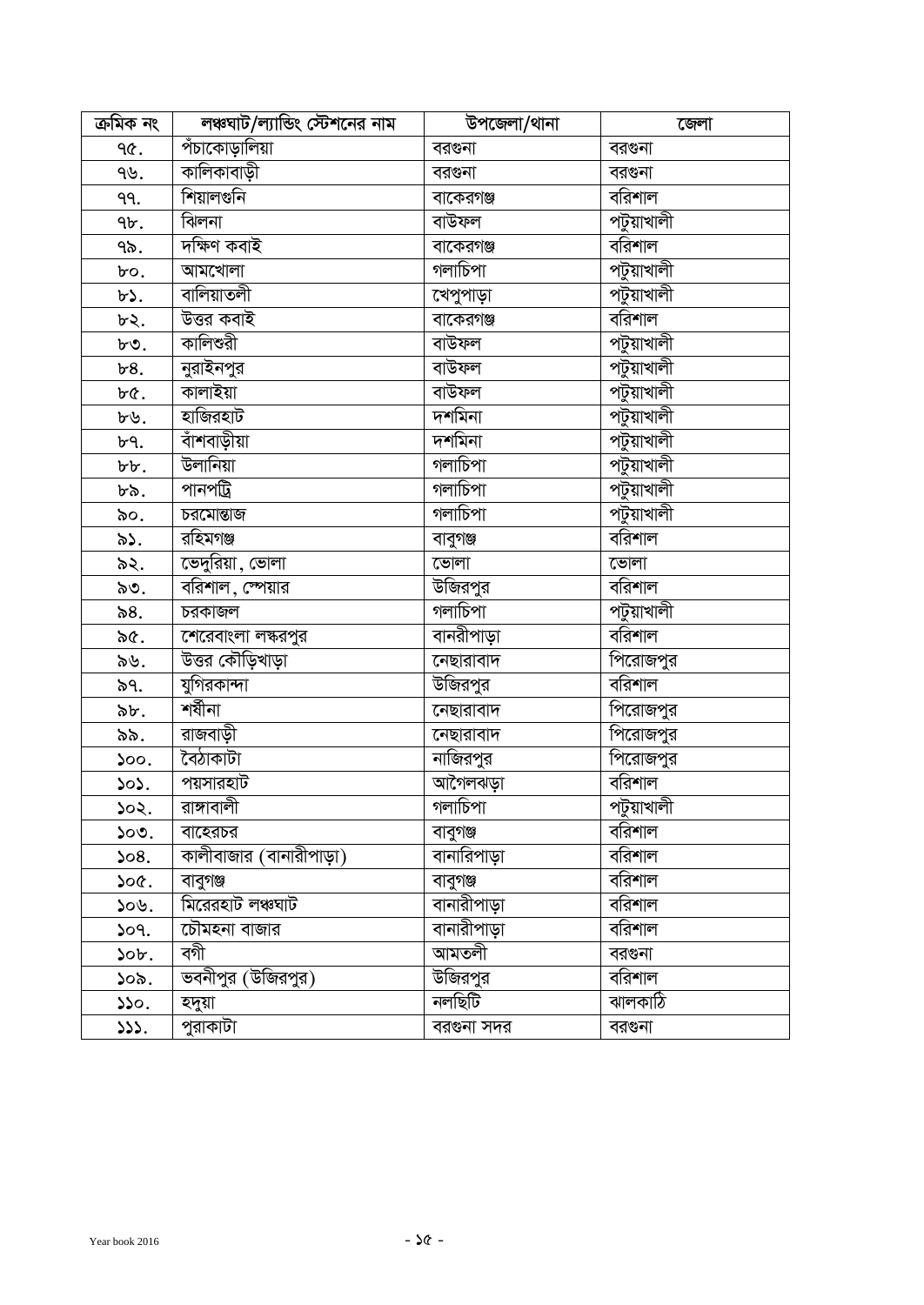| ক্ৰমিক নং   | লঞ্চঘাট/ল্যান্ডিং স্টেশনের নাম              | উপজেলা/থানা          | জেলা               |
|-------------|---------------------------------------------|----------------------|--------------------|
| 332.        | ফেরীঘাট , চর কাউয়া                         | বরিশাল সদর           | বরিশাল             |
| ১১৩.        | রণগোপালদী                                   | দশমিনা               | পটুয়াখালী         |
| 558.        | ফুলঝুড়ি                                    | বরগুনা সদর           | বরগুনা             |
| ১১৫.        | পালবাড়ী লঞ্চঘাট                            | <u>ন্মালকাঠি সদর</u> | ঝালকাঠি            |
| ১১৬.        | বাউকাঠি লঞ্চঘাট                             | ঝালকাঠি সদর          | ঝালকাঠি            |
| 339.        | বরিশাল (মেরামতাধীন)                         | বরিশাল সদর           | বরিশাল             |
| 35b.        | পাটুরিয়া                                   | শিবালয়              | মানিকগঞ্জ          |
| ১১৯.        | দৌলতদিয়া লঞ্চঘাট                           | গোয়ালন্দ            | রাজবাড়ী           |
| ১২০.        | বাঘাবাড়ী বন্দর                             | শাহজাদপুর            | সিরাজগঞ্জ          |
| ১২১.        | চরজানাজাত ফেরীঘাট                           | শিবচর                | মাদারীপুর          |
| ১২২.        | দৌলতদিয়া ফেরীঘাট                           | গোয়ালন্দ            | রাজবাড়ী           |
| ১২৩.        | মাওয়া ফেরীঘাট                              | শিবালয়              | মানিকগঞ্জ          |
| 528.        | চরজানাজাত লঞ্চঘাট                           | শিবচর                | মাদারীপুর          |
| ১২৫.        | কাঠালবাড়ী ফেরীঘাট                          | শিবচর                | মাদারীপুর          |
| ১২৬.        | সিএন্ডবি ঘাট                                | ফরিদপুর সদর          | ফরিদপুর            |
| 529.        | মাওয়া লঞ্চঘাট                              | লৌহজং                | মুন্সিগঞ্জ         |
| ১২৮.        | আরিচা লঞ্চঘাট                               | শিবালয়              | মানিকগঞ্জ          |
| ১২৯.        | শিলাইদহ আশ্ৰম ঘাট, কুষ্টিয়া                | কুমারখালী            | কুষ্টিয়া          |
| ১৩০.        | নগরবাড়ী লঞ্চঘাট                            | বেড়া                | পাবনা              |
| ১৩১.        | <mark>কমরপুর সাদীপুর ঘাট , কুষ্টিয়া</mark> | কুমারখালী            | কুষ্টিয়া          |
| ১৩২.        | ফিরিঙ্গী বাজার ঘাট                          | চট্ৰগ্ৰাম সদর        | চট্ৰগ্ৰাম          |
| ১৩৩.        | রিজার্ভ বাজার লঞ্চঘাট                       | রাঙ্গামাটি           | রাঙ্গামাটি         |
| 508.        | তবলছুড়ি                                    | রাঙ্গামাটি           | রাঙ্গামাটি         |
| ১৩৫.        | মাইনী লঞ্চঘাট                               | লংগদু                | রাঙ্গামাটি         |
| ১৩৬.        | বিলাইছড়ি লঞ্চঘাট                           | বিলাইছড়ি            | রাঙ্গামাটি         |
| ১৩৭.        | বরকল লঞ্চঘাট                                | বরকল                 | রাঙ্গামাটি         |
| ১৩৮.        | জুরাইছড়ি লঞ্চঘাট                           | জুরাইছড়ি            | রাঙ্গামাটি         |
| ১৩৯.        | নানিয়ার চর লঞ্চঘাট                         | নানিয়ারচর           | রাঙ্গামাটি         |
| 580.        | শুভলং লঞ্চঘাট                               | বরকল                 | <u>বা</u> ঙ্গামাটি |
| 585.        | চরজব্বার                                    | নোয়াখালী সদর        | নোয়াখালী          |
| ১৪২.        | লংগদু লঞ্চঘাট                               | লংগদু                | রাঙ্গামাটি         |
| ১৪৩.        | মারিশা লঞ্চঘাট                              | বাধাইছড়ি            | খাগড়াছড়ি         |
| 588.        | কাপ্তাই লঞ্চঘাট                             | রাঙ্গামাটি           | রাঙ্গামাটি         |
| <b>S86.</b> | টাৰ্মিনাল ঘাট , খুলনা                       | খুলনা                | খুলনা              |
| ১৪৬.        | ভান্ডারিয়া লঞ্চঘাট                         | ভান্ডারিয়া          | পিরোজপুর           |
| 589.        | মহেশ্বরপাশা সি এস ডি                        | দৌলতপুর              | খুলনা              |
| 8b.         | মোড়লগঞ্জ লঞ্চঘাট                           | মোড়লগঞ্জ            | বাগেরহাট           |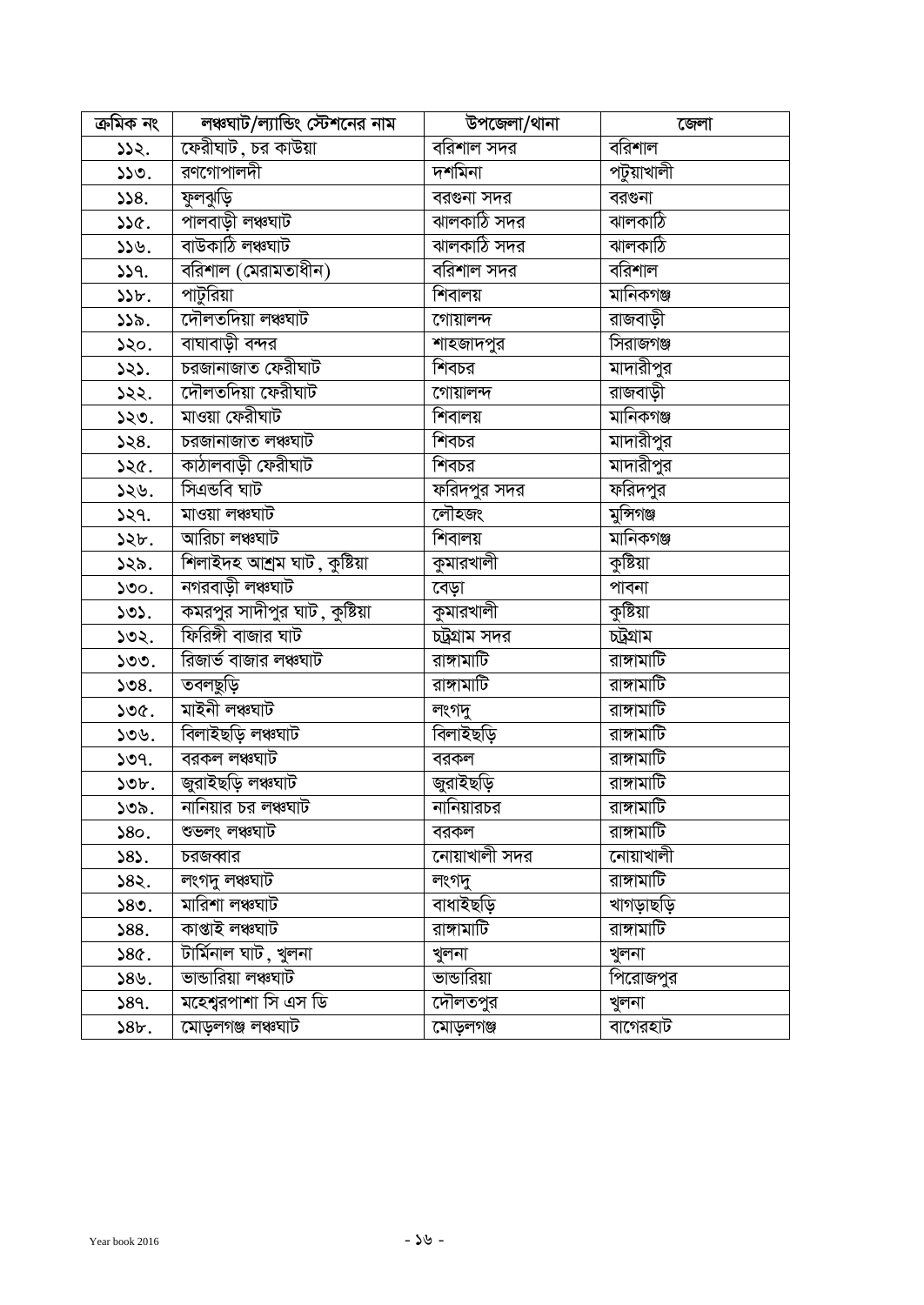| ক্ৰমিক নং    | লঞ্চঘাট/ল্যান্ডিং স্টেশনের নাম | উপজেলা/থানা  | জেলা             |
|--------------|--------------------------------|--------------|------------------|
| 585.         | রায়েন্দা লঞ্চঘাট              | শরণখোলা      | বাগেরহাট         |
| ১৫০.         | রামপাল লঞ্চঘাট                 | রামপাল       | বাগেরহাট         |
| ১৫১.         | জেলখানা ঘাট, <u>খুল</u> না     | খুলনা        | খুলনা            |
| ১৫২.         | ফুলহাতা লঞ্চঘাট                | মোড়েলগঞ্জ   | বাগেরহাট         |
| ১৫৩.         | নতুন বাজার লঞ্চঘাট             | খুলনা        | খুলনা            |
| ১৫৪.         | টোনা বড়দিয়া লঞ্চঘাট          | কালিয়া      | নড়াইল           |
| ১৫৫.         | সন্যাসী লঞ্চঘাট                | মোড়লগঞ্জ    | বাগেরহাট         |
| ১৫৬.         | চালনা লঞ্চঘাট                  | দাকোপ        | খুলনা            |
| ১৫৭.         | মাদারীপুর বাজার                | মাদারীপুর    | মাদারীপুর        |
| ১৫৮.         | রকেট ঘাট , খুলনা               | খুলনা        | খুলনা            |
| ১৫৯.         | বড়মাছুয়া লঞ্চঘাট             | মঠবাড়িয়া   | পিরোজপুর         |
| ১৬০.         | দাকোপ লঞ্চঘাট                  | দাকোপ        | খুলনা            |
| ১৬১.         | নলিয়ান লঞ্চঘাট                | দাকোপ        | খুলনা            |
| ১৬২.         | শান্তা লঞ্চঘাট                 | পাইকগাছা     | খুলনা            |
| ১৬৩.         | উদয়কাঠী লঞ্চঘাট               | পিরোজপুর     | পিরোজপু <u>র</u> |
| 558.         | টেকেরহাট লঞ্চঘাট               | রাজৈর        | মাদারীপুর        |
| ১৬৫.         | ঘাঘর লঞ্চঘাট                   | কোটালীপাড়া  | গোপালগঞ্জ        |
| ১৬৬.         | এমজি ক্যানেল                   | রামপাল       | বাগেরহাট         |
| ১৬৭.         | মদিনাবাদ লঞ্চঘাট               | কয়রা        | খুলনা            |
| ১৬৮.         | খুলনা টাৰ্মিনাল                | খুলনা        | খুলনা            |
| ১৬৯.         | বানিয়াখালী লঞ্চঘাট            | কয়রা        | খুলনা            |
| 590.         | বাগেরহাট লঞ্চঘাট               | বাগেরহাট সদর | বাগেরহাট         |
| ১৭১.         | মল্লিকের বেড়                  | রামপাল       | বাগেরহাট         |
| ১৭২.         | কুড়িকাউনিয়া                  | আশাশুনি      | সাতক্ষীরা        |
| ১৭৩.         | কাঠকাটা                        | কয়রা        | খুলনা            |
| 98.          | জোড়শিং লঞ্চঘাট                | কয়রা        | খুলনা            |
| $90$ .       | দৌলতপুর লঞ্চঘাট                | খুলনা        | খুলনা            |
| ১৭৬.         | গাবতলা লঞ্চঘাট                 | শরণখোলা      | খুলনা            |
| 99.          | সোনাখালী লঞ্চঘাট               | মোড়লগঞ্জ    | বাগেরহাট         |
| 9b.          | বহরবুনিয়া লঞ্চঘাট             | মোড়লগঞ্জ    | বাগেরহাট         |
| ১৭৯.         | হেরমা লঞ্চঘাট                  | মোড়লগঞ্জ    | বাগেরহাট         |
| $\delta$ bo. | গিলাবাড়ী লঞ্চঘাট              | কয়রা        | খুলনা            |
| ১৮১.         | নারায়ণপুর লঞ্চঘাট             | কয়রা        | খুলনা            |
| ১৮২.         | হোগলাপাতি লঞ্চঘাট              | মঠবাড়িয়া   | পিরোজপুর         |
| ১৮৩.         | বটবুনিয়া লঞ্চঘাট              | দাকোপ        | খুলনা            |
| $\delta 8.$  | চরদোয়ানী লঞ্চঘাট              | মঠবাড়ীয়া   | পিরোজপুর         |
| ১৮৫.         | হরিণপালা লঞ্চঘাট               | ভান্ডারিয়া  | পিরোজপুর         |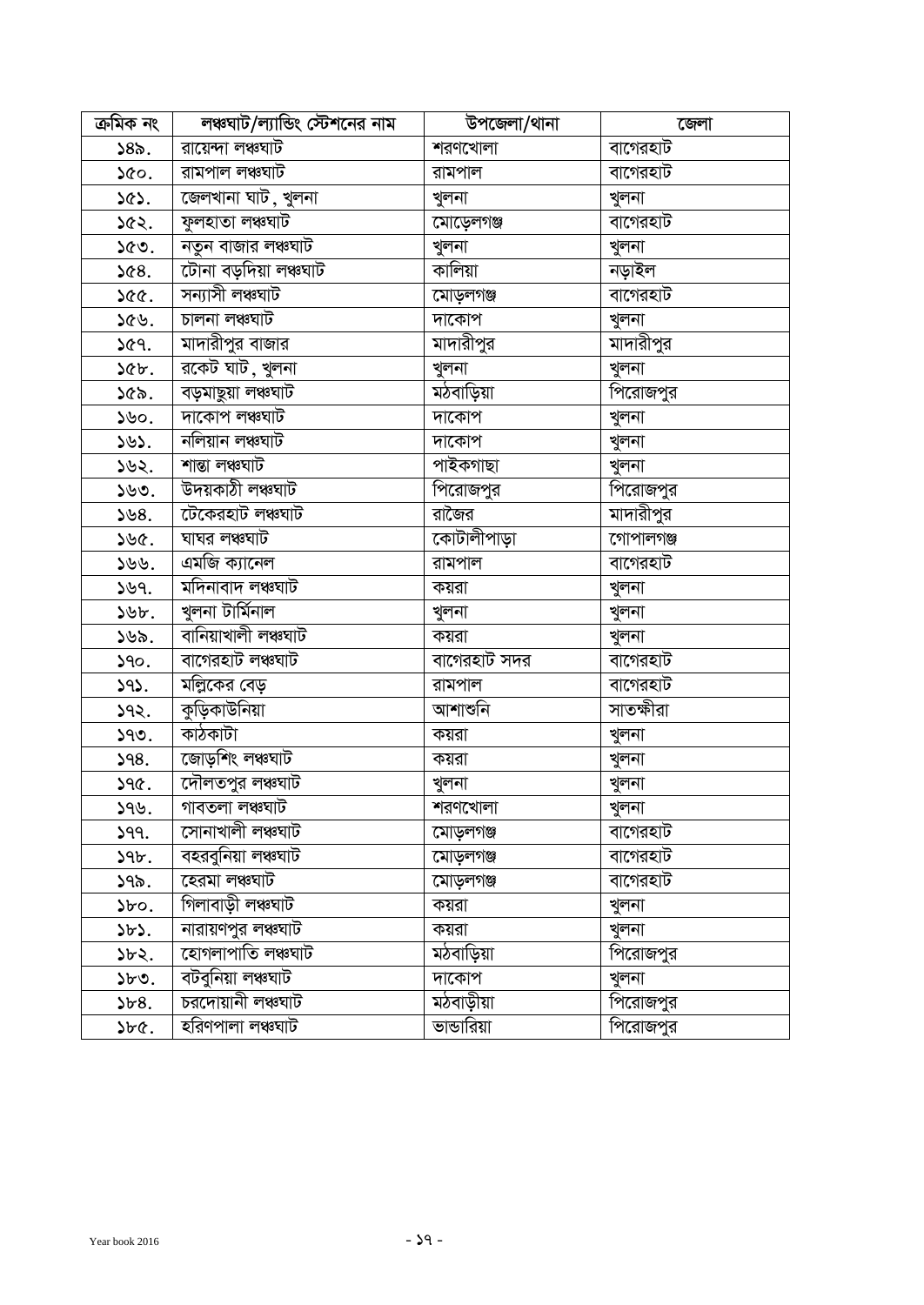| ক্ৰমিক নং    | লঞ্চঘাট/ল্যান্ডিং স্টেশনের নাম                | উপজেলা/থানা         | জেলা              |
|--------------|-----------------------------------------------|---------------------|-------------------|
| ১৮৬.         | 8 নং কয়রা ঘাট                                | কয়রা               | খুলনা             |
| $\delta$ bq. | শ্ৰীরামকাঠী লঞ্চঘাট                           | পিরোজপুর            | পিরোজপুর          |
| $\delta b$ . | মোল্লারহাট লঞ্চঘাট                            | কালকিনি             | মাদারিপুর         |
| ১৮৯.         | ঘষিয়াখালী লঞ্চঘাট                            | রামপাল              | বাগেরহাট          |
| ১৯০.         | কালিয়া লঞ্চঘাট                               | কালিয়া             | নড়াইল            |
| ১৯১.         | খুলনা টাৰ্মিনাল                               | খুলনা সদর           | খুলনা             |
| ১৯২.         | মহেশ্বরপাশা সিএসডি                            | দৌলতপুর             | খুলনা             |
| ১৯৩.         | সিরাজগঞ্জ লঞ্চঘাট                             | সিরাজগঞ্জ সদর       | সিরাজগঞ্জ         |
| ১৯ $8.$      | চিলমারি লঞ্চঘাট                               | চিলমারি             | কুড়িগ্রাম        |
| ১৯৫.         | ভূয়াপুর ঘাট                                  | ভূয়াপুর            | টাঙ্গাইল          |
| ১৯৬.         | বালাসী ঘাট                                    | গাইবান্ধা           | গাইবান্ধা         |
| ১৯৭.         | চাঁদপুর মাদ্রাসা ঘাট                          | চাঁদপুর সদর         | চাঁদপু <u>র</u>   |
| ১৯৮.         | চাঁদপুর টার্মিনাল                             | চাঁদপুর সদ <u>র</u> | চাঁদপু <u>র</u>   |
| ১৯৯.         | সিএসডি ঘাট , চাঁদপুর                          | চাঁদপুর সদর         | <u>চাঁদপুর</u>    |
| ২০০.         | মজু চৌধুরী হাট                                | লক্ষীপুর            | লক্ষীপুর          |
| ২০১.         | ষাটনল                                         | মতলব                | চাঁদপুর           |
| ২০২.         | কালিপুর                                       | মতলব                | চাঁদপু <u>র</u>   |
| ২০৩.         | মতলব                                          | মতলব                | চাঁদপুর           |
| २०8.         | ৫নং ঘাট , চাঁদপুর                             | চাঁদপু <u>র</u>     | চাদপুর            |
| ২০৫.         | $\overline{\mathsf{c}}$ ৰলতলী (মেরামতের জন্য) | মতলব                | চাঁদপু <u>র</u>   |
| ২০৬.         | নন্দলালপুর                                    | মতলব                | চাঁদপু <u>র</u>   |
| ২০৭.         | মাছুয়াখালী                                   | মতলব                | চাঁদপুর           |
| ২০৮.         | টরকী (মতলব)                                   | মতলব উঃ থানা        | চাঁদপুর           |
| ২০৯.         | পট্রি                                         | গোষাইর হাট          | শরীয়তপু <u>র</u> |
| ২১০.         | মুলাদী বন্দর                                  | মুলাদী              | বরিশাল            |
| ২১১.         | মাছ ঘাট, চাঁদপুর                              | চাঁদপুর সদর         | চাঁদপুর           |
| ২১২.         | গাজীপুর                                       | চাঁদপুর সদর         | টাদপুর            |
| ২১৩.         | হরিণা                                         | <u>চাঁদপুর সদর</u>  | চাঁদপুর           |
| ২১৪.         | আলুবাজার                                      | চাঁদপুর সদর         | চাঁদপুর           |
| ২১৫.         | মোহনপুর                                       | মতলব                | চাঁদপু <u>র</u>   |
| ২১৬.         | ২ নং ঘাট, চাঁদপুর                             | চাঁদপুর সদর         | চাঁদপু <u>র</u>   |
| ২১৭.         | ইচুঁলী ঘাট                                    | চাঁদপুর সদ <u>র</u> | চাঁদপু <u>র</u>   |
| ২১৮.         | এখলাছপুর                                      | মতলব উঃ থানা        | চাঁদপু <u>র</u>   |
| ২১৯.         | আমিরাবাদ                                      | মতলব উঃ থানা        | চাঁদপুর           |
| ২২০.         | মিয়ারবাজার                                   | মতলব                | চাঁদপু <u>র</u>   |
| ২২১.         | ওয়াপদা                                       | নড়িয়া             | শরিয়ত <u>পুর</u> |
| ২২২.         | সুগন্ধী লঞ্চঘাট                               | মতলব                | চাঁদপু <u>র</u>   |
| ২২৩.         | সফরমালী লঞ্চঘাট                               | চাদপুর              | চাঁদপু <u>র</u>   |
| ২২৪.         | কানুদী লঞ্চঘাট                                | চাঁদপুর             | চাঁদপু <u>র</u>   |
| ২২৫.         | দশানী লঞ্চঘাট                                 | মতলব                | চাঁদপুর           |
| ২২৬.         | দূর্গাপুর লঞ্চঘাট                             | মতলব                | চাঁদপুর           |
| ২২৭.         | নায়েরগাঁও লঞ্চঘাট                            | মতলব                | চাঁদপুর           |
| ২২৮.         | শাহপুর লঞ্চঘাট                                | মতলব                | চাঁদপু <u>র</u>   |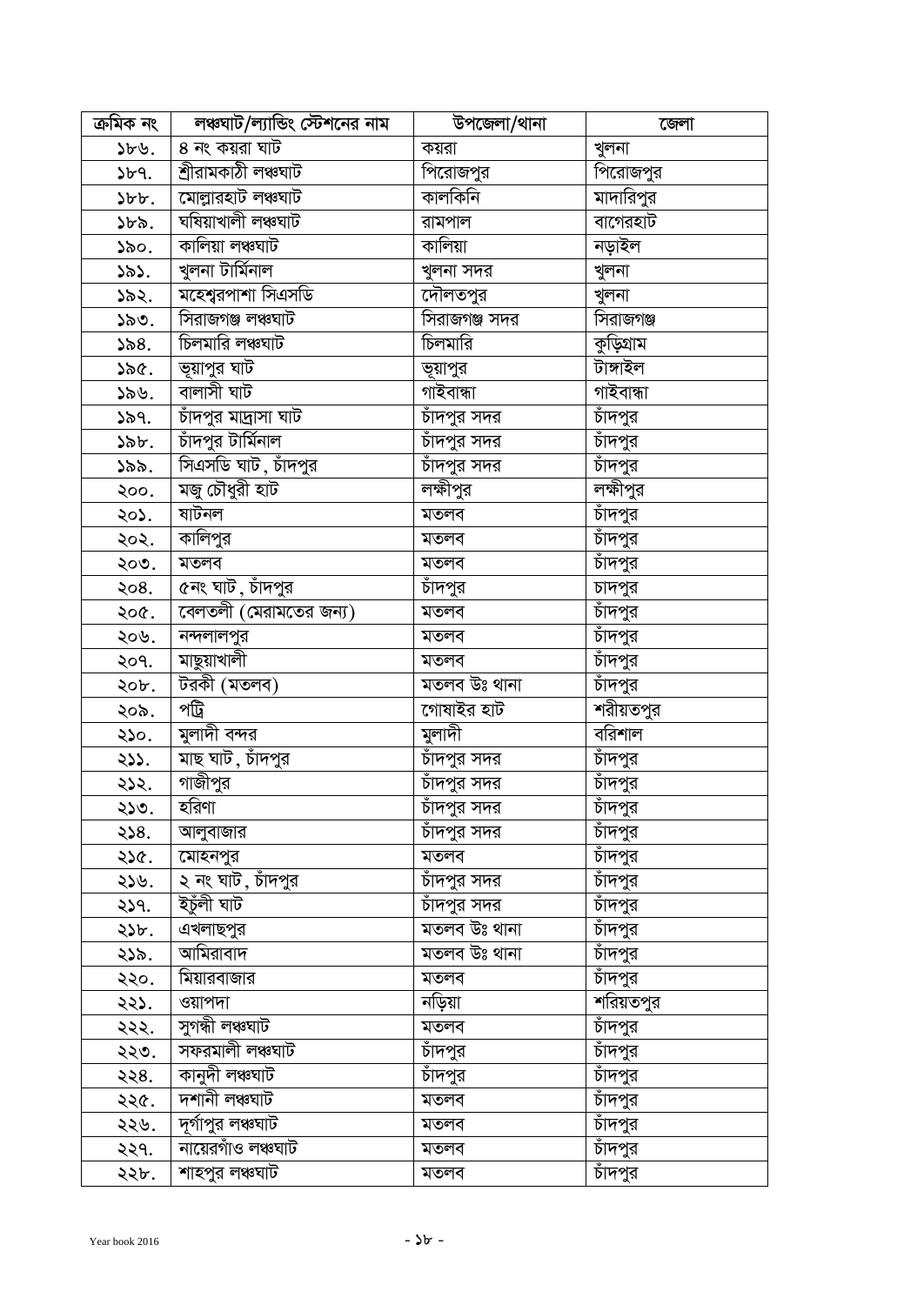| ২২৯. | এনায়েতনগর লঞ্চঘাট       | মতলব                | চাদপুর            |
|------|--------------------------|---------------------|-------------------|
| ২৩০. | সুরেশ্বর লঞ্চঘাট         | নড়িয়া             | শরীয়তপু <u>র</u> |
| ২৩১. | চন্ডিপুর লঞ্চঘাট         | নড়িয়া             | শরীয়তপুর         |
| ২৩২. | নড়িয়া লঞ্চঘাট          | নড়িয়া             | শরীয়তপুর         |
| ২৩৩. | ভোজেশ্বর লঞ্চঘাট         | নড়িয়া             | ন্দরীয়তপুর       |
| ২৩৪. | রাজগঞ্জ লঞ্চঘাট          | পালং                | শরীয়তপুর         |
| ২৩৫. | আংগারীয়া লঞ্চঘাট        | মাদারীপুর সদর       | মাদারীপুর         |
| ২৩৬. | ভাষানচর লঞ্চঘাট          | মেহেন্দীগঞ্জ        | বরিশাল            |
| ২৩৭. | টরকী (কালকিনি)           | মাদারীপুর           | শরীয়তপুর         |
| ২৩৮. | খাসেরহাট                 | <u>নেহেন্দিগঞ্জ</u> | বরিশাল            |
| ২৩৯. | রামচর                    | মুলাদী              | বরিশাল            |
| २8०. | মৌলভীর হাট , চাঁদপুর     | চাঁদপুর সদর         | চাঁদপুর           |
| ২৪১. | হাটুরিয়া                | গোষাইরহাট           | চাঁদপুর           |
| ২৪২. | ভেদরগঞ্জ                 | ভেদরগঞ্জ            | শরীয়তপুর         |
| ২৪৩. | ডামুড্যা                 | ডামুড্যা            | ন্দরীয়তপুর       |
| २88. | মুলাদী                   | মুলাদী              | বরিশাল            |
| २8৫. | মৃধারহাট                 | মুলাদী              | বরিশাল            |
| ২৪৬. | শৌলা                     | মুলাদী              | বরিশাল            |
| २8१. | হিজলা                    | হিজলা               | বরিশাল            |
| ২৪৮. | বাবুগঞ্জ                 | হিজলা               | বরিশাল            |
| ২৪৯. | মিতুয়া                  | মেহেন্দীগঞ্জ        | বরিশাল            |
| ২৫০. | নয়ারহাঁট                | হাইমচর              | চাঁদপুর           |
| ২৫১. | নন্দীর বাজা <u>র</u>     | মুলাদী              | বরিশাল            |
| ২৫২. | বহদ্দারহাট               | রামগতি              | লক্ষীপুর          |
| ২৫৩. | শ্রীরায়েরচর             | দাউদকান্দি          | কুমিল্লা          |
| ২৫৪. | নবাবের হাট               | চাঁদপুর             | চাঁদপু <u>র</u>   |
| ২৫৫. | সদরঘাট টার্মিনাল         | ঢাকা সদর            | ঢাকা              |
| ২৫৬. | ওয়াইজঘাট (কাৰ্গো)       | ঢাকা সদর            | ঢাকা              |
| ২৫৭. | সিমসন ঘাট                | ঢাকা সদর            | ঢাকা              |
| ২৫৮. | নবাববাড়ী ঘাট (স্পেয়ার) | ঢাকা সদর            | ঢাকা              |
| ২৫৯. | নারায়ণগঞ্জ টার্মিনাল    | নারায়ণগঞ্জ         | নারায়ণগঞ্জ       |
| ২৬০. | নারায়ণগঞ্জ ৫ নং ঘাট     | নারায়ণগঞ্জ সদর     | নারায়ণগঞ্জ       |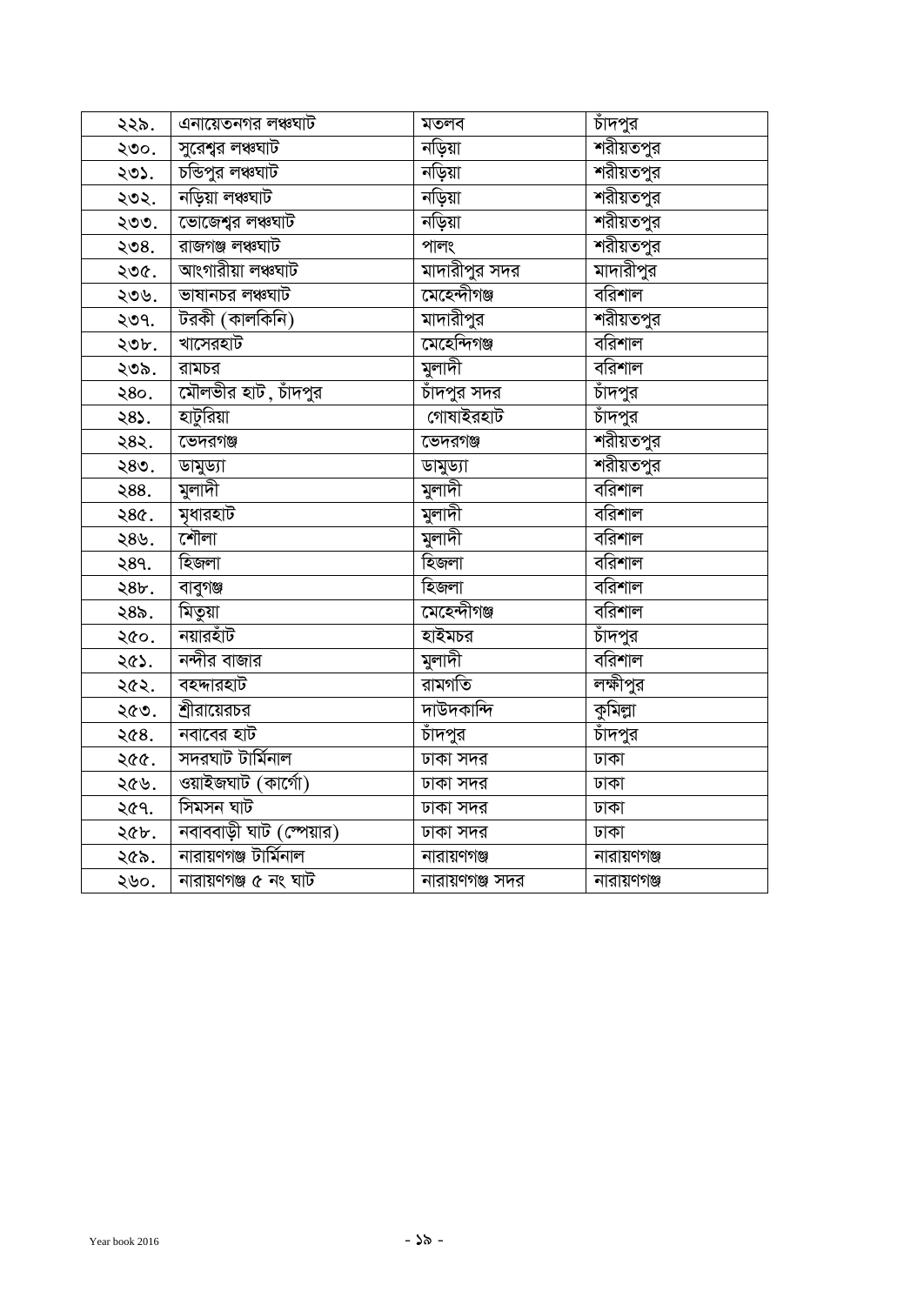| ক্ৰমিক নং | লঞ্চঘাট/ল্যান্ডিং স্টেশনের নাম | উপজেলা/থানা     | জেলা        |
|-----------|--------------------------------|-----------------|-------------|
| ২৬১.      | ভৈরব কার্গোঘাট                 | ভৈরব            | ভৈরব        |
| ২৬২.      | ভৈরব লঞ্চঘাট                   | ভৈরব            | ভৈরব        |
| ২৬৩.      | আজমিরীগঞ্জ                     | আজমিরীগঞ্জ      | হবিগঞ্জ     |
| ২৬৪.      | কাঠপট্ৰি                       | মুন্সীগঞ্জ      | মুন্সীগঞ্জ  |
| ২৬৫.      | নরসিংদী টার্মিনাল ঘাট          | নরসিংদী সদর     | নরসিংদী     |
| ২৬৬.      | সোয়ারীঘাট                     | সদরঘাট , ঢাকা   | ঢাকা        |
| ২৬৭.      | খোলামোড়া                      | ঢাকা            | ঢাকা        |
| ২৬৮.      | গাবতলী                         | ঢাকা            | ঢাকা        |
| ২৬৯.      | বিরর্"লিয়া                    | ঢাকা            | ঢাকা        |
| ২৭০.      | মুন্সিগঞ্জ লঞ্চঘাট             | মুন্সিগঞ্জ      | মুন্সিগঞ্জ  |
| ২৭১.      | আশুলিয়া                       | সাভার           | ঢাকা        |
| ২৭২.      | আমিন বাজার                     | সাভার           | ঢাকা        |
| ২৭৩.      | গাবতলী                         | সাভার           | ঢাকা        |
| २१८.      | মিরকাদিম                       | মুন্সিগঞ্জ      | মুন্সিগঞ্জ  |
| २१৫.      | সিন্নিরটেক                     | ঢাকা            | ঢাকা        |
| ২৭৬.      | কেরানীগঞ্জ তৈলঘাট              | কেরানীগঞ্জ      | ঢাকা        |
| ২৭৭.      | ওয়াইজঘাট                      | ঢাকা            | ঢাকা        |
| ২৭৮.      | আবদুল্লাপুর                    | মুন্সীগঞ্জ সদর  | মুন্সীগঞ্জ  |
| ২৭৯.      | ডিপিটিসি ঘাট নারায়ণগঞ্জ       | নারায়ণগঞ্জ সদর | নারায়ণগঞ্জ |
| ২৮০.      | গজারিয়া                       | গজারিয়া        | মুন্সিগঞ্জ  |
| ২৮১.      | আশুগঞ্জ                        | বি-বাড়ীয়া     | বি-বাড়িয়া |
| ২৮২.      | মিলব্যারাক                     | ঢাকা            | ঢাকা        |
| ২৮৩.      | বাদামতলী                       | ঢাকা            | ঢাকা        |
| ২৮ $8.$   | ফতুল্লা                        | ফতুল্লা         | নারায়ণগঞ্জ |
| ২৮৫.      | মারকুলী                        | বানিয়াচং       | হবিগঞ্জ     |
| ২৮৬.      | ভিআইপি ঘাট, নারায়ণগঞ্জ        | নারায়ণগঞ্জ     | নারায়ণগঞ্জ |
| ২৮৭.      | মেঘনাঘাট                       | সোনারগাঁও       | নারায়ণগঞ্জ |
| ২৮৮.      | তালতলা                         | মুন্সীগঞ্জ সদর  | মুন্সীগঞ্জ  |
| ২৮৯.      | সুনামগঞ্জ                      | সুনামগঞ্জ সদর   | সুনামগঞ্জ   |
| ২৯০.      | নবীনগর                         | নবীনগর          | বি-বাড়িয়া |
| ২৯১.      | বেতকা                          | মুন্সিগঞ্জ সদর  | মুন্সিগঞ্জ  |
| ২৯২.      | নারায়ণগঞ্জ ৯ নং ঘাট           | নারায়ণগঞ্জ সদর | নারায়ণগঞ্জ |
| ২৯৩.      | বাঘমারা                        | সদর             | ঢাকা        |
| ২৯৪.      | নবাবগঞ্জ                       | নবাবগঞ্জ        | ঢাকা        |
| ২৯৫.      | শ্ৰীমদ্দি ঘাট                  | হোমনা           | কুমিল্লা    |
| ২৯৬.      | কোমরগঞ্জ                       | নবাবগঞ্জ        | ঢাকা        |
| ২৯৭.      | চন্দরপুর                       | হোমনা           | কুমিল্লা    |
| ২৯৮.      | থানা ঘাট , নরসিংদী             | নরসিংদী সদর     | নরসিংদী     |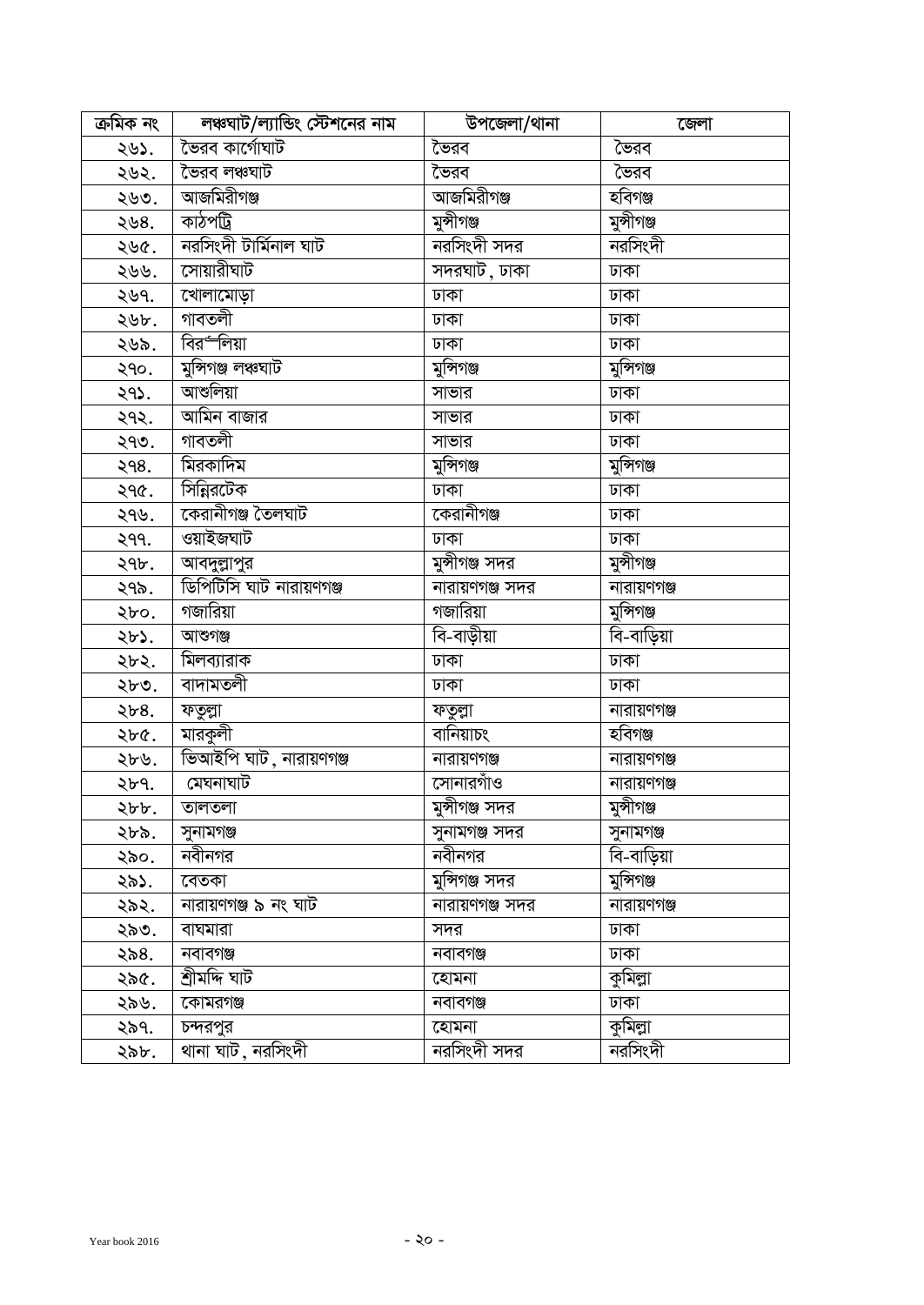| ক্ৰমিক নং             | লঞ্চঘাট/ল্যান্ডিং স্টেশনের নাম | উপজেলা/থানা          | জেলা                     |
|-----------------------|--------------------------------|----------------------|--------------------------|
| ২৯৯.                  | হোমনা                          | হোমনা                | কুমিল্লা                 |
| ৩০০ $\cdot$           | সৈয়দপুর                       | শ্রীনগর              | মুন্সীগঞ্জ               |
| ৩০১.                  | মানিকনগর                       | নবীনগর               | বি-বাড়িয়া              |
| ৩০২.                  | দৌলতপুর লঞ্চঘাট                | হোমনা                | কুমিল- া                 |
| $\circ \circ \circ$ . | উলখুলিয়া লঞ্চঘাট              | $\overline{a}$ বীনগর | বি-বাড়িয়া              |
| 008.                  | কৃঞ্চনগর                       | নবীনগর               | বি-বাড়িয়া              |
| ৩০৫.                  | ঘাগুটিয়া                      | হোমনা                | কুমিল- $\uparrow$        |
| ৩০৬.                  | রানীগঞ্জ                       | জগন্নাথপুর           | সুনামগঞ্জ                |
| 009.                  | চাতলপাড়                       | নাসিরনগর             | বি-বাড়িয়া              |
| $\circ \circ b$ .     | মদনগঞ্জ                        | বন্দর                | নারায়ণগঞ্জ              |
| ৩০৯.                  | তালতলা লঞ্চঘাট                 | সিরাজদিখান           | মুন্সিগঞ্জ               |
| ৩১০.                  | বাংগালপাড়া                    | অষ্টগ্ৰাম            | কিশোরগঞ্জ                |
| OS.                   | বজাবলী                         | নারায়ণগঞ্জ          | নারায়ণগঞ্জ              |
| ৩১২.                  | বান্দুরা                       | সিরাজদিখান           | ঢাকা                     |
| ৩১৩.                  | গোকৰ্ণঘাট                      | বি-বাড়িয়া সদর      | $\overline{a}$ -বাড়িয়া |
| ৩১ $8.$               | শেরপুর                         | মৌলভীবাজার           | মৌলভীবাজার               |
| ৩১৫.                  | ফেধুগঞ্জ                       | ফেথুগঞ্জ             | সিলেট                    |
| ৩১৬.                  | ভৈরব নগর                       | নবীনগর               | <u>ৰি-বাড়িয়া</u>       |
| ৩১৭.                  | সেখেরনগর                       | শ্রীনগর              | মুন্সীগঞ্জ               |
| ৩১৮.                  | রামচন্দ্রপুর                   | মুরাদনগর             | কুমিল- া                 |
| ৩১৯.                  | বাঞ্চারামপুর                   | বাঞ্চারামপুর         | বি-বাড়িয়া              |
| ৩২০.                  | শেরপুর                         | বালাগঞ্জ             | সিলেট                    |
| ৩২১.                  | সলিমগঞ্জ                       | বাঞ্চারামপুর         | বি-বাড়িয়া              |
| ৩২২.                  | উজানচর                         | বাঞ্চারামপুর         | বি-বাড়িয়া              |
| ৩২৩.                  | চিত্ৰী                         | নবীনগর               | বি-বাড়িয়া              |
| ৩২৪.                  | মাইদাগঞ্জ                      | কসবা                 | বি-বাড়িয়া              |
| ৩২৫.                  | বড়িকান্দি                     | বাঞ্চারামপুর         | বি-বাড়িয়া              |
| ৩২৬.                  | তালতলী বাজার                   | হোমনা                | কুমিল- $\uparrow$        |
| ৩২৭.                  | রামপুর                         | দাউদকান্দি           | কুমিল- া                 |
| ৩২৮.                  | শ্যামপুর                       | শ্যামপুর             | ঢাকা                     |
| ৩২৯.                  | সাচনা                          | জামালগঞ্জ            | সুনামগঞ্জ                |
| ৩৩০.                  | মাদনা                          | লাখাই                | হবিগঞ্জ                  |
| ৩৩১.                  | মরিচাকান্দি                    | বাঞ্চারামপুর         | বি-বাড়িয়া              |
| ৩৩২.                  | লিপসা                          | খালিয়াজুড়ি         | নেত্ৰকোনা                |
| ৩৩৩.                  | কদমচাল                         | আজমিরীগঞ্জ           | হবিগঞ্জ                  |
| OOS.                  | লালপুর                         | আশুগঞ্জ              | বি-বাড়িয়া              |
| ৩৩৫.                  | রামকৃষ্ণপুর                    | হোমনা                | কুমিল- $\overline{1}$    |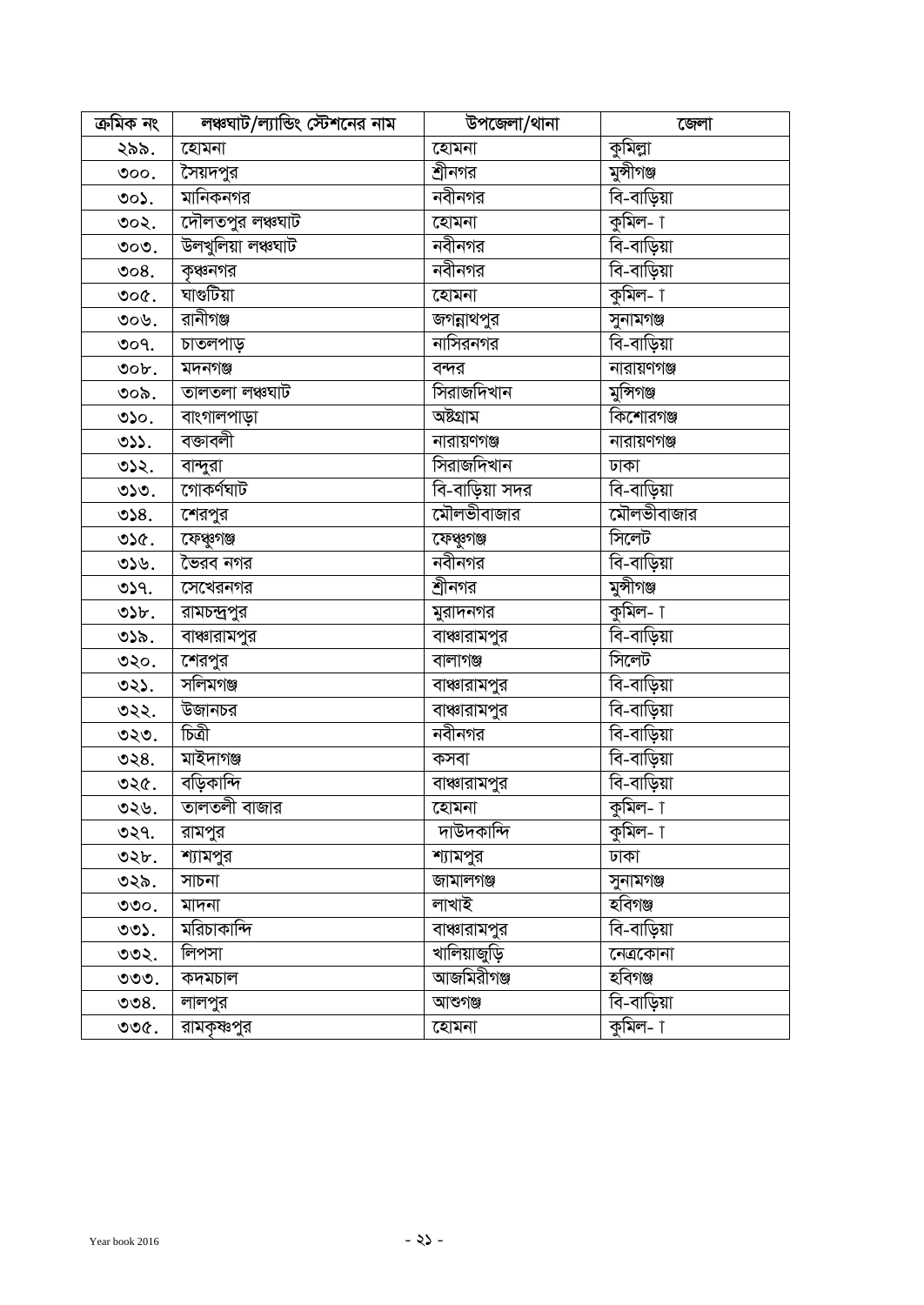| ক্ৰমিক নং | লঞ্চঘাট/ল্যান্ডিং স্টেশনের নাম | উপজেলা/থানা    | জেলা        |
|-----------|--------------------------------|----------------|-------------|
| ৩৩৬.      | ডহরী                           | টঙ্গীবাড়ী     | মুন্সিগঞ্জ  |
| OO9.      | বিশনন্দী                       | আড়াই হাজার    | নারায়নগঞ্জ |
| O         | সুবচনী                         | মুন্সিগঞ্জ সদর | মুন্সীগঞ্জ  |
| ৩৩৯.      | বালিগাঁও                       | মুন্সীগঞ্জ সদর | মুন্সীগঞ্জ  |
| 80.       | মির্জাচর                       | রায়পুর        | নরসিংদী     |
| ৩৪১.      | আদমপুর                         | অষ্টগ্ৰাম      | কিশোরগঞ্জ   |
| ৩৪২.      | ইকুরদিয়া                      | অষ্টগ্ৰাম      | কিশোরগঞ্জ   |
| ৩৪৩.      | কাকাইলছেও                      | আজমিরীগঞ্জ     | কিশোরগঞ্জ   |
| $088$ .   | রশিদগঞ্জ                       | অষ্টগ্রাম      | কিশোরগঞ্জ   |
| 98        | ইটনা বাজার                     | ইটনা           | কিশোরগঞ্জ   |
| ৩৪৬.      | মিঠামইন                        | মিঠামইন        | কিশোরগঞ্জ   |
| 089.      | বাইশমৌজা                       | নবীনগর         | বি-বাড়িয়া |
| 98b.      | তেতুয়াকান্দি                  | বাঞ্ছারামপুর   | বি-বাড়িয়া |
| ৩ $85$ .  | বাউশিয়া                       | গজারিয়া       | মুন্সিগঞ্জ  |
| ৩৫০.      | পাগলাঘাট                       | ফতুল- া        | নারায়নগঞ্জ |
| ৩৫১.      | গোসাইপুর                       | নবীনগর         | বি-বাড়িয়া |
| ৩৫২.      | সোয়ারীঘাট                     | কোতয়ালী       | ঢাকা        |
| ৩৫৩.      | খোলামোড়া                      | কেরানীগঞ্জ     | ঢাকা        |
| ৩৫ $8.$   | নবাবেরবাগ                      | লালবাগ         | ঢাকা        |
| ৩৫৫.      | বসিলা                          | মোহাম্মদপুর    | ঢাকা        |
| ৩৫৬.      | রায়েরবাজার                    | মোহাম্মদপুর    | ঢাকা        |
| ৩৫৭.      | গাবতলী                         | মিরপুর         | ঢাকা        |
| $O(b)$ .  | বিরুলিয়া                      | সাভার          | ঢাকা        |
| ৩৫৯.      | বাউশিয়া লঞ্চঘাট               | হিজলা          | বরিশাল      |
| ৩৬০.      | মৌলভীহাট                       | হিজলা          | বরিশাল      |
| ৩৬১.      | দুর্গাপুর                      | হিজলা          | বিরিশাল     |
| ৩৬২.      | কালিগঞ্জ                       | হিজলা          | বিরিশাল     |
| ৩৬৩.      | নাজিরপুর                       | লালমোহন        | ভোলা        |
| ৩৬ $8.$   | মনপুরা                         | মনপুরা         | ভোলা        |
| ৩৬৫.      | বয়ারচর চেয়ারম্যান ঘাট        | হাতিয়া        | নোয়াখালী   |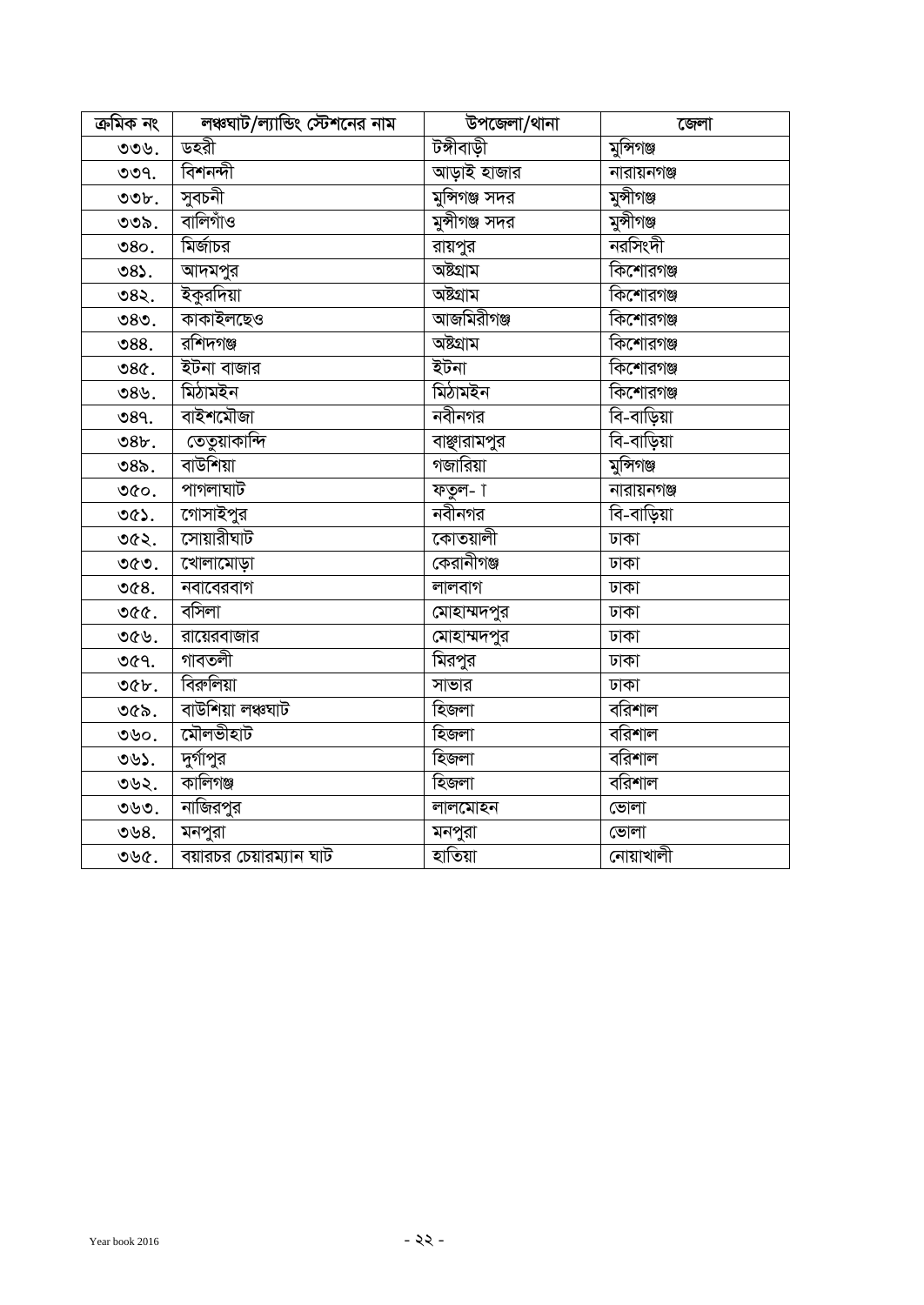# নৌ-নিরাপত্তা ও ট্রাফিক ব্যবস্থাপনা বিভাগ

কর্তৃপক্ষের সভা নং-০৪/২০০৮ তারিখ ২৯/০৪/২০০৮ মোতাবেক কর্তৃপক্ষের দপ্তর আদেশ নং-৫৮৪/২০০৮ দ্বারা গত ১৫/০৫/২০০৮ তারিখ থেকে নৌ-নিরাপত্তা ও ট্রাফিক ব্যবস্থাপনা বিভাগ এর কার্যক্রম শুরু করা হয়। ১৯৭০ সালে টাইম এন্ড ফেয়ার টেবিল এপ্রোভাল রুলস এবং ১৯৭৬ সালের ইনল্যান্ড শিপিং অর্ডিন্যান্স এর সাথে সংগতি রেখে নৌ-নিরাপত্তা ও ট্রাফিক ব্যবস্থাপনা বিভাগ নিম্নলিখিত প্রধান কার্যাবলী সম্পাদন করে থাকেঃ

- ক) যাত্ৰীবাহী লঞ্চ সমূহের সময়সূচী অনুমোদন
- খ) নৌযানে পরিবাহিত যাত্রী ভাডা নির্ধারন
- গ) পরিবহন জরিপ
- ঘ) যাত্রী ও মালামাল নিরাপদে পরিবহনের জন্য বন্দর সমূহের আবহাওয়া সংকেত প্রদর্শন
- ঙ) বিধি ভংগের কারণে যাত্রীবাহী লঞ্চ সমৃহের বিরুদ্ধে আইনানুগ ব্যবস্থা গ্রহণ
- চ) নির্দিষ্ট সময় অন্তর অন্তর যাত্রী ও মালামাল পরিবহনের উপর প্রতিবেদন প্রকাশ
- ছ) বাংলাদেশ ভারত অভ্যন্তরীণ নৌ-বানিজ্য প্রটোকল সংক্রান্ত কার্যাদি সম্পাদন।

# বৈদেশিক পরিবহন শাখা(প্রটোকল)

বাংলাদেশ-ভারত এর মধ্যে স্বাক্ষরিত বানিজ্য চুক্তির অনুসরনে বাংলাদেশ-ভারত অভ্যন্তরীণ নৌ-পথ অতিক্রমণ ও বানিজ্য প্রটোকলটি ১৯৭২ সালে স্বাক্ষরিত হয়। ১৯৭২ সাল হতে বাংলাদেশ ও ভারতের মধ্যে স্বাক্ষরিত প্রটোকলটি দ্বি-পক্ষীয় বৈঠক ও নবায়নের মাধ্যমে নিরবিচ্ছিন্ন ভাবে কার্যকর আছে। প্রটোকলের আওতায় বাংলাদেশের সুনির্দিষ্ট নৌ-পথে ভারতীয় জাহাজের ট্রানজিট সরিধা এবং দ্বি-পক্ষীয় বানিজ্যের বিধান রয়েছে। বাংলাদেশ সরকার এই প্রটোকলের বিধানসমূহ কার্যকরী করার উপযুক্ত প্রতিষ্ঠান হিসেবে বাঅনৌপ-কর্তৃপক্ষকে নিয়োগ করেছে। কর্তৃপক্ষের পক্ষ হতে নৌ-নিরাপত্তা ও ট্রাফিক ব্যবস্থাপনা বিভাগ কর্তৃক প্রটোকলের দায়িত্ব পালন করে থাকে।

# নৌ-সংরক্ষণ ও পরিচালন বিভাগ।

বাংলাদেশে প্রায় ২৪,০০০কিঃমিঃ নৌ পথ রয়েছে। তম্মধ্যে বাংলাদেশ অভ্যন্তরীণনৌ-পরিবহন কর্তৃপক্ষের নৌ-সওপ বিভাগ বাংলাদেশের উপকূলীয় ও অভ্যন্তরীণ নৌ-পথে প্রায় ৬০০০ কিঃমিঃ নৌ-পথ সংরক্ষণ করে থাকে। তা'ছাড়া বিভিন্ন নৌ-বন্দরে লঞ্চ/ষ্টীমার যোগে যাত্রী ও পরিবহনকৃত মালামাল উঠানামার সুবিধার্থে পন্টুন স্থাপন করে থাকে । কর্তৃপক্ষের এ বিভাগটি একটি সর্ববৃহৎ Operational বিভাগ। এর কার্যক্রম বহুবিদ এবং প্রায় সারা বাংলাদেশ ব্যাপী বিস্তূত । নৌ-সংরক্ষণ ও পরিচালন বিভাগের দায়িত্ব সুষ্ঠভাবে সম্পাদনের জন্য ঢাকা সদর দপ্তরসহ নিম্নবর্ণিত ৭টি শাখা দগুর ও ২টি উপ-শাখা দগুর রয়েছে যার একটি প্রস্তাবিত-

### শাখা অফিসঃ

- ১) উত্তর পূর্ব ব-দ্বীপ শাখা, বাঅনৌপক সদরঘাট ঢাকা।
- ২) মধ্য ব-দ্বীপ শাখা বাঅনৌপক চাঁদপুর।
- ৩) পূর্ব ব-দ্বীপ শাখা, বাঅনৌপক , চট্রগ্রাম।
- ৪) পশ্চিম ব-দ্বীপ শাখা বাঅনৌপক খুলনা।
- ৫) দক্ষিন ব-দ্বীপ শাখা , বাঅনৌপক ,বরিশাল।
- ৬) উত্তর ব-দ্বীপ শাখা, বাঅনৌপক, সিরাজগঞ্জ।
- ৭) আরিচা শাখা, বাঅনৌপক,আরিচা।
- উপ-শাখা অফিস ঃ- ১) উত্তর পূর্ব ব-দ্বীপ শাখা বাঅনৌপক, না'গঞ্জ।

২) মাওয়া উপ-শাখা, বাঅনৌপক, মাওয়া, শ্রীণগর, মুন্সিগঞ্জ (প্রস্ড়াবিত উপ- শাখা)।

প্রতিটি শাখা অফিসের ও মাঠ পর্যায়ের কার্যাবলী সম্পাদনের জন্য শাখা অফিসের দায়িতে নিয়োজিত ১ জন উৰ্দ্ধতন উপ-পরিচালক আছেন এবং তাঁর নিয়ন্ত্রনাধীন বিভিন্ন কর্মকর্তা ও কর্মচারী রয়েছেন।

নৌ-সংরক্ষণ ও পরিচালন বিভাগের উপর কর্তৃপক্ষের তরফ হতে যে সকল দায়িত্ব অর্পন করা হয়েছে তা ধারাবাহিকতাভাবে নিমে উল্লেখ করা হ'লঃ-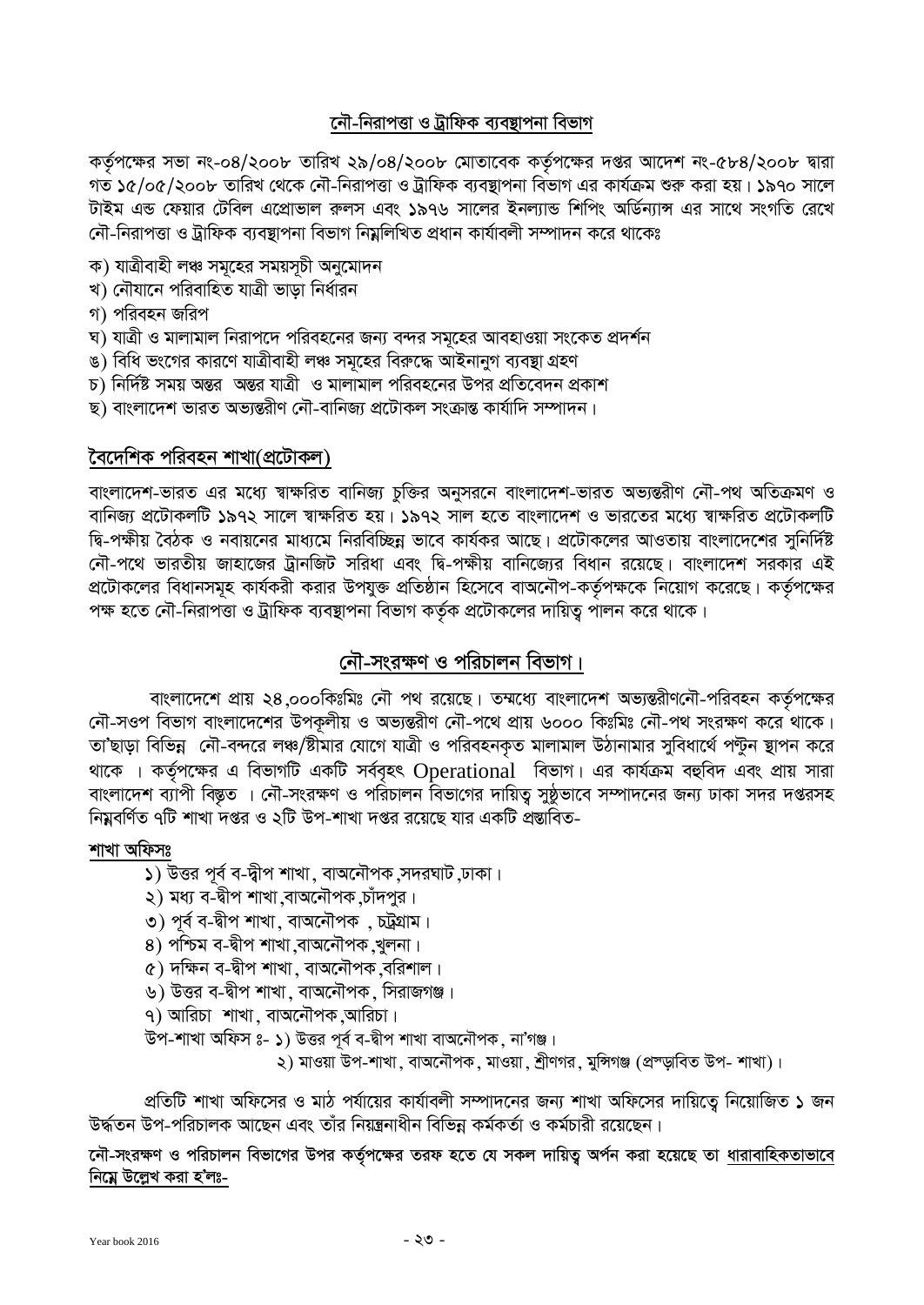- ১।(ক) নৌ-চলাচলের জন্য নাব্যতা সৃষ্টির উদ্দেশ্যে নৌ-পথ সংরক্ষণ ও নদী খননের কর্মসূচী প্রণয়ন ও নৌ-পরিবহনের সুবিধার্থে অভ্যন্তরীণ ও উপকলীয় নৌ-পথে, বয়া-বাতি, বিকন বাতি, লোহার মার্কা, পিসি পোল মার্কা, বিভিন্ন ধরনের জিপিসীট /সিআইসীট-এর মার্কা, বাঁশের মার্কা ইত্যাদি সংগ্রহ, স্থাপন ও সংরক্ষণ করা হয়।
	- (খ) পাইলটেজ সার্ভিস অর্ডিন্যান্স অনুযায়ী এবং প্রয়োজন অনুসারে বিভিন্ন নৌ-পথে নৌ-যান চলাচলে সহায়তার জন্য নৌ-যানে পাইলটেজ সার্ভিস প্রদান করা।
	- (গ) নৌ-চলাচলের সুবিধার্থে নতুন নৌ-পথ খুঁজে বের করা, জরিপ পরিচালনায় সহায়তা করা, নেভিগেশন, ড্রেজিং ও বান্ডালিং এর পর্বেও পরে হাইড্রোগ্রাফি সার্ভে কাজ করিয়ে নেয়া।
	- ঘ) ভারত-বাংলাদেশ বাণিজ্য চুক্তির আওতায় অভ্যন্তরীণ নৌ-পথে ভারতীয় জাহাজ চলাচলের ক্ষেত্রে প্রোটোকল ক়ট রায়মঙ্গল হতে চাঁদপুর হয়ে চিলমারীর দৈখাওয়া ও রায়মঙ্গল হতে চাঁদপুর, ভৈরব হয়ে জকিগঞ্জ পর্যন্ত নৌ-পথ চিহ্নিত করা ও পাইলটেজ সুবিধা প্রদান করা।
	- ঙ) নদীপথে পরিবহনকৃত যাত্রী ও মালামাল নিরাপদে উঠানামার সুবিধার্থে বিভিন্ন ঘাটে ৪৭৫টি পন্টুন ষ্থাপন করা হয়েছে এবং এগুলো সংরক্ষণ করা।
	- চ) নৌ-যানের মালিক /অপারেটরদেরকে বিভিন্ন নৌ-পথের ড্রাফট সীমা জানিয়ে পাক্ষিক নদী বিজ্ঞপ্তি জারী করা।
	- ছ) বিআইডব্লিউটিএ এর বিভিন্ন কার্যক্রম সুষ্ঠুভাবে পরিচালনার স্বার্থে এবং দুর্যোগপূর্ন আবহাওয়ার সময় সংশিণ্যক্ট ২৩টি শোর ষ্টেশন ও ৩১টি জাহাজে নিরাপত্তামূলক ব্যবস্থা নেয়ার জন্য ওয়ারলেস/এস এস বি যোগাযোগ সংরক্ষণ কবা;
	- জ) গুরুতুপূর্ণ নৌ-পথের গভীরতা সংরক্ষণের জন্য ড্রেজিং কর্মসূচী প্রস্ড়াব পেশ করতঃ প্রি-ড্রেজিং সার্ভের পর খননের ব্যবষ্ঠা করা।
	- ৰা) অভ্যন্তরীণ নৌ-বন্দরে ঝড়ের সংকেত দেখানোর নিমিত্তে কর্তৃপক্ষের বন্দরগুলোতে আবহাওয়া সংকেত দেখানোর জন্য আবহাওয়া অফিস থেকে সংকেত সংগ্রহ করা এবং কর্তৃপক্ষের শাখা অফিস তথা বিভিন্ন বন্দরে তা প্রেরন করা।
	- ঞ) নাব্য নদীপথে কোন নৌ-যান ডুবে গেলে তা উদ্ধারের ব্যবস্থা করা।
	- ট) নৌ-সহায়ক যন্ত্রপাতি যথা বয়া ,বিকন ব্যাটারী ,লোহার মার্কা ,পিসি পোল ,জিপি সিট/সিআইসিট, মার্কা বাঁশ, চাটাই , চুনা , তার ,পাটের রশি , নারিকেলের রশি , গজাল ইত্যাদি নিয়মিত ও সময় সময় সংগ্রহ করা।
	- ঠ) শুষ্ক মৌসুমে ৬´ ফুট ড্ৰাফট বিশিষ্ট নৌ-যান চলাচল অব্যাহত রাখার লক্ষ্যে পদ্মা ্যমুনা ও সুরমা নদীতে বান্ডালিং এর ব্যবস্থা করা।
	- ড) ঝড়ে বা অন্য কোন প্রাকৃতিক দূর্যোগের কারণে ডুবন্ত জাহাজ বা অন্য কোন বস্তুর দ্বারা নৌ-পথ বন্ধ হয়ে গেলে তা অপসারন করা এবং নৌ-পথের নাব্যতা বজায় রাখার ব্যবস্থা করা।
	- $\overline{b}$ ) প্রকল্পের মাধ্যমে নৌ-সহায়ক যন্ত্রপাতি সংগ্রহ করা ও পতুন মেরামত ও সংরক্ষণ কাজ করা।
	- ণ) অত্র বিভাগাধীন ৪০ টি নৌ-যান ও ৪৮৫টি পন্টুনে (ড্রেজার বহর ছাড়া) জ্বালানী তৈল সরবরাহ কর্তৃপক্ষের ভাসমান স্থাপনাদির কাজ ও কর্মচারীর প্রশাসনিক ও সংস্থাপন কার্য্যক্রম পরিচালনা করা।
	- ত) পাইলটেজ ও ভাসমান কর্মচারীদের জন্য ট্রেনিং সেন্টারে প্রশিক্ষনের ব্যবস্থা করা।
	- থ) সরকারী , আধা-সরকারী ও ব্যক্তি মালিকানাধীন প্রতিষ্ঠানকে কর্তৃপক্ষের চেয়ারম্যান মহোদয়ের অনুমোদনক্রমে জাহাজ ও পন্টুন ভাড়া দেয়া;
	- $\,$ দ) প্রাপ্যযোগ্য কর্মচারীদের ইউনির্ফম ,জুতা ,ছাতা ,রেইন কোট ইত্যাদির সরবরাহের ব্যবস্থা করা;
	- ধ) কর্তৃপক্ষের নির্দেশক্রমে দেশী ও বিদেশী "ভি আই পিদের নৌ-বিহারের ব্যবস্থা করা;
	- ন) নৌ-পরিচালন সংক্রান্ত ব্যাপারে সরকারের বিভিন্ন প্রতিষ্ঠানের সহিত যথা সমুদ্র পরিবহন অধিদপ্তর, চট্টগ্রাম ও মংলা বন্দর কর্তৃপক্ষ বাংলাদেশ নেভী বিআইডব্লিউটিসি এর সহিত বিভিন্ন কমিটিতে ও মেরিন কোর্টে সহায়তা করা;
- ২। বিভিন্ন নৌ-যানে ও পন্টুনে ব্যবহারিক মালামাল ও ছোটখাট কঞ্জারভেন্সী গিয়ার্স মওজুদ রাখা (ব্যবহারিক মালামাল সরবরাহ ইস্যু করার জন্য না'গঞ্জে অত্র বিভাগের পরিচালনাধীন ১ টি মেরিন ষ্টোর আছে)।
- ৩। বয়া স্থাপন স্থানান্তর প্রতিস্থাপন ও সংরক্ষণ অর্থাৎ কঞ্জারভেন্সী কাজরে জন্য ২টি বয় টেౌার জাহাজ যথা- দিশারী ও ঞ্রবতারা জাহাজ দ্বারা উপকূলীয় ও অভ্যন্তরীণ বয়ার কাজ করা।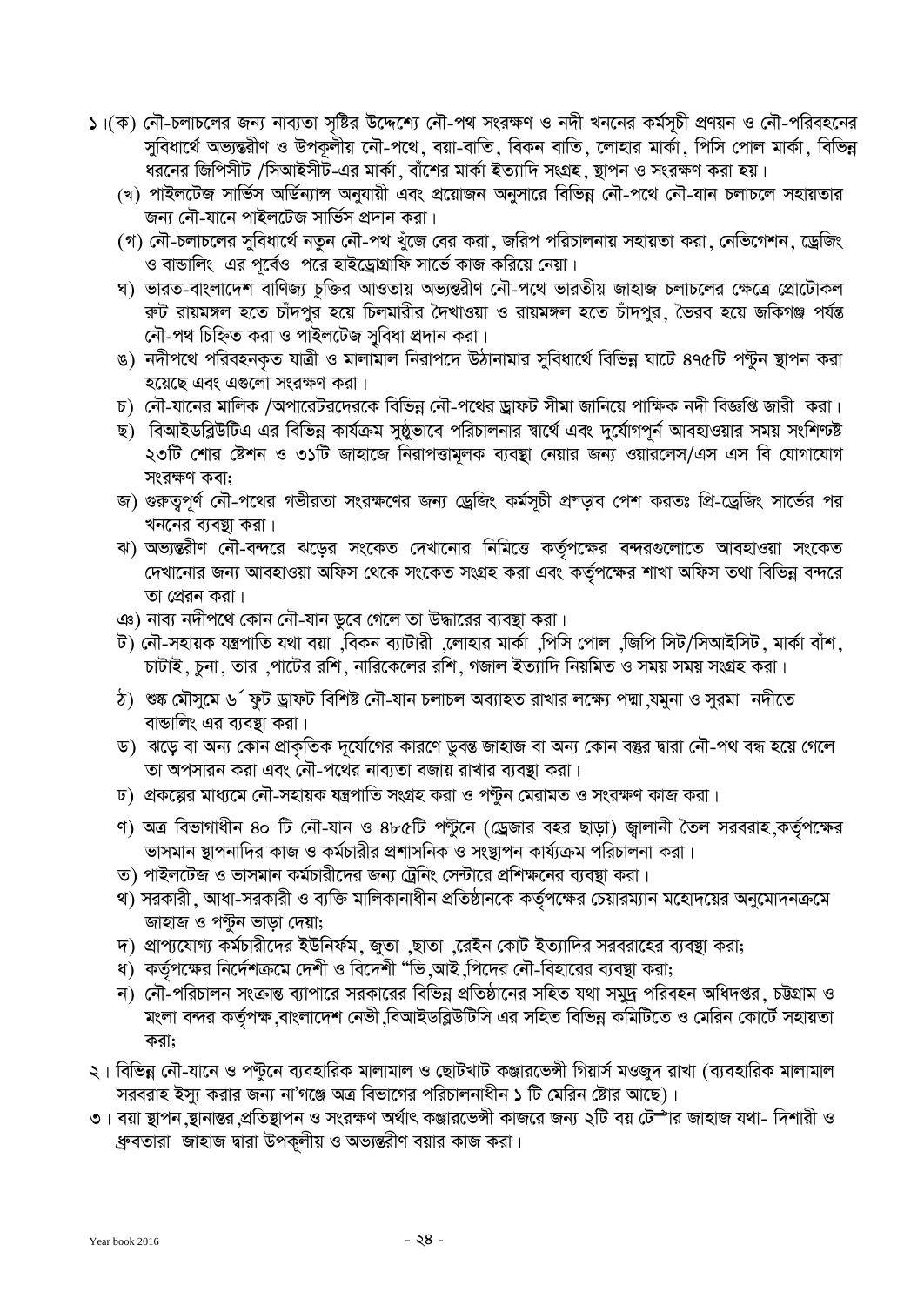- ৪। উদ্ধার কাজের জন্য ২টি উদ্ধারকারী জাহাজ যথাঃ হামজা ১৯৬৪ইং (জার্মানীর তৈরী) ও রুস্তম ১৯৮৩ইং (বেলজিয়াম তৈরী) রয়েছে। হামজার বেইজ ষ্টেশন বরিশাল ও রুস্তমের বেইজ ষ্টেশন নারায়নগঞ্জ (বর্ষাকালে চাঁদপুর)। প্রতিটির উত্তোলন ক্ষমতা ৬০ টন। এগুলোর সার্বক্ষনিকভাবে প্রষ্কৃত রাখা হয়।
- $\alpha$ । পরিদর্শন ও পন্টুন স্থাপন, স্থানান্তর ও প্রতিষ্ণাপনের জন্য প্রতিটি শাখায় পরিদর্শন লঞ্চ/ টাগ জাহাজ ও ওয়ার্ক বোট রয়েছে।
- ৬। মার্কিং কাজ করার জন্য যন্ত্রচালিত ১০টি ষ্টীল মার্কিং বোট রয়েছে। এগুলো দ্বারা ৮২টি নৌ-পথে মার্কিং করা হয়।
- ৭ । খুলনা-বরিশাল নৌ-পথের গাবখান খালের প্রশষ্টতা কম থাকার কারণে ওয়ানওয়ে ট্রাফিক চালানোর জন্য খালের .<br>উভয় প্রান্ত ঝালকাঠি ও কাউখালীতে ট্রাফিক কন্ট্রোল ষ্টেশন রয়েছে। উভয় প্রান্তে টেলিফোন অপারেটর আছে তারা টেলিফোন এর মাধ্যমে দিবা/রাত্র যোগাযোগ রক্ষা করে নিরাপদভাবে নৌ-চলাচল অব্যাহত রাখছে। টেলিফোন আচল হলে।  $SSB\_Set$  এব মাধামে যোগাযোগ বক্ষা কবা হয়।

#### $\frac{1}{2}$  কর্তৃপক্ষ যে সকল নৌ-পথ সংরক্ষণ করে *ঃ*

(১) না'গঞ্জ (২) না'গঞ্জ-দাউদকান্দি (৩) না'গঞ্জ-কাঁচপুর (৪) কাঁচপুর-ঘোড়াশাল (৫) না'গঞ্জ-ভৈরব (৬) না'গঞ্জ-নরসিংদী (৭) নরসিংদী-নবীনগর (৮) নবীনগর-ভৈরব (৯) না'গঞ্জ-সুবচনী-বালিগাঁও (তালতলা হয়ে) (১০) বিজি মাউথ-ৈসয়দপুর (১১) সৈয়দপুর-বান্দুরা (১২) সৈয়দপুর-নয়ারহাট (১৩)সৈয়দপুর-মানিকগঞ্জ (১৪) মানিকগঞ্জ-শাহজানী(বোয়ালকান্দি হয়ে) (১৫) সৈয়দপর-শ্রীনগর (১৬) ভৈরব-ছাতক (১৭) ভৈরব-আজমিরীগঞ্জ (১৮) আজমিরীগঞ্জ $f$ শরপুর (১৯) শেরপুর-ফেঞ্চগঞ্জ (২০) ফেঞ্চগঞ্জ-জকিগঞ্জ (ভারতীয় সীমাম্ড) (২১) ছাতক (লেংরিন)- টেকেরঘাট (২২) চাঁদপুর-না'গঞ্জ/ ঢাকা (২৩) চাঁদপুর-রামগতি (২৪) চাঁদপুর-বরিশাল (হিজলা হয়ে) (২৫) চাঁদপুর-বরিশাল (চর প্রকাশ-বদরটনি মলাদী হয়ে ) (২৬) চাঁদপর-মাওয়া (২৭) চাঁদপর-ডাকাতিয়া নালা (ইচলি পর্যন্ড) (২৮) চট্টগ্রাম-রামগতি/ ঘাসিয়ার চর/চর গজারিয়া (২৯) চউথাম-কক্সবাজার (কুতুবদিয়া খাড়ি হয়ে) (৩০) চউথাম-কুতুবদিয়া (৩১) রাংগামাটি-মারিশা (৩২) রাংগামাটি-ছোট হরিনা (৩৩) রাংগামাটি-মহলছডী (৩৪) রাংগামাটি-কাণ্ডাই (৩৫) কাপ্তাই-চউগ্রাম (কালুরঘাট ব্রীজ) (৩৬) বরিশাল-ঘাসিয়ার চর/গজারিয়া(৩৭) বরিশাল-কাউখালী (৩৮) কাউখালী-নন্দীবাজার (বাবুগঞ্জ-শিকারপুর হয়ে)  $(\infty$ ৯) বরিশাল-বরগুনা-পাথারঘাটা  $(80)$  বরিশাল-পটুয়াখালী (দপদপিয়া হয়ে)  $(8$ ১) বরিশাল-পটুয়াখালী (কারখানা হয়ে) (৪২) পটুয়াখালী -খেপুপাড়া মহিপুর (৪৩) বরিশাল-ভোলা (৪৪) পর্টুয়াখালী- আমতলী  $(8c)$  ভোলা-নাজিপুর-লালমোহন  $(8b)$  বোরহানউদ্দিন-ভোলা  $(89)$  খুলনা-বরিশাল  $(4)$  জি ক্যানেল হয়ে)  $(8b)$ খুলনা-বরিশাল (মধুমতি হয়ে ) (৪৯) বর্ডদিয়া- গাজীরহাট-নডাইল (৫০) মংলা-বাগেরহাট (৫১) কাউখালী-মোলণ্ডারহাট  $(\overline{\mathsf{a}}$ ধুমতি হয়ে)  $(\overline{\mathfrak{c}} z)$  নন্দীবাজার-মাদারীপুর ( $\mathfrak{c}$ ৩) মাদারীপুর-দুবালদিয়া (পালেরচর মুখ পর্যন্ড়) ( $\mathfrak{c} s$ ) খুলনা-রায়মংগল (৫৫) টেকের হাট-দুবালদিয়া (৫৬) মানির্কদা-টেকেরহাট (৫৭) আরিচা-মাওয়া (লেছরাগঞ্জ-আজীমনগর হয়ে)  $(6b)$  মাওয়া-সিএ $\Rightarrow$  বি ঘাট  $\hat{(6)}$ ) মাওয়া-চরজানাযাত (৬০) আরিচা/ পাটুরিয়া-দৌলতদিয়া (ড্রেজিং খাড়ি হয়ে) (৬১) পাটুরিয়া/ আরিচা- নগরবাড়ী (ভায়া গংগা মাউথ) (৬২) পাটুরিয়া/ আরিচা - বাঘাবাড়ি ( লালখোলা -পেচাখোলা) (৬৩) পাটরিয়া/আরিচা- শাহজাদপর মনাকষা (নতিফপুর হয়ে) (৬৪) পাটরিয়া/ আরিচা-পাকশী (মৌসমী নৌ-পথ) (৬৫) মনাকষা- সিরাজগঞ্জ (শাহাদপুর) (৬৬) সিরাজগঞ্জ-তারাকান্দি (৬৭) সিরাজগঞ্জ- ভয়াপুর (৬৮) সিরাজগঞ্জ- কাজীপুর (৬৯) কাজীপুর- বাহাদুরাবাদ (৭০) বাহাদুরাবাদ- বালাশী (৭১) বাহাদুরাবাদ - চিলমারী (৭২) চিলমারী - দৈখাওয়া (ভারতীয় সীমান্ড)।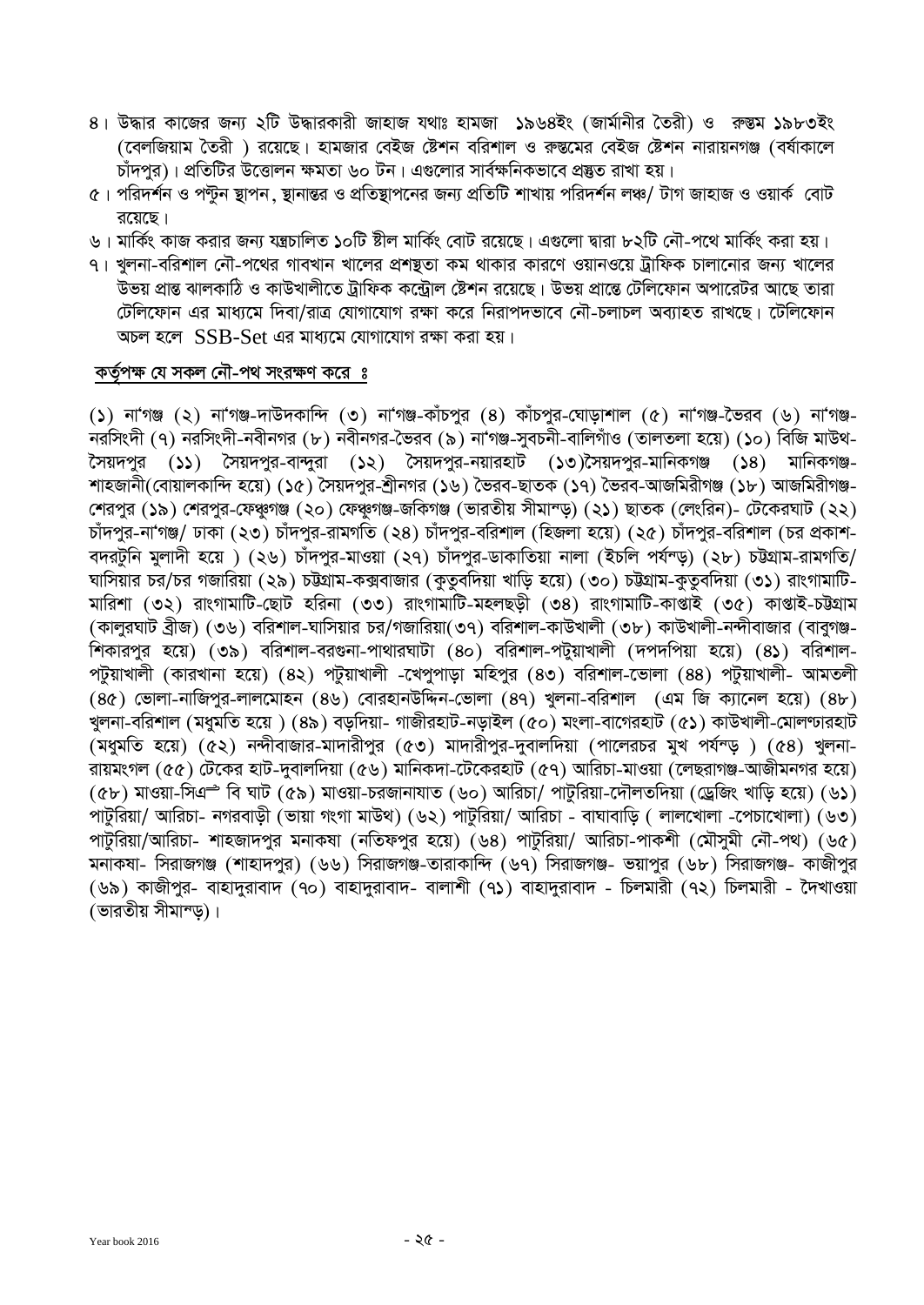### বাধ্যতামূলক পাইলটেজ সার্ভিসঃ

কর্তৃপক্ষ কর্তৃক সংরক্ষিত নৌ-পথগুলির মধ্যে নিম্নলিখিত নৌ-পথগুলি বাধ্যতামূলক পাইলটেজ সার্ভিসের অন্তর্ভূক্ত ঃ-

- (ক) চউগ্রাম ঘাসিয়ার চর।
- (খ) চাঁদপুর ঘাসিয়ার চর।
- $(9)$  বরিশাল ঘাসিয়ার চর।
- (ঘ) মংলা ঝালকাঠি (ভায়া ঘাষিয়াখালী ক্যানেল)।
- (ঙ) চাঁদপুর-বরিশাল।
- $(D)$  থুলনা-মংলা।
- $(5)$  ঝালকা $\delta$  বরিশাল।
- (জ) চাঁদপুর- নারায়ণগঞ্জ।
- (ঝ) ঢাকা-না'গঞ্জ-ভৈরব।

১৫ই এপ্ৰিল হতে ১৫ই অক্টোবর পৰ্যন্ত নিম্নলিখিত মৌসুমী নৌ-পথে বাধ্যতামূলক পাইলটেজ সাৰ্ভিসঃ-

- $\mathcal{S}$ ) মাওয়া- আরিচা
- ২) আরিচা-দৈখাওয়া
- ৩) ভৈরব বাজার- জকিগঞ্জ

# মেরীন ষ্টোর ঃ

বাঅনৌপ কর্তৃপক্ষের জাহাজ বহরের কর্মকর্তা ও কর্মচারীগণের জন্য জাহাজে ব্যবহার উপযোগী মালামাল যেমনঃ-সাবান, সোডা, জুট, কটন ওয়েস্ট, রশি, হাড়ি-পাতিল, বাসন কোশন ইত্যাদি সামগ্রী এবং পন্টুন সমূহ সংরক্ষণের জন্য এফএসওয়্যার, পেইন্ট, চেইন, নোঙর, সিংকার, ষ্টাফদের ব্যবহার উপযোগী মালামাল এবং ভি.আই.পি ভ্ৰমনে ব্যবহার উপযোগী বিছানা পত্ৰ, তোয়ালে, ক্ৰোকারিজ ও কাটলারিজ ইত্যাদিসহ অন্যান্য ব্যবহারিক মালামাল যে কোন প্রয়োজনীয় মুহূর্তে সরবরাহের জন্য নৌ-সওপ বিভাগের নিজশ্ব মেরীণ ষ্টোর কারায়ণগঞ্জে মওজুদ রাখা হয় ও চাহিদা মোতাবেক তুড়িত সরবরাহের ব্যবস্থা নেয়া হয়ে থাকে।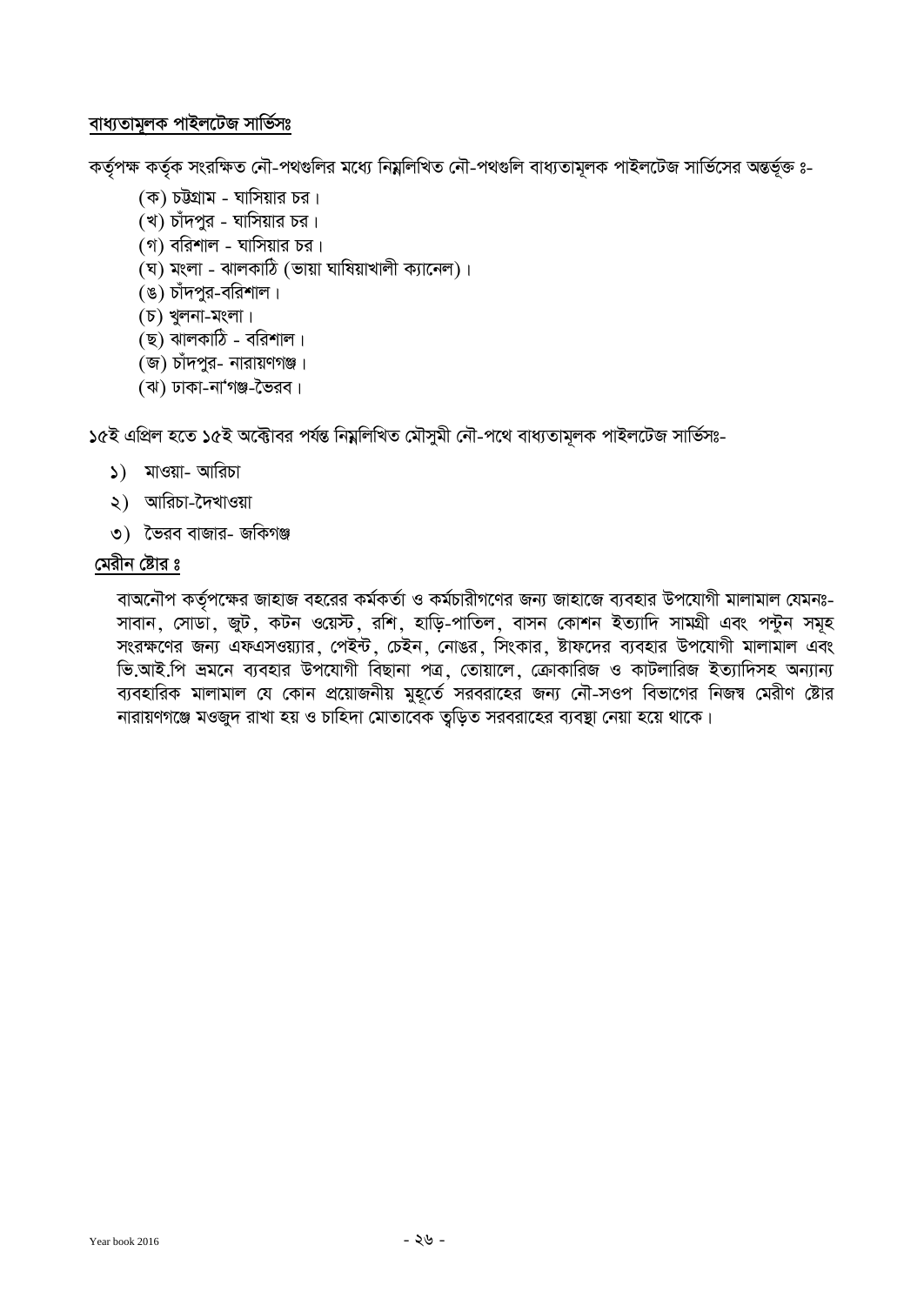# প্রকৌশল বিভাগের কার্যাবলী

কর্তৃপক্ষের অপারেশনাল বিভাগগুলোর মধ্যে প্রকৌশল বিভাগ অন্যতম। বিভিন্ন নদী বন্দরে বিদ্যমান অবকাঠামো উন্নয়ন এর মাধ্যমে যাত্রী চলাচল সবিধাদি নিরাপদ ও নিশ্চিত করা এ বিভাগের প্রধান দায়িত। তাছাডা যাত্রী সবিধাদি সময় উপযোগী ও চাহিদা সহিত সংগতি রাখার লক্ষ্যে নতন অবকাঠামো নির্মাণের সম্ভাব্যতা যাচাই, প্রকল্প প্রনয়ন, বিভিন্ন স্থাপনা নির্মাণ, মেরামত ও সংরক্ষণের দায়িত্ব প্রকৌশল বিভাগের উপর নাস্তু।

#### দায়িতাবলী ঃ- $5.0$

প্রকৌশল বিভাগ প্রধানত নিম্নে বর্ণিত কার্যাদি সম্পাদন করে ঃ

- (ক) সারাদেশ ব্যাপি কর্তৃপক্ষের দপ্তর ও আবাসিক ভবন এবং নৌ-বন্দর সমূহে যাত্রী সাধারণ তথা মালামাল উঠানামার সবিধার্থে টার্মিনাল ভবন, ষ্টীল গ্যাংওয়ে, আরসিসি জেটি, ট্রানজিট শেড ইত্যাদি ল্যান্ডিং সবিধাদি নিৰ্মাণ, মেরামত ও সংরক্ষণ।
- (খ) পদ্মা, যমুনা ও মেঘনা নদীর মত বৃহৎ নদী সমূহের তীরবর্তী ষ্থানে ফেরীঘাট নির্মাণসহ ফেরী টার্মিনাল, পার্কিং ইয়ার্ড, সংযোগ সডক, যাত্রী বিশ্রামগার ইত্যাদি নির্মাণ, মেরামত ও সংরক্ষণ।
- (গ) বন্দর, ফেরীঘাট ও লঞ্চঘাট সংলগ্ন এলাকায় সীমিত আকারে নদীর তীর রক্ষার কাজ।
- (ঘ) প্রয়োজনের সময় জমি অধিগ্রহণের ব্যবষ্ঠাসহ নতন প্রকল্প প্রণয়ন এবং জরিপ ইত্যাদি কাজ।
- (ঙ) সরকার ঘোষিত নতন নৌ-বন্দরের সীমানা নির্ধারণ, ভূমি জরীপ ও অধিগ্রহণ, অবকাঠামো উন্নয়ন, বন্দর সুবিধাদি বৃদ্ধি ইত্যাদি কার্য সম্পাদন।

উপরোক্ত কার্যাদি সম্পাদন ছাডাও সমগ্র বাংলাদেশে ১৯টি নৌ-বন্দরের ষ্টাপনাদিসহ প্রত্যন্ত অঞ্চলে নির্মিত প্রায় ৯০০ (নয়শত) বিভিন্ন প্রকারের ষ্টাপনাদি যার মাধ্যমে খাদ্য দ্রব্যাদি, মালামাল, জ্বালানী এবং যাত্রী সাধারণ উঠানামা ও চলাচল করে থাকে, ঐ সকল ষ্থাপনাদির মেরামত ও সংরক্ষণ কার্যাদি সম্পন্ন করতে হয়।

#### প্রকৌশল বিভাগের কার্যক্রম পরিচালনা ঃ-২.০

প্রধান প্রকৌশলীর অধীন দেশব্যাপি নৌ-বন্দর এলাকাকে দুই ভাগে যথাক্রমে ঢাকা অঞ্চল এবং বরিশাল অঞ্চল অভিহিত পূর্বক দুইজন উপ-প্রধান প্রকৌশলী (অতিরিক্ত প্রধান প্রকৌশলী) মাধ্যমে প্রকৌশল বিভাগের কার্যক্রম পরিচালিত হয়ে থাকে। নিয়ুরূপ সাংগঠনিক কাঠামোর আওতায় প্রকৌশল বিভাগের দায়িত্বাবলী সম্পাদিত হয়ে থাকে ঃ-

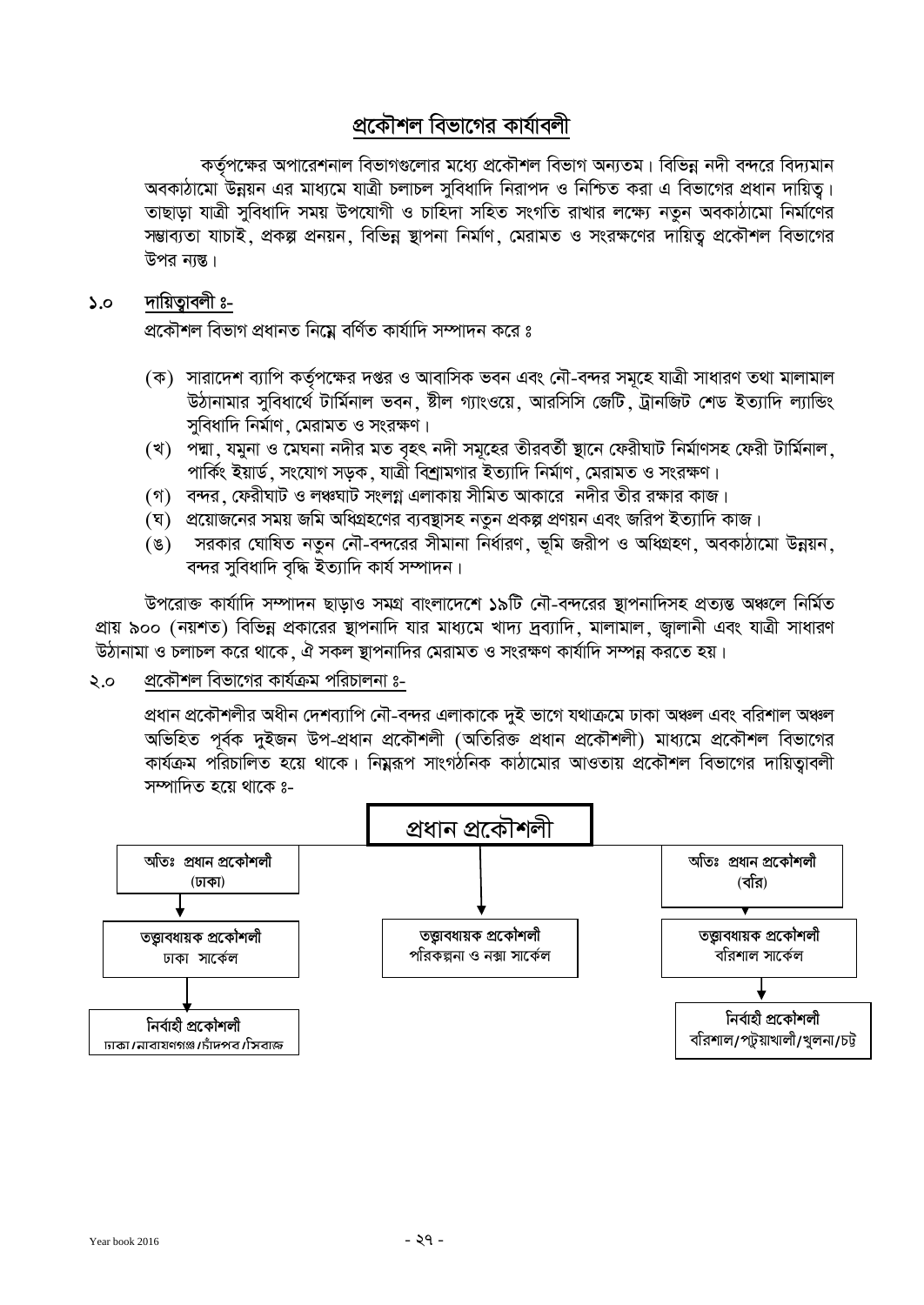$\mathcal{O}$ . $\circ$  জনবল ঃ

|                |           | অনুমোদিত | কমরত | गृण |
|----------------|-----------|----------|------|-----|
| 8.00           | বিবরণ     |          |      |     |
|                | কৰ্মকৰ্তা | ۹8       | ৬8   | ১০  |
| <u>প্ৰকৌশল</u> | কৰ্মচারী  | ২১২      | ১৮৩  | ২৯  |
| বিভাগের দপ্তর  | মোট       | ২৮৬      | ২৪৭  | ৩৯  |

**mg~n t-**

#### <u>8. প্রকৌশল বিভাগের দপ্তর সমহ ঃ-</u>

#### ৪.১ প্রধান প্রকৌশলীর দপ্তর ঃ

এই দপ্তরে ১ জন প্রধান প্রকৌশলী ও ২ জন অতিরিক্ত প্রধান প্রকৌশলী (ঢাকা জোন ও বরিশাল জোন) এবং তাঁদের কাজে সহযোগীতা করার জন্য ১ জন সহকারী সচিব, ৮ জন দ্বিতীয় শ্রেণী, ১০ জন তৃতীয় শ্রেণী ও ১০ জন চতুর্থ <u>শ</u>েণীর কর্মচারীর পদ বিদ্যমান ৷ প্রুধান প্রকৌশলীর দপ্তর কর্তৃক সার্বিক বিভাগের প্রশাসনিক কার্যক্রম ছাডাও ৩টি সার্কেল অফিসের মাধ্যম যাবতীয় উন্নয়ন প্রকল্প প্রনয়ন মির্মাণ মেরামত ও সংরক্ষণ ইত্যাদি  $\overline{\text{V}}$ তদারকি কাজ সম্পাদন করা হয়ে থাকে।

#### **4.2 cwiKíbv I b·v mv‡K©j t-**

দপ্তরটি ঢাকায় অবষ্টিত। এই দপ্তরে একজন তত্তাবধায়ক প্রকৌশলী ২ জন নির্বাহী প্রকৌশলী ও ২ জন সহকারী প্রকৌশলী , ২ জন উপ-সহকারী প্রকৌশলী , ১ জন ইলেট্রিক্যাল ফোরম্যান , ১ জন সিনিয়র ড্রাফটম্যান , ১ জন সহকারী<br>সমন্বয় কর্মকর্তা কর্মরত আছেন। তাহাছাড়া ব্যবস্থাপনা কর্মচারী ১২ জন এবং ১০ জন কারিগরী কর্মচারী আছে। এ সমন্বয় কৰ্মকৰ্তা কৰ্মরত আছেন ৷ তাহাছাড়া ব্যবস্থাপনা কৰ্মচারী ১২ জন এবং ১০ জন কারিগরী কৰ্মচারী আছে ৷ এ<br>সার্কেলের মাধ্যমে বিভিন্ন ডিভিশনের অবকাঠামো নির্মাণ মেরামূত ও সংরক্ষণ কাুজের প্রাক্কলন যুক্তিযুক্ত করণূ/পরীক্ষ করা হয়ে থাকে। তাছাড়া বিভিন্ন উন্নয়নমূলক কাজের যেমন টার্মিনাল ভবন, যাত্রী বিশ্রামাগার, ট্রানজিট শেড ইত্যাদির<br>অবকাঠামোগত ডিজাইন ও পাুন এ সার্কেলের মাধ্যমে করা হয়ে থাকে। উন্নয়নমূলক কাজ সমুহের প্রকল্প/ডিপিপি প্রণয়ন, বিভিন্ন টেকনিক্যাল বিষয়ের উপর প্রকৌশল বিভাগ সংশ্লিষ্ট মতামত প্রদান এই সার্কেলের অন্যতম কাজ। সমীক্ষা প্ৰকল্প প্ৰণয়ন, বাস্তবায়নও এ সাৰ্কেলের মাধ্যম করা হয়ে থাকে।

#### $8.3$  ঢাকা সাৰ্কেল ঃ

`দপ্তরটি ঢাকায় অবষ্ঠিত। এই দপ্তরে একজন তত্তাবধায়ক প্রকৌশলী ১ জন উপ-সহকারী প্রকৌশলী ১ জন সহকারী সমন্বয় কর্মকর্তা ও ৫ জন কর্মচারী বিদ্যমান। এর আওতায় নিম্নলিখিত ৪টি ডিভিশন সাব-ডিভিশন অফিসঃ-

- $(5)$  ঢাকা
- $(2)$  নারায়ণগঞ্জ
- (৩) চাঁদপুর
- $(8)$  সিরাজগঞ্জ
- $(\alpha)$  আরিচা (সাব-ডিভিশন)

উত্তরবঙ্গের সাথে ফেরীপথে যোগাযোগের সুবিধার্থে আরিচা/পাটুরিয়া- নগরবাড়ি-দৌলতদিয়া ফেরীঘাট ়ঢাকার সাথে `দক্ষিনবঙ্গের যোগাযোগের সুবিধার্থে মাওয়া-চরজানাজাত-কাঁঠালবাড়ি ফেরীঘাট**়** চট্টগ্রামের সাথে সরাসরি শরীয়তপুর-মাদারীপুর-ফরিদপুর হয়ে খুলনা যাতায়াতের জন্য হরিণাঘাট/চাঁদপুর্-আলুবাজার/শরীয়তপুর ফেরীঘাটের আপায়া মুম-সাম্পত্মে । হেমে । স্থাপা আভায়তেম । সাম্পত্মে বাসাহ্য হাজ্যৰ মুম্বান্য দিৱা হয়। সাম্পত্কে সময় দি<br>উন্নয়ন/নিৰ্মাণ মেরামত ও সংরক্ষণ করা এ সার্কেলের দায়িত্বের অন্ডুর্জ্জ। এ সার্কেলের অধীন উপরে বর্ণিত ৪টি ডিভিশনু ও ১টি সাব-ডিভিশনের মাধ্যমে নৌ-পথে ুযাতায়াতকারী যাত্রী সাধারণের সুবিধার্থে লঞ্চ ল্যান্ডিং স্টেশন, উন্নয়ন/নিৰ্মাণ, বিদ্যমান লঞ্চ ল্যান্ডিং ষ্টেশনের জেটি, গ্যাংওয়ে, যাত্রী বিশ্রামাগার, টার্মিনাল ভবন ইত্যাদি কার্জ<br>সুষ্ঠুভাবে করা হয়ে থাকে।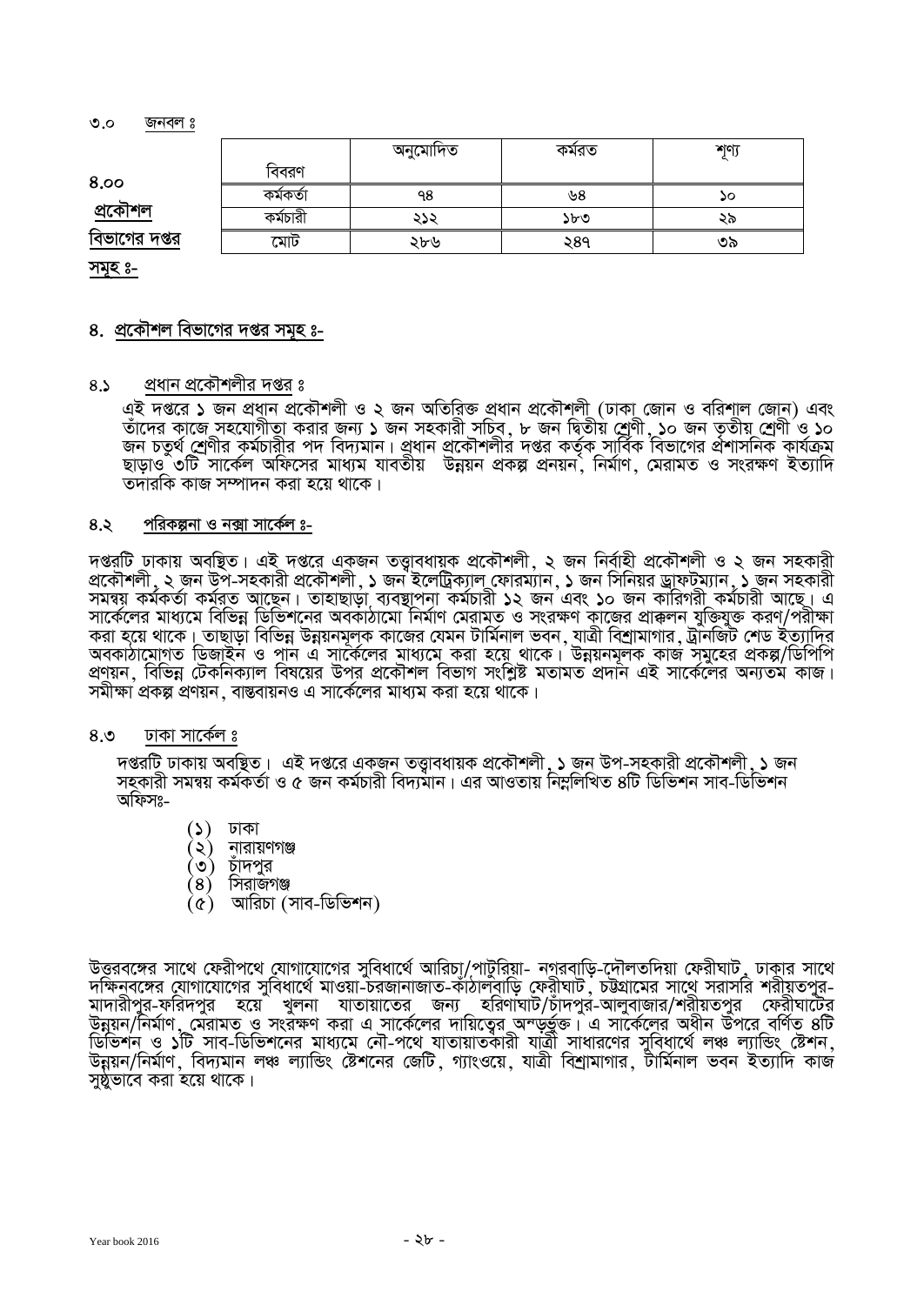#### $8.8$  বরিশাল সার্কেল ঃ

দপ্তরটি বরিশাল শহরে অবষ্থিত। এই দপ্তরে ১ জন তত্ত্বাবধায়ক প্রকৌশলী, ১ জন উপ-সহকারী প্রকৌশলী, ১ জন mnKvix mgš^q Kg©KZ©v, 1 Rb b·vwe`, 2 Rb wb¤œgvb mnKvix/gy`ªv¶wiK Ges 2 Rb wcqb we`¨vgb| Bnvi আওতায় ৪টি ডিভিশন অফিসঃ-

- $(5)$  বরিশাল
- $(2)$  পটুয়াখালী
- $(9)$  খুলনা
- $(8)$   $\overline{DB}$ াম।

`দক্ষিণাঞ্চলের বেশিরভাগ এলাকায় জলযান/লঞ্চ একমাত্র যাতায়াতের মাধ্যম। এ অঞ্চলের অধিকাংশ জনসাধারণ<br>নৌপথে যাতায়াত করে থাকে। নৌপথে যাতায়াত সুগম এবং জলযানে উঠানামা করার সুব্যবস্থা করার লক্ষ্যে ল্যান্ডিং সুবিধাদি যেমন জেটি , শোর কানেকশন , যাত্রী বিশ্রামাগার ইত্যাদি ব্যবস্থা বিদ্যমান রয়েছে । বিদ্যমান এ সকল স্থাপনা<br>সুষ্ঠ মেরামত ও সংরক্ষণ তদারকি করা এ সার্কেলের দায়িত্বের অন্তর্ভুক্ত । তাছাড়া জনসাধারণ ও মালামালের জলযানে<br> কীর্তনখোলা নদীর তীরে বরিশাল অভ্যন্তরীণ নৌ-বন্দর অবছিত। এ বন্দরটিকে উন্নয়ন ও আধুনিকীকরণ, মেরামত ুও সংরক্ষণ এ সকল কাজ এ সার্কেলের মাধ্যমে তত্ত্বাবধানে করা হয়ে থাকে। বর্ণিত কাজ সমূহ বরিশাল সার্কেলের অধীন  $8\overline{16}$  ডিভিশনের মাধ্যমে সম্পাদিত হয়ে থাকে।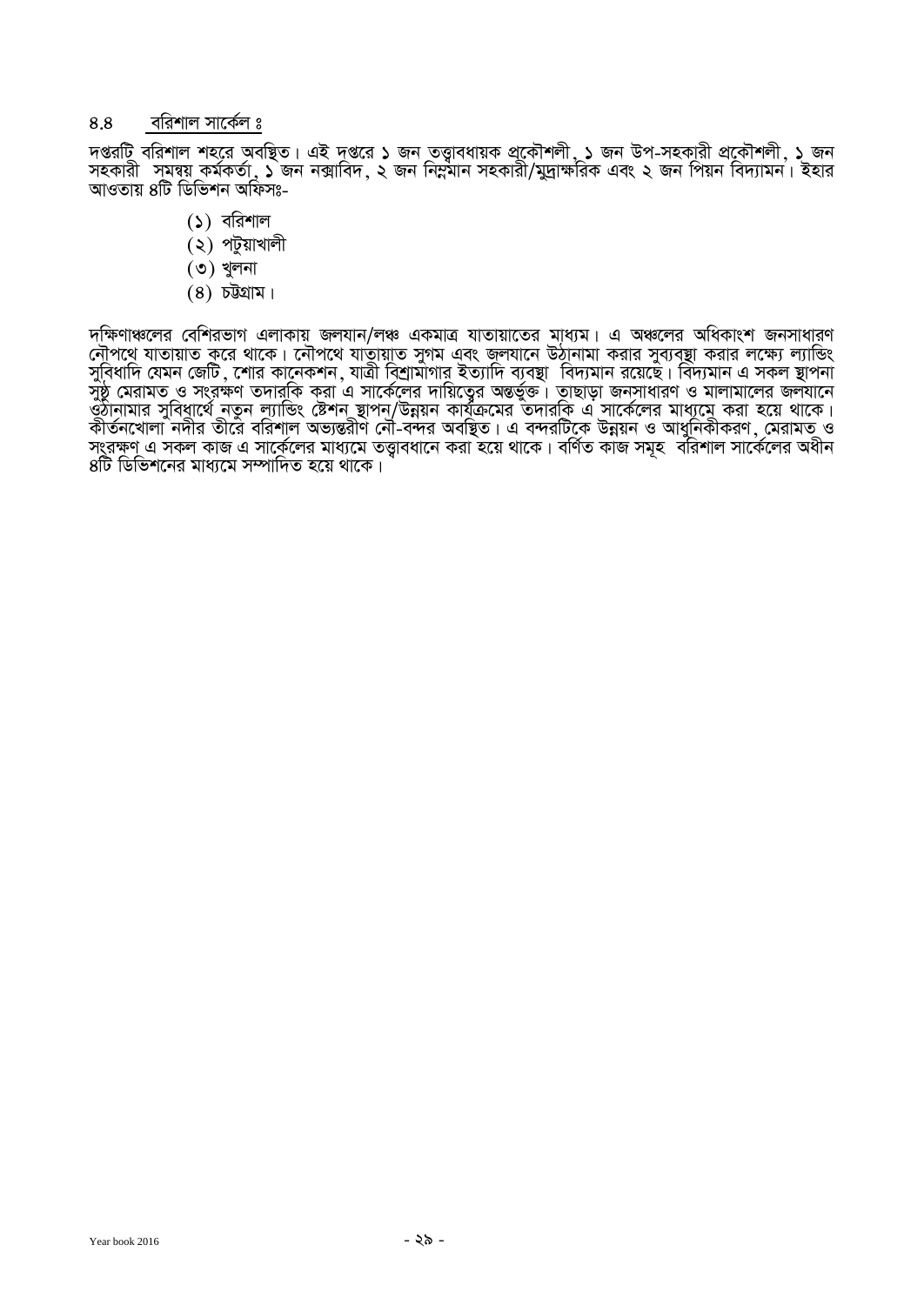# মান্ত্ৰিক ও নৌ-প্ৰকৌশল বিভাগ

#### সংক্ষিপ্ত পরিচিতি ঃ

বাংলাদেশ অভ্যন্তরীণ নৌ-পরিবহন কর্তৃপক্ষের নৌ-যান, নৌ-যন্ত্র ও নৌ- প্রকৌশল সংক্রান্ত সকল কার্যাবলী সুসমন্বিততভাবে বান্তবায়নের উদ্দেশ্যে বিশেষকরে নৌযান ও নৌ সংক্রান্ত সকল বিষয়ে কারিগরী সহায়তা প্রদান কৰ্তৃপক্ষ কৰ্তৃক নতুন সংগৃহীতব্য নৌযান, ড্ৰেজার ও পন্টুন নিৰ্মাণে গুনগত মান নিশ্চিত করাসহ উন্নয়ন প্রকল্পসমূহ বাস্তবায়নের জন্য কারিগরী জনবলের সমন্বয়ে ১৯৭৩ সালে একটি Service Providing Department হিসেবে যান্ত্রিক ও নৌ-প্রকৌশল বিভাগ গঠন করা হয়। এ বিভাগের সকল কর্মকান্ড নৌ-ষ্থাপত্য শাখা মেরিন শাখা এবং ভাসমান ডক শাখা নামক তিনটি শাখার মাধ্যমে বাস্তবায়িত হয়ে থাকে। এছাডাও যান্ত্রিক ও নৌ-প্রকৌশল বিভাগের নিয়ন্ত্রনাধীন নৌ-মেরামত কেন্দ্র, নারায়নগঞ্জ এবং নৌ-মেরামত কারখানা/নৌ-বহর কেন্দ্র, বরিশাল এর মাধ্যমে কর্তৃপক্ষের জাহাজ বহর মেরামত ়রক্ষনাবেক্ষন ও পরিচালন এবং চাহিদানুযায়ী বিভিন্ন সরকারী বে-সরকারী সংষ্থায় কারিগরী বিশেষজ্ঞ সহায়তা প্রদান করা হয়।

বাংলাদেশ অভ্যন্তরীণ নৌ-পরিবহন কর্তৃপক্ষের ৩৬টি জাহাজের মধ্যে ২টি বয়া টেন্ডার জাহাজ দ্বারা বিভিন্ন নৌ-পথে বয়া, বিকন ও মার্কার স্থাপন করা হয়। ১টি উপকূলীয় সার্ভে জাহাজ, ৮টি সার্ভে ও পরিদর্শন জাহাজ ও ১৫টি সার্ভে ওয়ার্ক বোট দ্বারা উপকূলীয় ও অভ্যন্তরীণ নৌ-পথে হাইড্রোগ্রাফী সার্ভে কাজ করা হয়। ৭টি টাগ জাহাজ দ্বারা নৌ-উদ্ধার ইউনিট রুস্তম ও হামজাসহ বিভিন্ন পন্টুন স্থানান্তর কাজে ব্যবহৃত হয়। ২টি নৌ-উদ্ধারকারী জাহাজ দ্বারা ডুবন্ত নৌযানগুলো উদ্ধার করা হয়। ১টি প্রশিক্ষণ জাহাজ দ্বারা ডেক ও ইঞ্জিন সাইডের ক্রদের প্রশিক্ষণ দেয়া হয়। উল্লেখিত ৩৬টি জাহাজ ছাড়াও কর্তৃপক্ষের ষ্টীল মার্কিং বোটের মেরামত ও রক্ষনাবেক্ষন কাজ যান্ত্রিক ও নৌ-প্রকৌশল বিভাগ কর্তৃক সম্পন্ন করে নৌযানসমূহ সচল রাখা হয়।

#### ২। দায়িত্ব ও কাজের পরিধি ঃ

- $\triangleright$  কর্তৃপক্ষের জাহাজ বহরের জাহাজ সমূহের যাবতীয় মেরামত কাজ সম্পন্ন করে জাহাজসমূহকে  $\widetilde{\mathcal{C}}$ ন-পথে চলাচলের জন্য সার্বক্ষনিক সচল রাখা (জাহাজের তালিকা সংযোজনী-ক) ;
- প্রয়োজনে সরকারী ও বে-সরকারী প্রতিষ্ঠানে মেরিন ও নৌ-ষ্থাপত্য বিষয়ে বিশেষজ্ঞ সহায়তা প্রদান ;
- $\triangleright$   $\simeq$  প্রয়োজনে লিভারম্যান যীজারসহ সকল প্রকার কর্মকর্তা ও কর্মচারীগণের প্রশিক্ষণের ব্যবস্থা করা
- $\triangleright$  তির্গক্ষের ভাসমান ডক নিয়ন্ত্রণ, রক্ষণাবেক্ষন ও কর্তৃপক্ষের চাহিদা ও অনুমোদন সাপেক্ষে ভাসমান ডকে কর্তৃপক্ষের নিয়ন্ত্রনাধীন নৌযানসমূহের মেরামত কাজ সম্পাদন এবং
- $\triangleright$  বাংলাদেশের অভ্যন্তরীণ নৌ-পথের বিভিন্ন ঘাটসমূহে ল্যান্ডিং ষ্টেশন স্থাপন, নৌ-পথে চলাচলকারী ছোট ছোট কান্ট্রিবোট এর কারিগরী সহায়তা প্রদান, কর্তৃপক্ষের বিভিন্ন গুরুত্বপূর্ণ কাজে প্রয়োজনীয় দৌ-যান সংগ্ৰহ প্ৰভৃতি বিষয়ক বিভিন্ন গুৰুতুপূৰ্ণ প্ৰকল্প হাতে নেয়া এবং বিনিৰ্দেশ প্ৰষ্টুতকরণ, দরপত্র *দ*লিল প্রণয়ন, মূল্যায়ন ও পরিদর্শন এর মাধ্যমে তা সফলভাবে বাস্তবায়ন করা।
- ৩। যান্ত্রিক ও নৌ-প্রকৌশল বিভাগের অধীনে বিভিন্ন স্তরের প্রকৌশলীসহ কারিগরী জ্ঞান সম্পন্ন মেকানিকস, টেকনিশিয়ান, বিভিন্ন জাহাজের ড্রাইভার, গ্রীজার সহ সর্বমোট ৩১৭ জন কর্মকর্তা/কর্মচারী কর্মরত আছেন। তন্মধ্যে সম্প্রতি কর্তৃপক্ষের সিদ্ধান্ড মোতাবেক ১২১ জন ভাসমান কর্মচারীর প্রশাসনিক নিয়ন্ত্রণ ড্রেজিং বিভাগে নান্ত করা হয়েছে।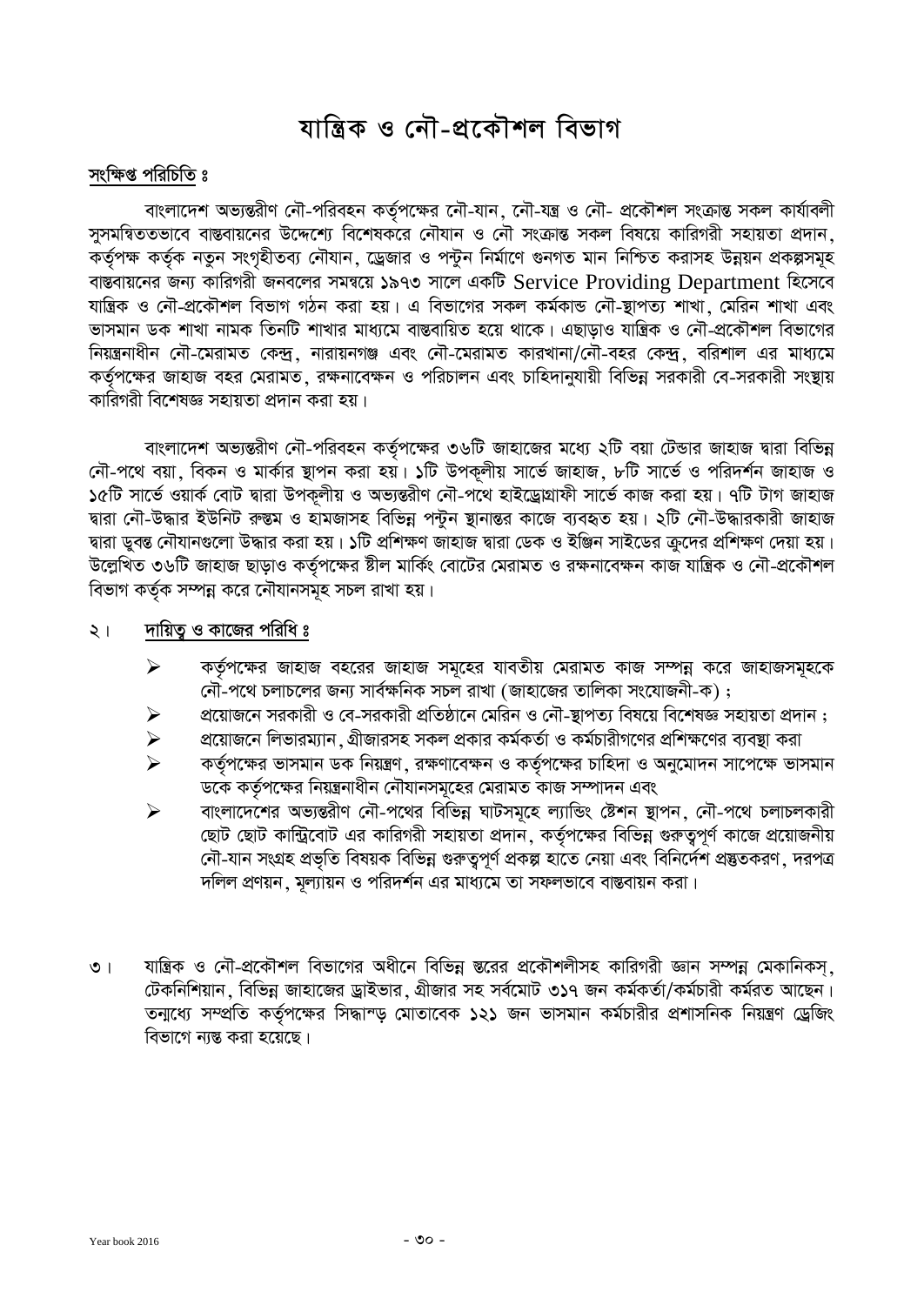# $8<sub>1</sub>$  শান্ত্রিক ও নৌ-প্রকৌশল বিভাগের আঞ্চলিক দপ্তর সয়হের সংক্ষিপ্ত কার্যপরিধি ঃ

# $\overline{M}$ -মেরামত কেন্দ্র, নারায়নগঞ্জ ঃ

# কাৰ্যক্ৰম ঃ

- বাঅনৌপ-কৰ্তৃপক্ষের জলযান সমূহ (জাহাজ) মেরামত ও সংরক্ষণ ;
- জলযান সমূহের বাৎসরিক সার্ভে সনদ নিশ্চিত করণ ;
- `ভাসমান কৰ্মচারী(ইঞ্জিন ক্র)দের প্রশাসনিক কার্যক্রম পরিচালনা ;
- স্যালভেজ ইউনিট (রুস্তম এবং অগ্রপথিক) মেরামত ও সংরক্ষণ।

# **‡bŠ-‡givgZ KviLvbv/†bŠ-eni †K›`ª, ewikvj t**

# কাৰ্যক্ৰম ঃ

- $\triangleright$  অত্র বহরের অন্তর্ভূক্ত জলযান সমূহ মেরামত ও সংরক্ষণ ;
- $\triangleright$  স্যালভেজ ইউনিট (হামযা এবং অগ্রগতি) মেরামত ও সংরক্ষণ।

# দ্ৰেজিং বিভাগ

# **ভূমিকা** ঃ

বাংলাদেশের নদ-নদীসমূহের মাধ্যমে প্রকৃতিগতভাবে বিপুল পরিমান পলি পরিবাহিত হওয়ার কারনে অধিকাংশ নদ-নদী ক্ৰমশঃ ভরাট হয়ে অভ্যন্তরীণ নৌ-পৰ্থসমূহে প্রতি বছর নাব্যতা সমস্যা সৃষ্টি হয়। বাংলাদেশ অভ্যন্তরীণ নৌ-পরিবহন কর্তপক্ষের ড্রেজিং বিভাগ প্রতি বছর কার্যক্ষমতা ও আর্থিক বরাদ্দ অনুযায়ী অগ্রাধিকার ভিত্তিতে অভ্যম্জীণ গুরুত্বপূর্ণ নৌ ও ফৈরীরুট এবং নদী বন্দরসমূহে নাব্যতা সংরক্ষণ এবং নৌ-পথভুক্ত অগভীর নদী ও খালসমূহের নাব্যতা উন্নয়নের লক্ষ্যে ড্রেজিং পরিকল্পনা প্রণয়ন ও কার্যক্রম বাস্তবায়ন করে থাকে। প্রাথমিকভাবে ১৯৬৮ইং সালে বিআইডব্লিউটিএ'র প্রকৌশল বিভাগের অধীনে 'ওয়াটারওয়েজ ড্রেজিং সার্কেল' নামে অভ্যন্তরীণ নৌ-পথে ড্রেজিং কার্যক্রম শুরু হয়। পরবর্তীতে জুলাই'১৯৯১ইং সালে পৃথকভাবে 'ড্রেজিং ইউনিট' এবং ডিসেম্বর'২০০২ইং সালে পূর্ণাঙ্গ বিভাগরূপে 'ড্রেজিং বিভাগ' চালু হয়। সদস্য (প্রকৌশল)-এর অধীনে প্রধান প্রকৌশলী (ড্রেজিং) এ বিভাগের প্রধান হিসেবে নিয়োজিত হন। ড্রেজিং বিভাগ-এর দপ্তর বিআইডব্লিউটিএ'র ঢাকার মতিঝিলষ্ট প্রধান কার্যালয়ে অবষ্টিত এবং এ বিভাগের অধীনে ড্রেজার বেইজ নারায়নগঞ্জে খানপরে অবষ্ঠিত।

# দায়িত্ব ও কাৰ্যাবলী ঃ

বাংলাদেশ সরকারের ১১ই মার্চ, ১৯৯৭ তারিখে সংশোধিত The Inland Water Transport Authority Ordinance, 1958 (E.P. Ordinance No. LXXV of 1958) এর ১৫(১) ধারা অনুযায়ী ড্রেজিং সংক্রান্ত বিষয়ে বাংলাদেশ অভ্যন্তরীণ নৌ-পরিবহন কর্তৃপক্ষ (বিআইডব্লিউটিএ) এর দায়িত্ব নিম্নরূপঃ

15.(1) (iv) draw up programmes of dredging requirements and priorities for efficient maintenance of existing navigable waterways, and for resuscitation of dead or dying rivers, channels, or canals, including development of new channels and canals for navigation.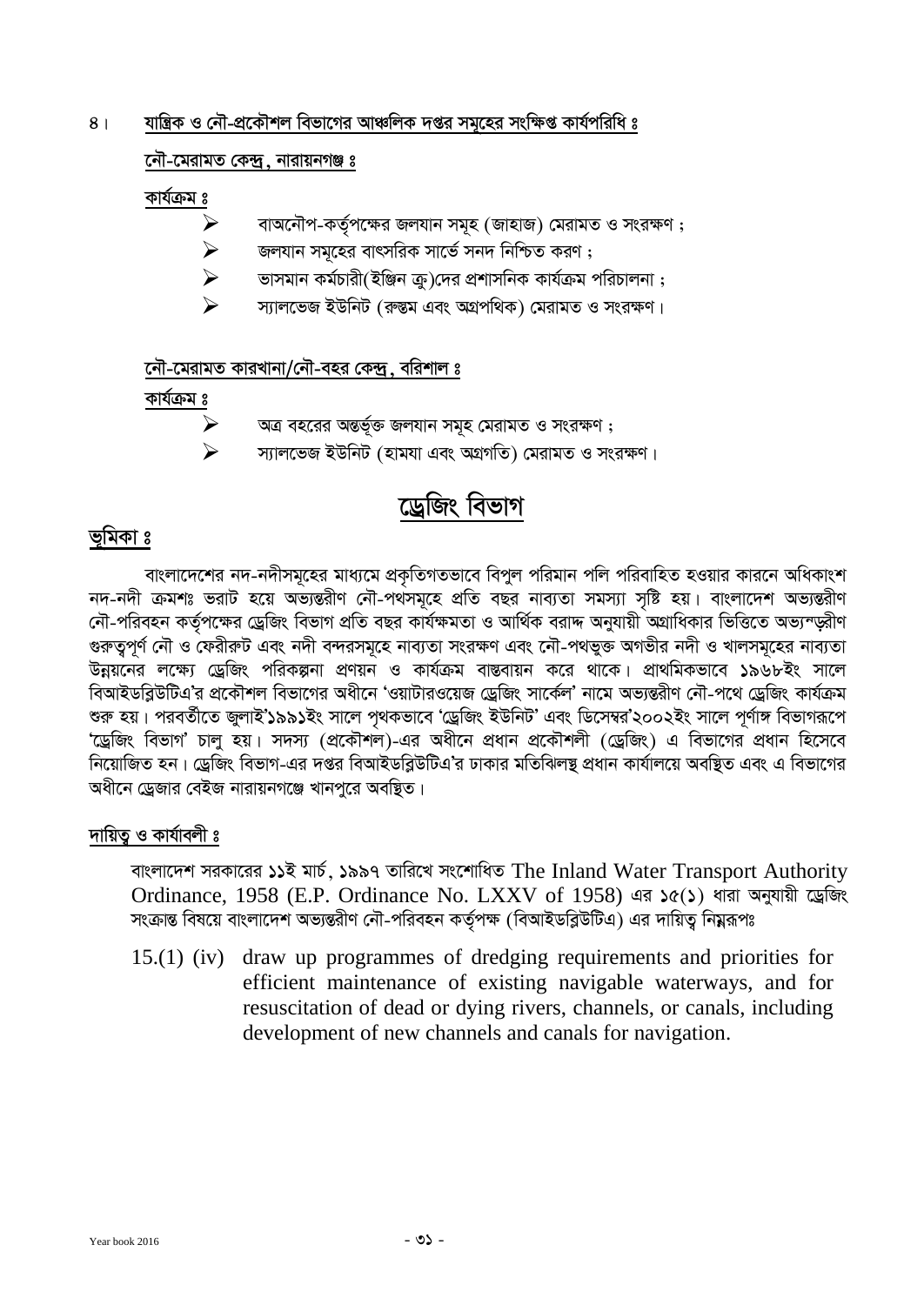উপরোক্ত অর্পিত দায়িতেুর প্রেক্ষিতে বাঅনৌপ-কর্তৃপক্ষের ড্রেজিং বিভাগ নিম্নবর্ণিত কার্যাবলী সম্পাদন করে থাকে ঃ

- )। অভ্যন্তরীণ নৌ-পথসমূহ শ্রেনী বিন্যাস অনুযায়ী নৌযান চলাচলের উপযোগী নাব্য রাখার লক্ষ্যে নৌ-পথ ব্যবহারকারী বিভিন্ন প্রতিষ্ঠানের সাথে আলোচনাক্রমে অগ্রাধিকার ভিত্তিতে সংরক্ষণ ড্রেজিং পরিকল্পনা প্রণয়ন ও কাৰ্যক্ৰম বাস্তবায়ন:
- ২। ড্রেজিং-এর মাধ্যমে নৌ-পথভুক্ত অগভীর নদী ও খালসমূহ উন্নয়নের লক্ষ্যে উন্নয়ন প্রকল্প প্রণয়ন, অনুমোদনের প্রক্রিয়াকরন ও কার্যক্রম বাস্তবায়ন:
- ৩। সংরক্ষণ ও উন্নয়ন ড্রেজিং কার্যক্রম পরিচালনার জন্য নৌ-পরিবহন মন্ত্রণালয়ে আর্থিক চাহিদা প্রেরণ ও বরাদ্দের ব্যবস্থাকরন:
- 8। ড্রেজিং মাটি সুষ্ঠভাবে প্রতিষ্থাপনের লক্ষ্যে মাটির ডাইক/তরজার বেড়া দ্বারা কম্পার্টমেন্ট নির্মাণ, পাইপলাইন <u>নিৰ্মানসহ আনুষংগিক খনন সহায়ক যাবতীয় কাৰ্যাদি সম্পাদন;</u>
- 6। ড্রেজার, টাগ বোট, ক্রেন বোট, হাউজ বোট, ফ্লোটিং ও শোর পাইপ এবং অন্যান্য সহায়ক জলযানসমূহ এবং আনুষঙ্গিক সরঞ্জামাদি প্রয়োজনানুযায়ী মেরামত ও সংরক্ষণ;
- ঙ। ড্রেজার ও সহায়ক জলযানসমূহ পরিচালনার নিমিত্তে জ্বালানী (ডিজেল) ও লুব্রিকেন্টস-এর চাহিদা নির্ধারণ ও সংগ্রহকরন, ড্রেজার ও সহায়ক জলযানসমূহে বিতরণের ব্যবস্থাকরন এবং উহার যথার্থ ব্যবহার নিশ্চিতকরণ;
- ৭। ড্রেজার ও সহায়ক জলযানসমূহের বাৎসরিক মেরামত ও সংরক্ষণের নিমিত্ত খচরা যন্ত্রাংশ সংগ্রহের ব্যবস্থাকরন;
- $b$ । নতুন ড্ৰেজার, সহায়ক জলযান ও আনুষঙ্গিক সরঞ্জামাদি সংগ্রহ এবং পুরাতন ড্ৰেজার ও সহায়ক জলযানসমূহ <u>পনর্বাসনের লক্ষ্যে প্রকল্প প্রণয়ন ও বাস্তবায়ন;</u>
- ৯। অকেজো জলযানসমূহ দরপত্রের মাধ্যমে মাধ্যমে নিলামে বিক্রির ব্যবস্থাকরন;
- **১**০। গতিশীল ও অনুনমেয় নদীভুক্ত নৌ-পথসমূহে নাব্যতা পরিষ্থিতি সম্বন্ধে অগ্রীম ধারনা লাভ করে ড্রেজিং কার্যক্রম ফলপ্ৰস ও ড্ৰেজিং পরিমান সাশ্রয়ের লক্ষ্যে সমীক্ষা কার্যক্রম বাস্ডবায়ন;
- ১১। ড্রেজার পরিচালনা এবং ড্রেজিং কাজ সম্পাদনের সাথে সংশ্লিষ্ট কর্মকর্তা ও কর্মচারীদের প্রশিক্ষনের ব্যবস্থাকরন।

### জনবল **ঃ**

বিআইডব্লিউটিএ'র প্রকৌশল বিভাগ, যান্ত্রিক ও নৌ-প্রকৌশল বিভাগ, নৌ-সংরক্ষণ ও পরিচালন বিভাগ এবং সচিবালয় বিভাগ হতে বিভিন্ন শ্রেনীর প্রকৌশলী/কর্মকর্তা ও কর্মচারীদের পদায়ন করে ড্রেজিং বিভাগের কার্যক্রম পরিচালিত হয়। এ বিভাগের জনবলের পরিসংখ্যান নিম্নে তুলে ধরা হলো ঃ

| শ্ৰেণী ভিত্তিক           | অনুমোদিত পদের |  |
|--------------------------|---------------|--|
| কর্মকর্তা/কর্মচারী       | সংখ্যা        |  |
| ১ম শ্রেণীর কর্মকর্তা     | ২০            |  |
| ২য় শ্রেণীর কর্মকর্তা    | ২8            |  |
| ৩য় শ্রেণীর কর্মচারী     | ৬৮            |  |
| $8$ র্থ শ্রেণীর কর্মচারী | 7P.           |  |
| মোট                      | ১৩০           |  |

এছাডা ড্রেজার বেইজের অধীনে ড্রেজার ও অন্যান্য সহায়ক জলযানে ৩০০ জন ভাসমান কর্মচারী কর্মরত আছে। উল্লেখ্য যে, অভ্যন্তরীণ নৌ-পথসমূহের নাব্যতা রক্ষার্থে ড্রেজিং কার্যক্রমকে গতিশীল ও পরিধি বৃদ্ধি করার লক্ষ্যে বিআইডব্লিউটিএ'র ড্রেজিং বিভাগের জনবল কাঠামো যুগোপযোগী করার একটি প্রস্ডাব নৌ-পরিবহন মন্ত্রণালয়ের মাধ্যমে সংস্থাপন মন্ত্ৰণালয়ে প্ৰেরণ করা হয়েছে।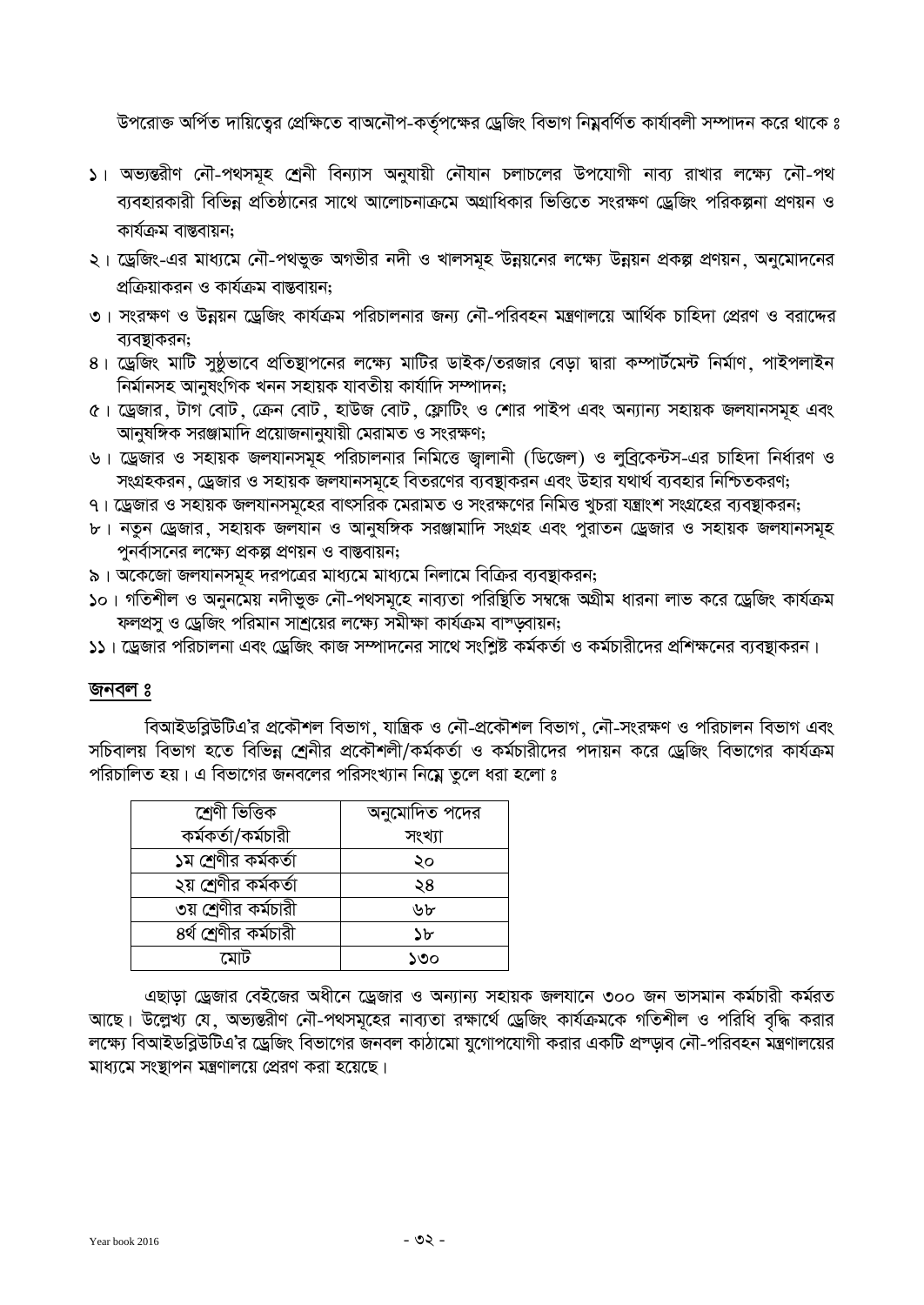## ড্রেজিং কর্মপরিকল্পপনা ও কার্যপদ্ধতি ঃ

ড্রেজিং বিভাগ কর্তৃক প্রতি বছর সাধারনতঃ সেপ্টেম্বর হতে মার্চ মাস পর্যন্ড সময়কালে গুরুত্বপূর্ণ নৌ ও ফেরীরুট এবং নদী বন্দরসমূহের নাব্যতা রক্ষার্থে সংরক্ষণ খনন কার্যক্রম পরিচালনা করা হয়। প্রতি বছর রাজম্ব বাজেটে সংরক্ষণ খনন খাতে প্রাপ্ত বরাদ্দ দ্বারা অভ্যন্তরীণ গুরুত্বপূর্ণ নৌ-পথ ও ফেরীরুট এবং সংরক্ষন ড্রেজিং পরিচালনা করা হয়ে থাকে। সংরক্ষণ খনন কর্মসূচী প্রণয়নের লক্ষ্যে নৌ-পথ ব্যবহারকারী বিভিন্ন সরকারী/বে-সরকারী সংস্থা/সমিতি (যথা; বিআইডব্লিউটিসি, বাংলাদেশ অভ্যন্তরীণ (নৌ-চলাচল) যাত্রী পরিবহন সংস্থা, বাংলাদেশ লঞ্চ মালিক সমিতি, বাংলাদেশ কার্গো ভেসেল ওনার্স এসোসিয়েশন, বাংলাদেশ ওয়েল ট্যাঙ্কার ওনার্স এসোসিয়েশন ইত্যাদি) এবং বিআইডব্লিউটিএ'র সংশ্লিষ্ট বিভাগসমূহকে ড্রেজিং চাহিদা প্রেরণের জন্য অনুরোধ করে পত্র প্রদান করা হয়। বর্ণিত সংষ্থা/বিভাগ/সমিতি হতে প্রাপ্ত ড্রেজিং চাহিদা পর্যালোচনা করে পরিবহন গুরুতু, ড্রেজিং ক্ষমতা এবং সরকারী বরাদ্দের আলোকে বিআইডব্রিউটিএ'র সংশ্লিষ্ট বিভাগগুলোর সমন্বয়ে গঠিত একটি কমিটির মাধ্যমে অগ্রগন্যতা নির্ধারণ করা হয় এবং পূর্ববর্তী বছরগুলোর অভিজ্ঞতা থেকে নৌ-পথসমূহের সম্ভাব্য ড্রেজিং লক্ষ্যমাত্রা বিবেচনা করে বার্ষিক সংরক্ষণ খনন কর্মসূচী প্রণয়ন করা হয়। তবে জাতীয় গুরুতু বিবেচনা করে সংরক্ষণ খননের সিংহভাগই ালিক।<br>রাজধানী ঢাকা ও বন্দরনগরী চউগ্রামের সাথে দক্ষিণাঞ্চলের যোগাযোগের ক্ষেত্রে অপরিহার্য পাটুরিয়া-দৌলতদিয়া/কাজীরহাট ও মাওয়া-চর জনাজাত ফেরীরুটে সম্পাদন করতে হয়। পাশাপাশি দেশের উত্তরাঞ্চলে তেল ও সার পরিবহনে গুরুত্বপূর্ণ পাটুরিয়া-বাঘাবাড়ী নৌ-রুট এবং দক্ষিণাঞ্চলে যাত্রী ও মালামাল পরিবহনে গুরুত্বপূর্ণ ঢাকা-বরিশাল নৌ-রুটের নাব্যতা রক্ষার্থে প্রয়োজন অনুযায়ী ড্রেজিং করতে হয়। এছাড়া, ঢাকা-নারায়নগঞ্জ-চট্রগ্রাম, ঢাকা-খুলনা, বরিশাল-ভোলা, ভৈরব-ছাতক, ঢাকা-শরীয়তপুর, ঢাকা-মাদারীপুর ইত্যাদি নৌ-রুটসহ হরিনাঘাট-আলুবাজার ওঁ রাহারহাট-ভেদুরিয়া ফেরীরুট এবং বরিশাল, পটুয়াখালী, নারায়নগঞ্জ, চাঁদপুর, মীরকাদিম, বাঘাবাড়ী ইত্যাদি নৌ-বন্দরসমূহে সংরক্ষণ ডেজিং কর্মসূচীর আওতায় ডেজিং কার্যক্রম গ্রহন করা হয়। উন্নয়ন খননের আওতায় বিআইডব্লিউটিএ কর্তৃক বাস্তবায়নাধীন উন্নয়ন প্রকল্পসমূহে অন্তর্ভুক্ত নৌ-পথসমূহের নাব্যতা উন্নয়নের নিমিত্তে এডিপি বরাদ্দের বিপরীতে নির্ধারিত লক্ষ্যমাত্রা অনুযায়ী ড্রেজিং কার্যক্রম পরিচালনা করা হয়।

সংরক্ষণ ড্রেজিং কর্মসূচী অনুযায়ী গুরুতুপূর্ণ নৌ-পথ ও ফেরীরুটগুলোকে শুষ্ক মৌসুমের প্রারম্ভে নদীতে পানির স্জ্য হোসকালে হাইড্রোগ্রাফিক জরিপের মাধ্যমে নিয়মিত পর্যবেক্ষনে রাখা হয় এবং জরিপ চার্ট পর্যালোচনা করে নাব্যতা সমস্যা কবলিত স্থানগুলো চিহ্নিত করা হয়। তদানুযায়ী পরিকল্পনামাফিক ড্রেজারগুলো বিভিন্ন নৌ-রুটে প্রেরণপূর্বক অনুমোদিত এ্যালাইনমেন্ট অনুযায়ী স্থাপন করে উপদেষ্টা প্রতিষ্ঠানের পরামর্শ গ্রহণ করে ড্রেজিং কার্যক্রম পরিচালনা করা হয়। ড্রেজিং কার্যক্রম পরিচালনাকালে ড্রেজিং স্পয়েল ভাসমান ও শোর পাইপলাইনের সাহায্যে সবিধাজনক ষ্টানে মাটি বা তরজার বেডা দ্বারা ডাইক নির্মান করে প্রতিষ্ণাপন করা হয়। ড্রেজিং শেষে হাইড্রোগ্মফিক ্র<br>জরিপ করে খননোত্তর নাব্যতা পরিষ্টিতি পর্যবেক্ষন করা হয়। একই পদ্ধতি অবলম্বন করে উন্নয়ন প্রকল্পাধীন ড্রেজিং কার্যক্রম বাস্তবায়ন করা হয়। এছাড়া ড্রেজার বেইজ হতে কর্মপরিকল্পনা অনুযায়ী ড্রেজার ও সহায়ক জলযানসমূহ পরিচালনার নিমিত্তে জ্বালানী (ডিজেল) ও লুব্রিকেন্টস-এর চাহিদা নির্ধারণ ও সংগ্রহপূর্বক এবং ড্রেজার ও সহায়ক জলযানসমূহে বিতরণের ব্যবস্থা করা হয়। পাশাপাশি ড্রেজার ও সহায়ক জলযানসমূহের খচরা যন্ত্রাংশ সংগ্রহ পূর্বক ্রিক:<br>ডকিং ও ইঞ্জিনের ওভারহোলিংসহ প্রয়োজনীয় মেরামত ও সংরক্ষণ এবং ভাসমান পাইপলাইন ও ফ্লোটারসমূহ মেরামতের কার্যক্রম কর্মপরিকল্পনা অনযায়ী বাস্তবায়ন করা হয়।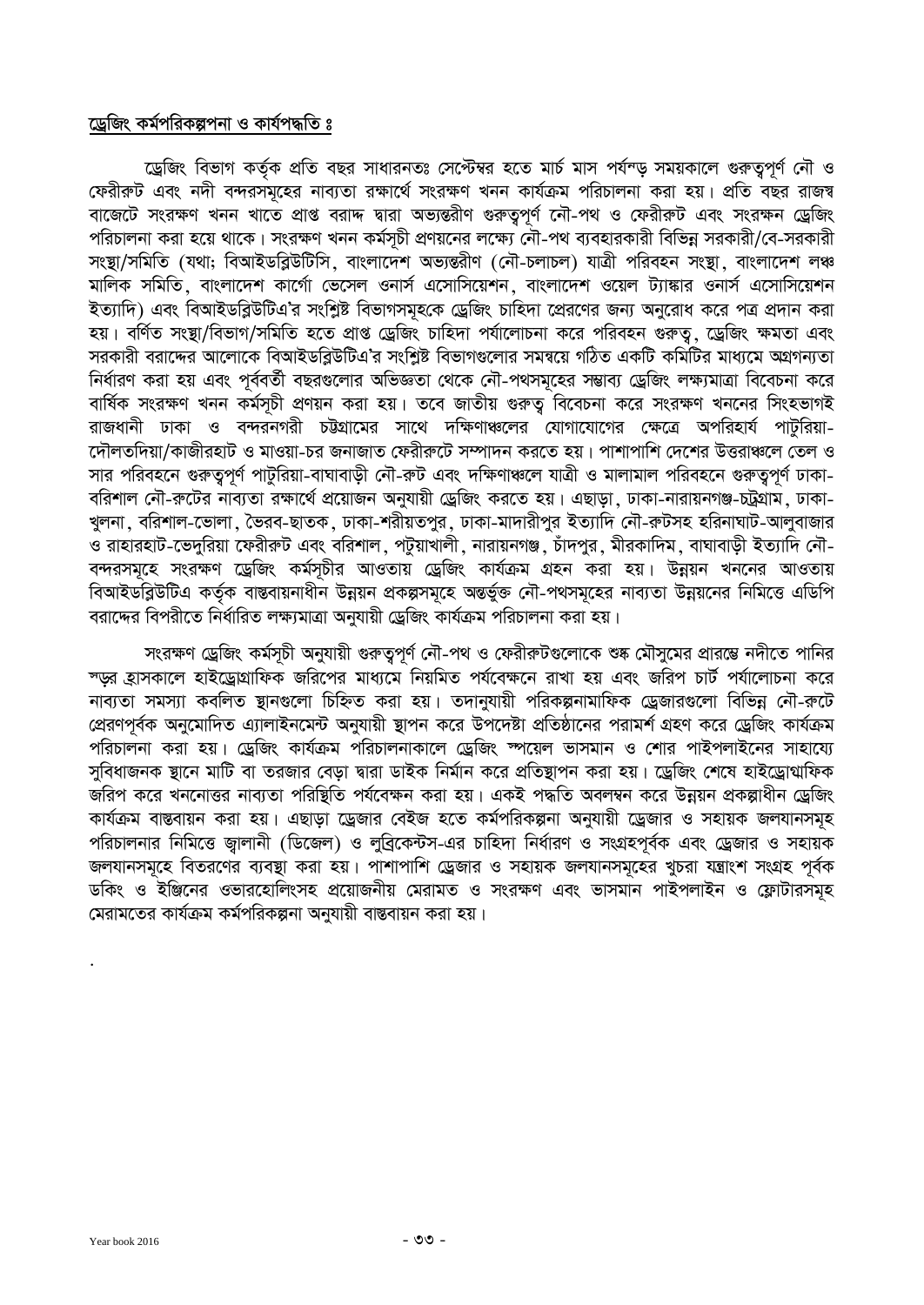# ডেক ও ইঞ্জিন কৰ্মী প্ৰশিক্ষন কেন্দ্ৰ

ডেক ও ইঞ্জিনকৰ্মী প্ৰশিক্কষণ কেন্দ্ৰটি অভ্যন্তরীণ নৌ-যান শ্ৰমিক ও কৰ্মকৰ্তাদের জন্য নারায়নগঞ্জে ১টি সহ নব নিৰ্মিত মাদারীপর ও বরিশাল প্রশিক্ষন কেন্দ। প্রশিক্ষণার্থীদের এখানে অভান্তরীণ নৌযানে কর্মক্ষেত্রে যোগদান করেন।

### কাৰ্যক্ৰম ঃ

(ক) নৌ-শিক্ষানবীশ কোর্স ঃ মেয়াদ ১ বৎসর। ন্যূনতম এস,এস,সি পাশ। ১০০(এক শত) জন শিক্ষানবীশকে ৫০(পঞ্চাশ) জন ডেক ৫০(পঞ্চাশ) জন ইঞ্জিন কোর্স নৌ বিদ্যায় দক্ষ করা এই কোর্সের উদ্দেশ্য। প্রতিবছ আগষ্ট মাসের পত্রিকায় বিজ্ঞপ্তির মাধ্যমে পরবর্তী বছরের জানয়ারী মাসে ১০০ জন নৌ শিক্ষানবীশকে বিধি মোতাবেক ভর্তি করানো হয়। বর্তমানে এই কোর্সে ৯৭ জন শিক্ষানবীশ ক্যাডিট প্রশিক্ষণরত আছে। তারা ডিসেম্বর ২০১০ইং এর শেষের সপ্তাহে প্রশিক্ষণ সমাপ্ত করবে।

- (খ) ইন-সার্ভিস কোর্স ঃ (ডেক ও ইঞ্জিন) এক মাস, দুই মাস ও তিন মাস বিভিন্ন সরকারি/বেসরকারি নৌযান চাকুরীরত নৌযান কর্মীদের বিভিন্ন শ্রেণীর মাষ্টারশীপ পরীক্ষায় অংশগ্রহণের পূর্বে প্রষ্কৃতিমূলক প্রশিক্ষণ দেয়া ও দক্ষতা বৃদ্ধি এই কোর্সের অন্যতম উদ্দেশ। এই কোর্সটি সকল শ্রেণীর নৌযান কর্মীদের জন্য বাধ্যতামূলক।
- (গ) সনদ নবায়ন কোর্স ঃ মেয়াদোত্তীর্ণ সনদপত্র পুনঃ নবায়নের পূর্বে সকল নৌযান মাষ্টারদের জন্য এ কোর্স সম্পন্ন করা বাধ্যতামূলক। নৌযান শ্রমিকদের সাথে সমুদ্র পরিবহন অধিদপ্তরের জটিতা সৃষ্টি হওয়ায় এই কোৰ্স আপাতত কোন প্ৰশিক্ষাণাৰ্থী নেই।
- (ঘ) প্যাসেঞ্জারশীপ এন্ডোর্সমেন্ট কোর্স ঃ যাত্রীবাহী লঞ্চ ও ষ্টীমারে কর্মরত সকল শ্রেণীর সাষ্টারদের জন্য এ কোর্স সম্পন্ন করে নিজ নিজ সনদপত্রে প্যাসেঞ্জারশীপ এন্ডোর্সমেট নেওয়া বধ্যতামূলক। ডিইপিটিসির পাশাপাশি সদরঘাট টার্মিনাল ভবনেও এই কোর্স সম্পন্ন করা হচ্ছে।
- (ঙ) বিল্ট পাইলট ও মাষ্টার পাইলটদের কোর্স ঃ দেয়াদ তিন মাস। কর্তৃপক্ষের নৌ সংরক্ষণল ও পরিচালন বিভাগে কর্মরত পাইলট ,মাষ্টার পাইলটকে পেশাদার দক্ষ পাইলট হিসাবে গড়ে তোলাই এ কোর্সের লক্ষ্য।

এছাড়া বিভিন্ন সময়ে নিয়োগকৃত নৌ সংরক্ষণ ও হাইড্রোগ্রাফিক বিভাগের ককর্মকর্তাগণকেও নৌপথ/নৌযানের বিষয়ে প্রশিক্ষণ দেওয়া হয়ে থাকে। উপরে বর্ণিত কোর্স ছাড়াও সমুদ্র পরিবহন অধিদপ্তর কর্তৃক  $STCW$  95 এর আওতায় নিয়লিখিত কোর্স চালু রয়েছে ঃ

- 1. Personal Survival Technique (PST).
- 2. Personal Safty and Social Responsibility (PSSR)
- 3. Fire prevention and fire Fighting (FPFF)
- 4. Elementary First Aid (EFA)

BST RADAR and VHF Operation course : এই কোৰ্স সম্পন্ন করে ইনল্যান্ড প্রথম শ্রেণীর মাষ্টারগণ তাদের সনদ  $STCW.95$  এর আওতায় আপগ্রেড করে বিদেশী জাহাজে চাকুরী করতে পারেন।

Proficiency inSurvival Craft and Rescuo Boat PSC and RB ঃ এই কোর্স সম্পন্ন করে ইনল্যান্ড ১ম শ্রেণীর মাষ্টারগণ তাদের সনদ  $STCW$   $95$  এর আওতায় আপগ্রেড করে বিদেশ জাহাজে চাকুরী করতে পারেন।

জনবল ঃ- এনাম কসিটি কর্তৃক অনুমোদিত জনবল ২৮ জন গত ২০০৩ইং সাল হতে ইঞ্জিন কোর্স চালু করার সময় বরিশাল ওয়ার্কসপ থেকে আরও ৬জন কর্মকর্তা ও ৬জন কর্মচারীকে ডিইপিটিসিতে ষ্টানান্ডরিত করা হয়। বর্তমানে জনবল অনুমোদিত ৪০ জন। এছাড়া ৩ জন ঊর্দ্ধতন প্রশিক্ষক ও ৩ জন কম্পিউটার অপারেটর প্রকল্পের মাধ্যমে বর্তমানে রাজশ্ব খাতে স্থানান্তরিত হয়েছে। নতুন প্রশিক্ষন কেন্দের জনবল বৃদ্ধির চেষ্টা অব্যাহত রয়েছে।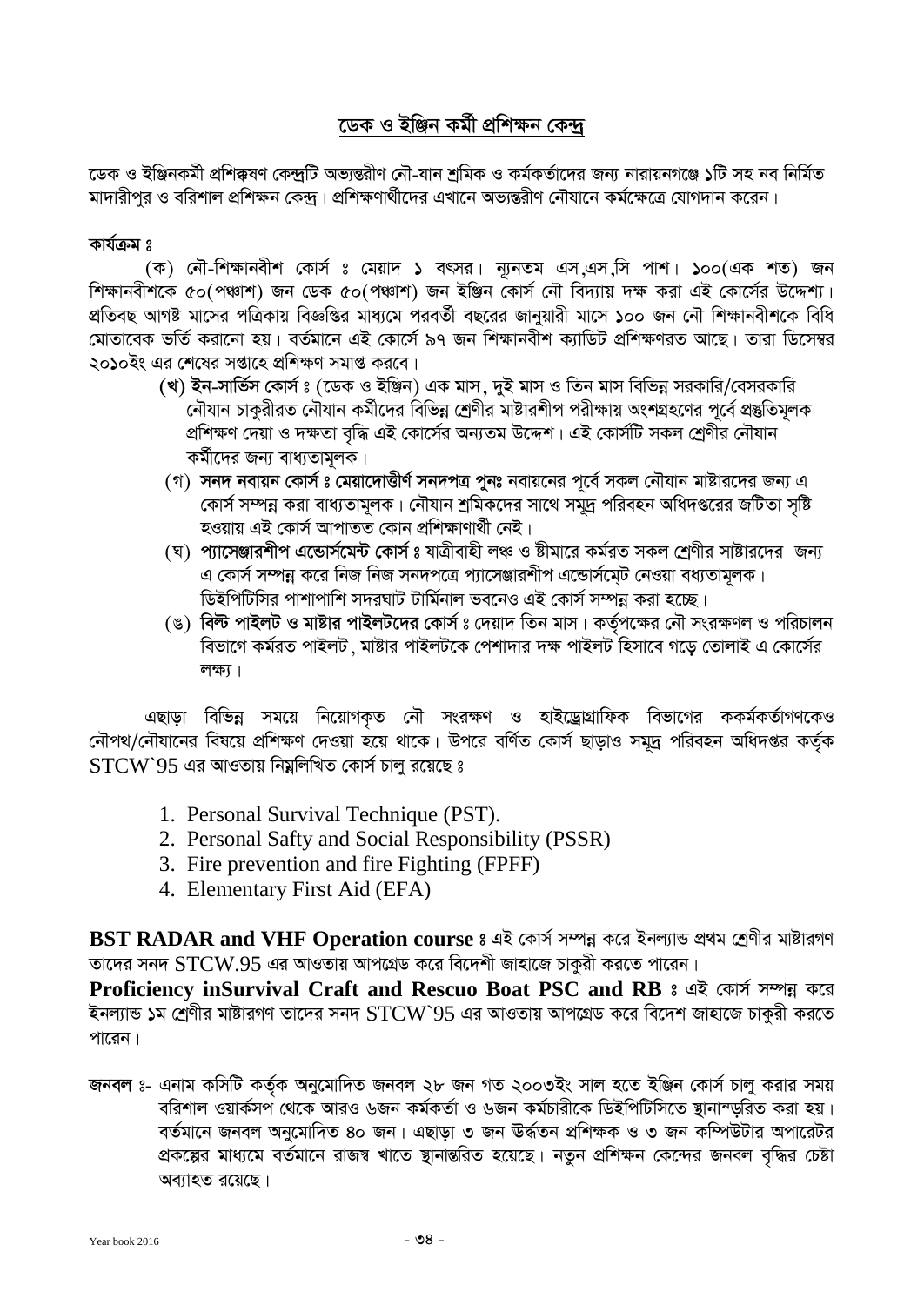প্রশিক্ষকদের প্রশিক্ষণ কর্মসূচী ঃ এই কেন্দ্রে যে সকল বিষয়ের উপর প্রশিক্ষণ দেওয়া হয়ে থাকে তা আন্তর্জাতিক মানের। বিশ্ব ব্যাংকের অর্থায়নে বিদেশী এক্সপার্ট দ্বারা প্রশিক্ষকগণকে দীর্ঘ তিন বছর উন্নতমানের প্রশিক্ষণ দেয়া হয়েছে। এছাডা বিভিন্ন সময়ে প্রশিক্ষকদেরকে মেরিন একাডেমী প্রাইভেট মেরিটাইম ইন্সটিটিউট ও সরকারি বিভিন্ন প্রশিক্ষণ কেন্দ্রে উচ্চতর প্রশিক্ষণের জন্য পাঠানো হয়।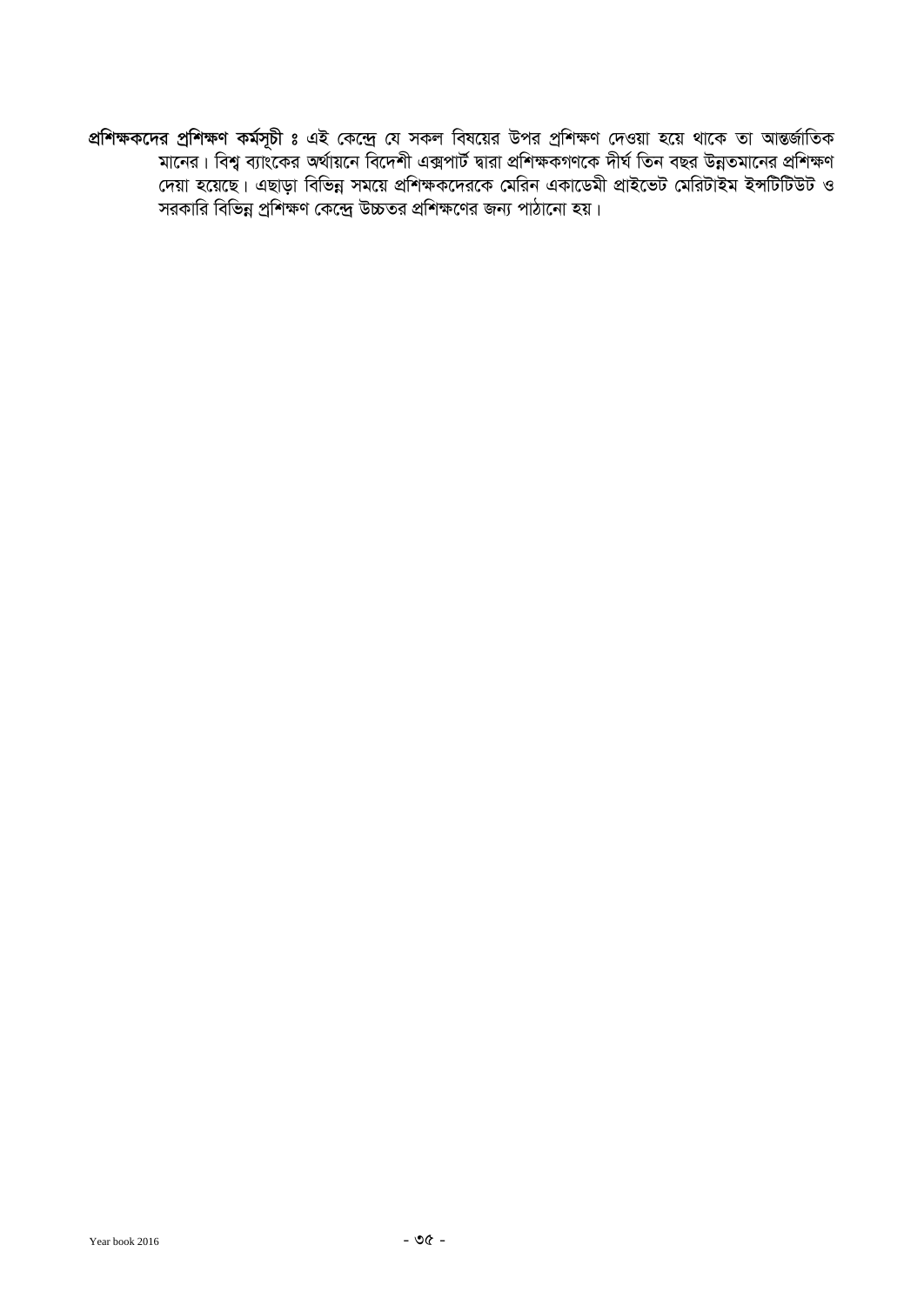# <u>ক্রয়</u> ও সংরক্ষণ বিভাগের

কৰ্তৃপক্ষের সকল বিভাগের চাহিদা মোতাবেক বাজেটে প্রয়োজনীয় অর্থের প্রভিশন থাকা সাপেক্ষে যথাযথ চাহিদা নিরূপন, সব ধরনের মালামাল PPR' $08$  অনুসরন করে এ বিভাগের মাধ্যমে সংগ্রহ ও বিতরন করা হয়ে থাকে।

- $\mathsf{S}_\perp$   $\blacksquare$  উক্ত সংগ্রহ ়সংরক্ষণ এবং বিতরনের জন্য এ বিভাগের অধীনে ৩টি ষ্টানে গুদাম এবং দপ্তর রয়েছে।
	- (ক) ঢাকা কেন্দ্ৰীয় গুদাম
	- (খ) নারায়নগঞ্জ খানপুর গুদাম
	- (গ) বরিশাল গুদাম
- ২। কর্তৃপক্ষের সকল বিভাগের সব ধরনের মালামাল যথাঃ- স্টেশনারী, মেশিনারী, তৈল বা জ্বালানী, লুব্রিকেন্ট, ফার্নিচার এবং ফিটিংস ইত্যাদি ক্রয় করা হয়ে থাকে।
- ৩। ক্রয় ও সংরক্ষণ বিভাগ স্টোরে রক্ষিত সকল ধরনের মালামাল সংরক্ষণ করে এবং তাদের ক্ষয়ক্ষতি, ডেমেজ, ওভারস্টকিং ইত্যাদি রোধ করে।
- 8। সংরক্ষণ বা নতনভাবে ক্রয়কার্য সম্পাদনের লক্ষ্যে প্রাপ্যযোগ্য কর্মচারীদের জতা, ছাতা, পোষাক-পরিচ্ছদ এবং দ্ভেক ও ইঞ্জিনকর্মী প্রশিক্ষণার্থীদের পোষাক-পরিচ্ছদ ও কারিগরী কর্মচারীদের ওয়ার্কিং ইউনিফরম ইত্যাদি সংগ্রহ ও বিতরন করা হয়ে থাকে।
- 6। গুদামে রক্ষিত মালামালের বার্ষিক ইনভেন্টরী সম্পন্ন করন, ইনভেন্টরীর কার্যক্রম সম্পাদনের পর তা টেন্ডারের মাধ্যমে অপসারনের লক্ষ্যে ব্যবস্থা গ্রহণ করা হয়ে থাকে।
- ঙ। কর্তৃপক্ষের গুদামে রক্ষিত মালামালসমূহের নিরাপত্তা সঠিকভাবে নিশ্চিত করা হয়। ঢাকা কেন্দ্রীয় গুদাম এবং বরিশাল গুদাম কর্তৃপক্ষের নিয়োজিত প্রহরী দ্বারা এবং খানপুর গুদাম কর্তৃপক্ষের নিয়োজিত প্রহরী এবং আনসার দ্বারা সার্বক্ষনিক নিরাপত্তা নিশ্চিত করা হয়।
- ৭। বৎসর ভিত্তিক সাধারন সরবরাহকারী ও ছাপাখানা প্রতিষ্ঠান সমূহের তালিকাভূক্তি নবায়ন করা হয়।

### <u>অত্র দপ্তরে জনবলের বিবরণঃ-</u>

| ক্ৰঃ নং | শ্ৰেণ       | অনুমোদিত পদ সংখ্যা |
|---------|-------------|--------------------|
|         | ১ম শ্ৰেণী   |                    |
|         | ২য় শ্ৰেণী  | ŀ۳                 |
| ৩।      | ৩য় শ্ৰেণী  | ২৯                 |
| 8       | ৪র্থ শ্রেণী | ৩৮                 |
|         | মোট =       | bo                 |

হোট ৮০ জন জনবল নিয়ে ক্রয় ও সংরক্ষণ বিভাগ। নিহ্ন উল্লেখিত শাখা ভিত্তিক দৈনন্দিন কার্য পরিচালনা করে

আসছে।

- **5** | প্রশাসন শাখা
- ২। **ছানীয় ক্ৰয় শাখা**
- **৩। সংরক্ষণ শাখা**
- $8$ । আমদানী শাখা। (বর্তমানে এ শাখার কোন কার্যক্রম নেই।)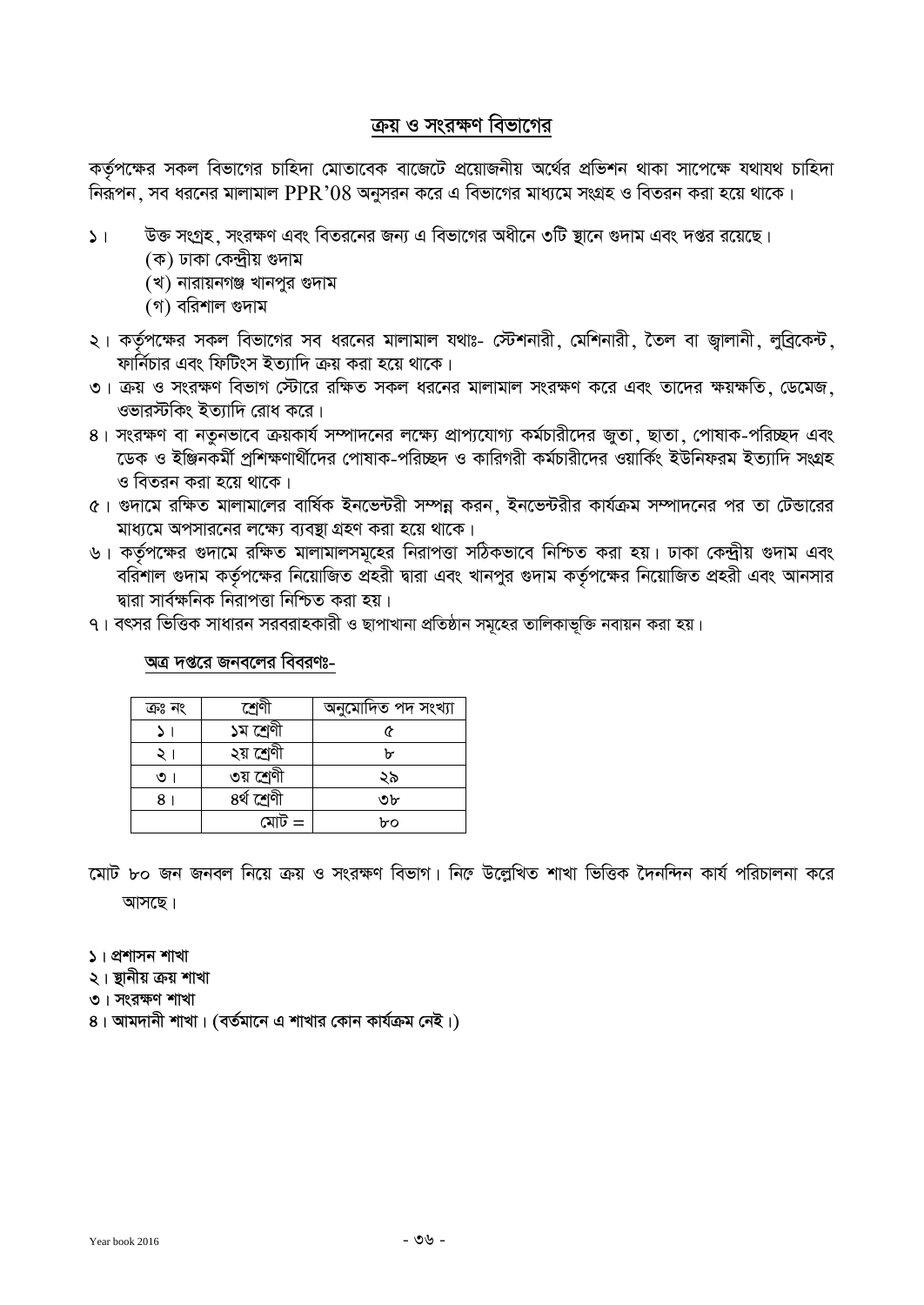# অৰ্থ বিভাগ

অৰ্থ বিভাগ কৰ্তৃপক্ষের যাবতীয় অৰ্থ সংক্ৰান্ত পরিকল্পনা এবং এতদসংক্ৰান্ত কাৰ্যাবলীর কেন্দ্ৰ বিন্দু। অৰ্থ বিভাগ কর্তৃপক্ষের অর্থ সংক্রান্ত বিষয়াদির প্রয়োগ কৌশল, পরামর্শদান এবং নিয়ন্ত্রণ সংক্রান্ত যাবতীয় কার্যাবলীর দায়িতে রয়েছে। অর্থ বিভাগের কার্যাবলী/দায়িত্ব সংক্ষেপে নিম্নরূপ ঃ

- (ক) কর্তৃপক্ষের সকল বিভাগসমূহ থেকে তথ্য সংগ্রহ পূর্বক আলোচনা করে রাজশ্ব বাজেট প্রনয়ণ ও এতদসংক্রান্ত যাবতীয় কাৰ্যক্ৰম গ্ৰহণ;
- (খ) কর্তৃপক্ষের আর্থিক সম্পদ পর্যবেক্ষণে রাখা এবং তা বৃদ্ধিকল্পে প্রয়োজনীয় পরামর্শ প্রদান। বিভিন্ন রাজশ্ব আদায় কেন্দ্রসমূহের প্রকৃত রাজশ্ব আদায় পর্যবেক্ষণ ও পরীক্ষাকরণ এবং রাজশ্ব বৃদ্ধিকল্পে কর্তৃপক্ষ বরাবরে প্ৰস্তাব উপস্থাপন;
- (গ) কর্তৃপক্ষের বিভিন্ন আর্থিক কর্মকান্ড পরিচালনায় প্রয়োজনীয় ব্যয়সমূহের প্রতি নজর রাখা যাতে কোন ক্ষেত্রে অধিক ও অনুচিত ব্যয় সংঘটিত না হয়। মিতব্যয়িতা অৰ্জনের পন্থা সম্পৰ্কে পরামর্শ প্রদান;
- (ঘ) কর্তপক্ষের আর্থিক বিষয়াদি সম্পর্কে মেয়াদী ব্যবস্থাপনা নিয়ন্ত্রণ প্রতিবেদন প্রষ্তুতকরণ ও উপস্থাপন;
- (ঙ) আর্থিক সম্মতির জন্য প্রাপ্ত প্রস্তাবসমূহ পরীক্ষা ও যাচাই করা;
- (চ) কর্তৃপক্ষের উন্নয়ণ প্রকল্প/কর্মসূচীসমূহের আর্থিক দিকসমূহ পরীক্ষা করা;
- (ছ) উন্নয়ণ প্রকল্প/কর্মসূচীসমূহ সরকারের নিকট দাখিলের অগ্রগতি পর্যবেক্ষণ করা;
- (জ) নূতন আয়ের খাত সৃষ্টি এবং নূতন ব্যয়ের ক্ষেত্রসমূহ পরীক্ষা ও যাচাইকরা;
- (ঝ) আৰ্থিক বিধিমালা প্ৰনয়ণ;
- (ঞ) কর্তৃপক্ষ প্রদত্ত বিভিন্ন সার্ভিসের টোল, ফিস, চার্জেস এর হার নির্ধারনের প্রস্তাব পরীক্ষা করা;
- (ট) কর্তৃপক্ষের আর্থিক অবষ্থা সম্পর্কে কর্তৃপক্ষকে অবহিতকরণ;
- (ঠ) কর্তৃপক্ষের তহবিল এমনভাবে সংরক্ষণের প্রচেষ্টা গ্রহণ করা যাতে তহবিল থেকে পর্যাপ্ত নগদ অর্থ সরবরাহ নিশ্চিত করা সম্ভব হয়;
- (ড) স্থানীয় এবং বৈদেশিক মুদ্রার বাজেট প্রনয়ণের দায়িত্ব পালন এবং অর্থ বছরের ত্রৈ-মাসিক কর্মপরিকল্পনার ভিত্তিতে কর্তৃপক্ষের আয়-ব্যয়ের যথাযথ নিয়ন্ত্রণ;
- (ঢ) আর্থিক সংশ্লিষ্ট সম্পর্কিত যাবতীয় প্রস্তাবনার বিষয়ে কর্তৃপক্ষকে পরামর্শ প্রদান;
- (ণ) বিভিন্ন মেয়াদে কর্তৃপক্ষের আর্থিক অবস্থাসহ আয়-ব্যয়ের অবস্থা মূল্যায়ণ করা;
- (ত) কর্তৃপক্ষের বাজেট ,ঋণ , অনুদান তহবিল ছাড় এবং ঋণদায় (ডিএসএল)সহ সকল আর্থিক বিষয়ে সরকার এবং অন্যান্য বিভাগের সঙ্গে লিয়াজো রক্ষা করা এবং স্থানীয় ও আন্তর্জাতিক টেন্ডার মূল্যায়ণ;
- (থ) অর্থ বিভগের উপর অর্পিত দায়িতুসমূহ দক্ষতার সঙ্গে প্রতিপালন;
- (দ) কর্তৃপক্ষের রাজশ্ব বৃদ্ধিকল্পে দায়িতু পালন এবং রাজশ্ব হিসাব সংরক্ষণের পদ্ধতি প্রবর্তন;
- (ধ) বিবিধ দেনাদারের নিকট থেকে রাজশ্ব সংগ্রহের দায়িত্ব পালন;
- (ন) কর্তৃপক্ষের সংস্থাপন সংক্রান্ত বিষয়াদি যেমন বেতন-ভাতাদি নির্ধারণ, পদ সৃষ্টি এবং কর্তৃপক্ষের প্রবিধানমালা অনুযায়ী অন্যান্য সংস্থাপনীয় দায়িতু পালন;
- (প) যানবাহন, জলযান তথা আমদানী সংশ্লিষ্ট বীবাসহ কৰ্তৃপক্ষের বীমা সম্পর্কিত যাবতীয় পালন (সাধারণ ও জীবন বীমা উভয়ই);
- (ফ) গণ খাতে ক্ৰয় ও সংগ্ৰহ কাৰ্যক্ৰমে ম্বচ্ছতা, জবাবদিহিতা প্ৰশাসনিক গতিশীলতা আনয়ণ এবং দক্ষতা বৃদ্ধি কল্পে সরকার কর্তৃক জারীকৃত "The Public Procurement Regulation-2008" এবং "The Public Procurement ACT-2006" এর সঠিক বাস্তবায়নে এতদসংক্রান্ত যাবতীয় কার্যে ভেটিং প্রদান করা;
- (ব) মালামাল ক্রয়, আমদানী এবং স্থাপনাদি/সরঞ্জামাদি মেরামত টেন্ডার কমিটিতে প্রতিনিধিত্বকরণ।
- (ভ) কৰ্তৃপক্ষ কৰ্তৃক সময়ে সময়ে অৰ্পিত অন্যান্য দায়িত্ব পালন;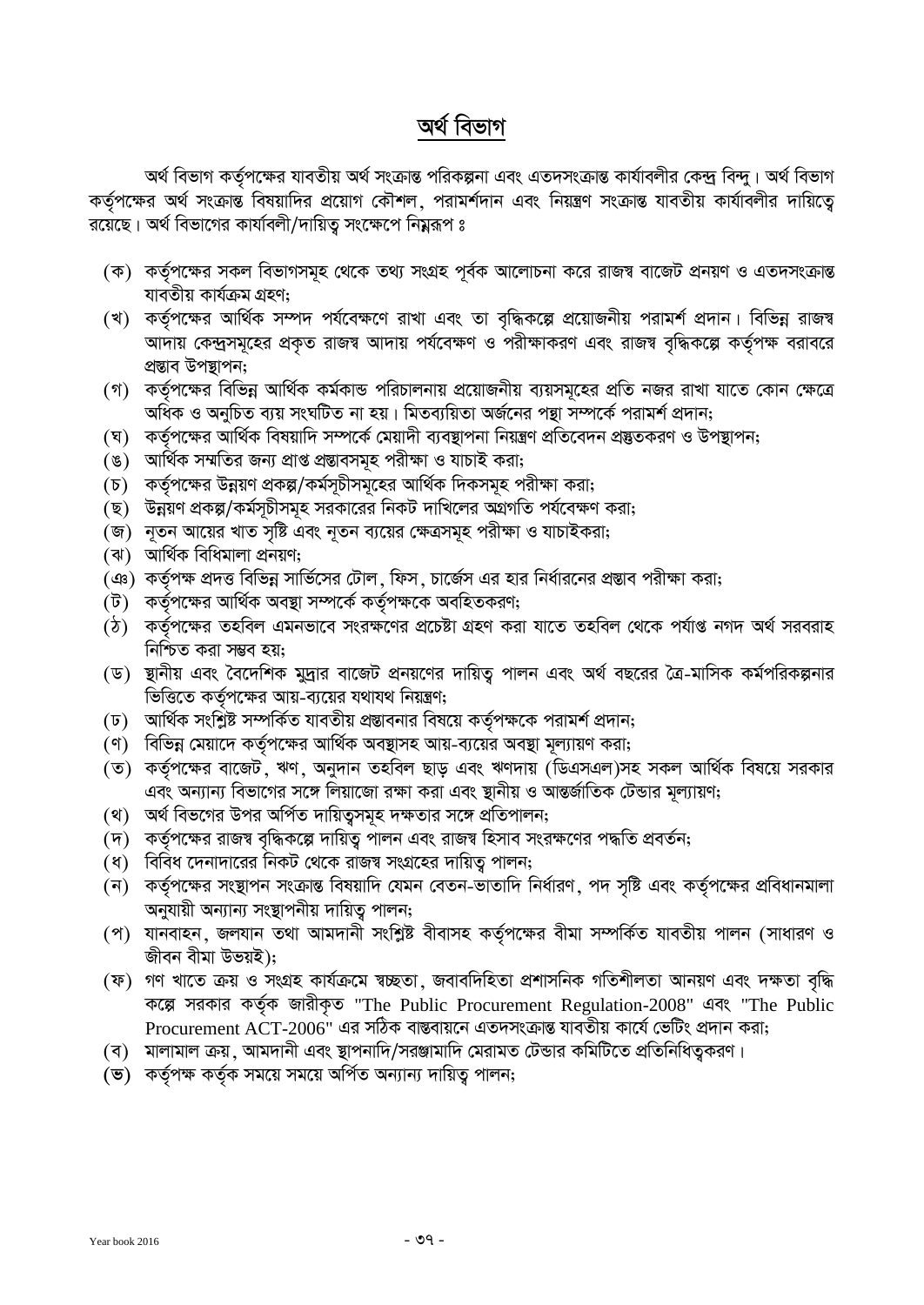# **হিসাব বিভাগ**

হিসাব বিভাগ কর্তৃপক্ষের সকল আয় এবং ব্যয়ের হিসাব সংরক্ষন করে। যেহেতু কর্তৃপক্ষের সকল বিভাগের যাবতীয় প্রাপ্তি ও পরিশোর্ষের ক্ষেত্রে হিসাব বিভাগ মাধ্যম হিসাবে কাজ করে , তাই এই বিভাগের সাথে ঘনিষ্ট সম্পর্ক রক্ষা করে সাহে তেলামান মাজত কৰা কৰা হয়। সাহিত্যিক সেৱামূলক প্ৰতিষ্ঠান , তাই প্ৰাপ্তি ও পরিশোধের ভিত্তিতে প্ৰতি বছর।<br>চলতে হয়। কর্তৃপক্ষ যেহেতু একটি অবাণিজ্যিক সেবামূলক প্ৰতিষ্ঠান , তাই প্ৰাপ্তি ও পরিশোধের ভিত্তিতে প্ৰতি বছর আয়-ব্যয় হিসাব এবং ষ্টিতিপত্র প্রণয়ন করা হয়ে থাকে ়যা হিসাব বিভাগের একটি মৌলিক কাজ। কর্তৃপক্ষের সকল খরচের উল্লেখযোগ্য অংশ প্রমত অভ্যন্তরীণ নিরীক্ষা বিভাগ কর্তৃক পূর্ব নিরীক্ষা কার্য সম্পাদিত হয় এবং পরবর্তীতে বাৰ্ষিক হিসাব সমূহ সরকারী নিরীক্ষা দল কর্তৃক নিরীক্ষিত হয় এবং পোশাদার চার্টাট একাউন্টিং ফার্ম কর্তৃক চূড়ান্ত হিসাব প্রনীত হয়। হিসাব বিভাগ সারা দেশের শাখা দপ্তরের মাধ্যমে কর্তৃপক্ষের যাবতীয় আয়-ব্যয় হিসাব নিয়ন্ত্রণ করে।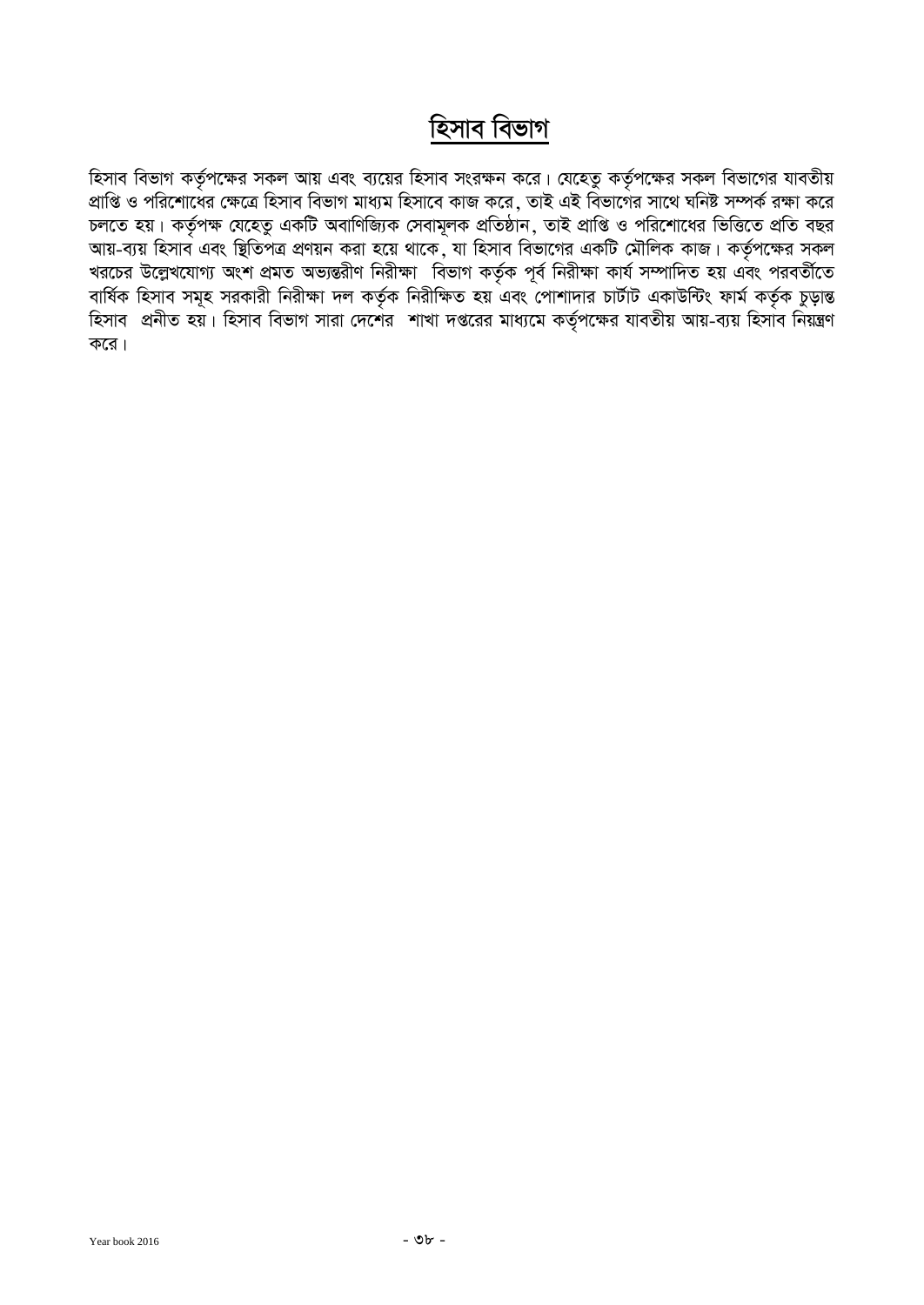# নিরীক্ষা বিভাগ

# ভূমিকাঃ-

হিসাব বিভাগের আওতাধীন একটি শাখা হিসেবে নিরীক্ষা বিভাগের কার্যক্রম সর্বপ্রথম শুরু হয়। পরবর্তীতে ১৯৮৪ সাল হতে একটি পূর্ণাঙ্গ বিভাগ রূপে অত্র সংস্থার অভ্যন্তরীণ আর্থিক নিয়ন্ত্রণ ব্যবস্থার একটি ফলপ্রস মাধ্যম হিসেবে নিরীক্ষা বিভাগ কার্যক্রম পরিচালনা করে আসছে।

# নিরীক্ষা বিভাগের কার্যাবলীঃ-

- ১। প্রধান কার্যালয় এবং বহিঃ কেন্দ্রের সকল অফিস ও ভান্ডার পরিদর্শন/নিরীক্ষার লক্ষ্যে কার্যকর ও সুসংগঠিত পরিদর্শন ও নিরীক্ষা পদ্ধতি উদ্ভাবন।
- ২। অভ্যন্তরীণ নৌ-বন্দর ও ক্যানেল সমূহের শুল্ক আদায় কেন্দ্রসহ সকল বহিঃ হিসাব ও রাজশ্ব অফিসের মূল হিসাব বহি সমূহ পরীক্ষা করা।
- ৩। স্থানীয় সরকারী নিরীক্ষা দপ্তর কর্তৃক উত্থাপিত সকল অডিট আপত্তির রেকর্ডপত্র সংরক্ষণ ও নিষ্পত্তির পদক্ষেপ গ্রহণ করা।
- ৪। সকল হিসাব অফিস পরিদর্শন এবং সকল রাজশ্ব আদায় কেন্দ্রের তহবিল ব্যাংকে জমাকরণ বিষয়টি যাচাই ও মিলিকরণ কাজ।
- ৫। স্টোর পরিদর্শন ও ষ্টোর সংশ্রিষ্ট রেকর্ডপত্র যাচাই ও মিলিকরণ করা।
- ৬। বহিঃ নিরীক্ষা প্রতিষ্ঠানের উপর প্রশাসনিক নিয়ন্ত্রণ বজায় রাখা।
- ্অভ্যন্তরীণ নিয়ন্ত্রণ ও আনুষঙ্গিক বিষয়ে ব্যবস্থাপনা তথা সদস্য (অর্থ) মহোদয়কে পরামর্শ প্রদান।  $9<sub>1</sub>$
- ৮। কর্তৃপক্ষের সকল শাখা অফিসের বার্ষিক অভ্যন্তরীণ নিরীক্ষা কার্য সম্পাদন, প্রতিবেদন প্রণয়ন ও প্রতিবেদন অনুযায়ী কাৰ্যকর ব্যবস্থা গ্রহণ।
- কর্তৃপক্ষের হিসাব বিভাগ ও অর্থ বিভাগ এবং বহিঃ নিরীক্ষক ও ষ্থানীয় সরকারী নিরীক্ষার সাথে কাজের সমন্বয় ৯। $\blacksquare$ সাধন।
- ১০। প্রশাসনিক ও আর্থিক নিয়ন্ত্রণের নীতিমালাসমূহ যথাযথভাবে অনুসরণ করা হচ্ছে কিনা তা যাচাই করণ।
- ১১। হিসাব, অর্থ এবং নিরীক্ষা বিভাগ সম্পর্কিত বিভিন্ন গুরুতুপূর্ণ অনিয়ম সম্পর্কে সদস্য (অর্থ) মহোদয়কে অবগতকরণ।
- ১২। যে কোন সময় বিআইডব্লিউটিএ'র যে কোন বিভাগের কাজ পরীক্ষা পূর্বক যাচাই করণ।
- $\mathcal{S}$ ৩। প্রধান কার্যালয়ের নগদ তহবিল বছরে দু'বার পরীক্ষা করা।
- $|8|$ । পাবলিক হিসাব কমিটিতে কর্তৃপক্ষের পক্ষে প্রতিনিধিত্ব করা।
- ১৫। সময়ে সময়ে কর্তৃপক্ষ প্রদত্ত যে কোন কার্য সম্পাদন করা।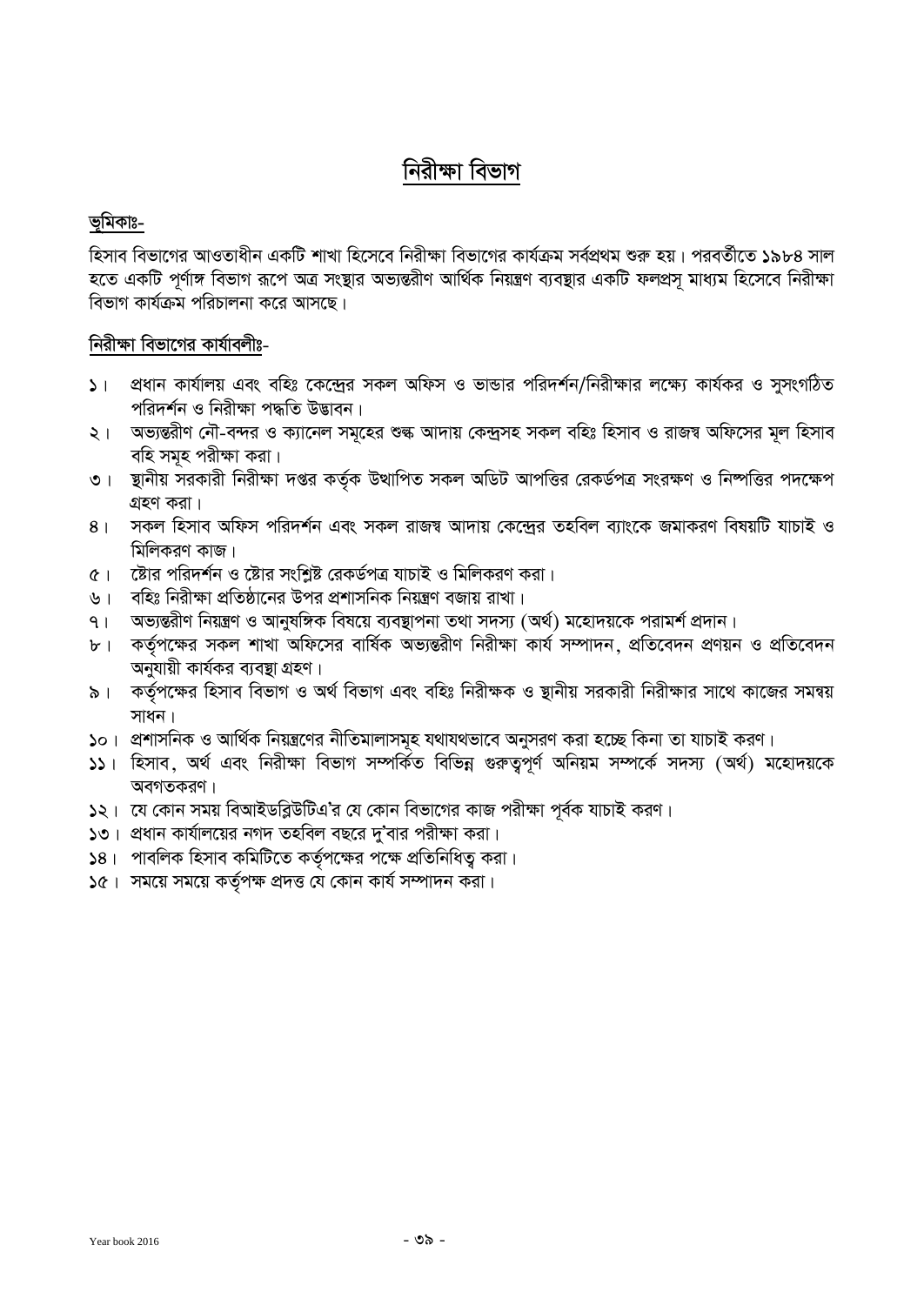# চিকিৎসা বিভাগ

# পরিচিতি ঃ

চিকিৎসা বিভাগ বাঅনৌপ-কর্তৃপক্ষের প্রাথমিক ও জরুরী চিকিৎসা কেন্দ্র। কর্তৃপক্ষের অসুষ্থ্য কৰ্মকৰ্তা/কৰ্মচারী ও তাদের পরিবারবর্গের জরুরী চিকিৎসা পরামর্শ প্রদান, ব্যবস্থাপত্র অনুযায়ী প্রাথমিক ও জীবন রক্ষাকারী ঔষধ (প্রয়োজন মাফিক অক্সিজেন, Suction, infusion (I/V fluid), dressing, Stitching, blood transfusion ইত্যাদি) ও চিকিৎসা সেবা প্রদান করাই এই বিভাগের প্রধান কাজ।

## চিকিৎসা বিভাগের কার্যাবলী ঃ

- (ক) কর্তৃপক্ষের কর্মকর্তা/কর্মচারী এবং তাদের পরিবারবর্গের প্রাথমিক ও জরুরী চিকিৎসা সেবা প্রদান এবং সেবার মান উন্নয়নে কার্যক্রম গ্রহণ করা।
- (খ) চিকিৎসা বিভাগের অধীনষ্ট প্রধান কার্যালয় ও মফম্বল শাখা সমূহের সকল কর্মকর্তা/কর্মচারীদের প্রশাসনিক ও সংস্থাপনিক কার্যাদি পরিচালনা করা ।
- (গ) কর্তৃপক্ষের অসুষ্থ্য রোগীদের বিশেষজ্ঞ Consultation, হাসপাতালে ভর্তি, অপারেশন সংক্রান্ত pre & post-operative জটিল রোগীদের prognosis সর্ম্পকে সার্বিক সহযোগীতা প্রদান করা ।
- (ঘ) চিকিৎসা সংক্রান্ত বাজেট প্রনয়ন ও নিয়ন্ত্রন করা।
- (ঙ) পরিকল্পনা মন্ত্রণালয়ের এস, আর ও নং-২১-আইন/২০০৮ এর " পাবলিক প্রকিউরমেন্ট বিধিমালা, ২০০৮" অনুসরন করে ঔষধ ক্রয়, সংরক্ষন ও ব্যবস্থাপত্রের মাধ্যমে অসুষ্থ্য রোগীদের মধ্যে বিতরন করা।
- (চ) নির্ধারিত নীতি মালার আওতায় কর্তৃপক্ষের জটিল রোগে আক্রান্ত দুঃষ্থ কর্মকর্তা /কর্মচারীদের চিকিৎসা 'অনুদান প্রদানের ক্ষেত্রে সকল কার্যাদি পালন এবং এ সম্পর্কিত ব্যয় খাতের বাজেট নিয়ন্ত্রন করা ।
- (ছ) চিকিৎসা বিভাগের নীতি নির্ধারনের ক্ষেত্রে উর্দ্ধতন কর্তৃপক্ষকে পরামর্শ প্রদান।
- (জ) চিকিৎসা সম্পৰ্কীয় জাতীয় ও আন্তৰ্জাতিক সেমিনারে অংশগ্ৰহণ।

এছাড়া ঢাকার কার্যালয়ে ৪ (চার) শয্যা বিশিষ্টি একটি ডিসপেনসারী- অক্সিজেন, Stiching, infusion (I/v fluid) দেওয়ার কার্যক্রম পরিচালনা করে আসছে।

চিকিৎসা বিভাগ ঢাকা ও ঢাকার বাইরে ৩ (তিন) টি দপ্তরের মাধ্যমে চিকিৎসা সেবা প্রদান করে আসছে।

### ২। প্রধান চিকিৎসা কর্মকর্তার দপ্তর ঃ

এই দপ্তরে ১ জন প্রধান চিকিৎসা কর্মকর্তা, ১ জন মহিলা চিকিৎসা কর্মকর্তা, ১ জন ব্যক্তিগত সহকারী, ১ জন সহকারী. ১ জন মেডিক্যাল এটেনডেন্ট (নিয়োগ প্রক্রিয়াধীন). ১ জন মহিলা মেডিক্যাল এটেনডেন্ট. ১ জন টাইপিষ্ট/কম্পিউটার অপারেটর, ২জন এমএলএসএস কর্মরত আছেন।

### ৩। নারায়নগঞ্জ অফিস ঃ

ত্রখানে ১ জন চিকিৎসা কর্মকর্তা, ১ জন মেডিক্যাল এটেনডেন্ট ও ১ জনএমএলএসএস কর্মরত আছেন।

### ৪। বরিশাল অফিস ঃ

এখানে ১ জন চিকিৎসা কর্মকর্তা, ১ জন সিনিয়র কম্পাউন্ডার, ১ জন ডিসপেনসারী এটেনডেন্ট ও ১ জন এমএলএসএস কর্মরত আছেন।

এছাড়াও কর্তৃপক্ষের ৭টি শাখা অফিসে (সদরঘাট, চট্টগ্রাম, দোহাজারী, চাঁদপুর, খুলনা, আরিচা ও সিরাজগঞ্জ) ১জন করে খন্ডকালীন চিকিৎসা কর্মকর্তা কর্মরত আছেন।